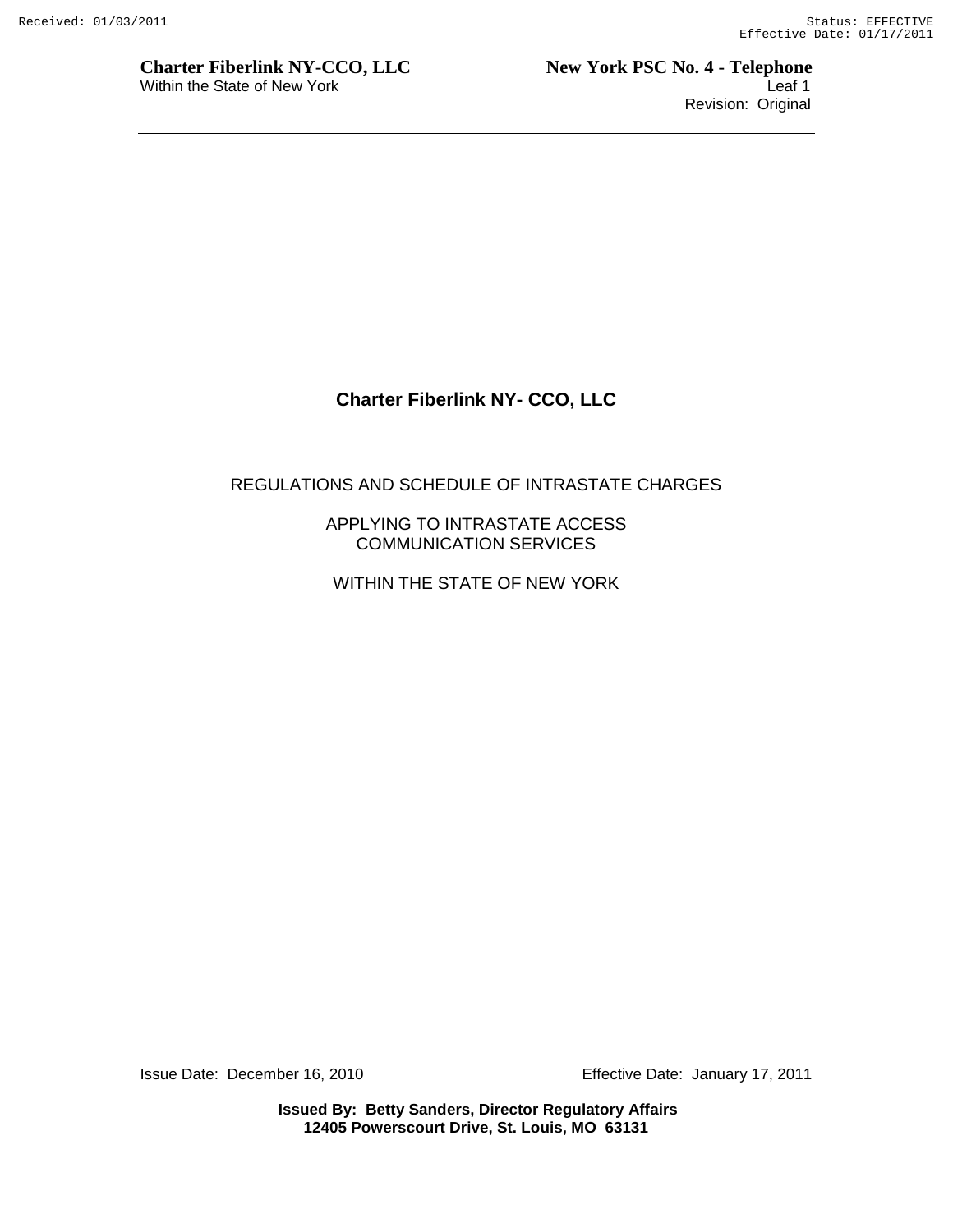#### **Check Sheet**

The pages listed below, which are inclusive of this tariff, are effective as of the date shown at the bottom of the respective page(s). Original and revised pages as named below comprise all changes from the original tariff and are currently in effect as of the date indicated below.

| Page<br>Section 0 | <b>Revision</b> | Page<br>Section 4 | <b>Revision</b> | Page<br>Section 7 | <b>Revision</b>   |
|-------------------|-----------------|-------------------|-----------------|-------------------|-------------------|
| 1                 | Original        | 12                | 1 <sup>st</sup> | 41                | Original          |
| $\overline{2}$    | $8th$ *         | 13                | 1 <sup>st</sup> | 42                | (T)<br>$7^{th}$ * |
|                   |                 | 14                | 1 <sup>st</sup> | 43                | (T)<br>$7th$ *    |
| Section 1         |                 | 15                | Original        | 44                | Original          |
| 3                 | Original        | 16                | Original        | 45                | 1 <sup>st</sup>   |
| $\overline{4}$    | Original        | 17                | Original        | 46                | Original          |
| 5                 | Original        | 18                | Original        | 47                | $5th$ *<br>(T)    |
|                   |                 | 19                | Original        | 48                | 1 <sup>st</sup>   |
| Section 2         |                 | 20                | Original        | 49                | Original          |
| 6                 | 1 <sup>st</sup> | 21                | Original        | 50                | Original          |
|                   |                 | 22                | Original        |                   |                   |
| Section 3         |                 | 23                | Original        | Section 8         |                   |
| 7                 | Original        | 24                | Original        | 51                | Original          |
| 8                 | Original        | 25                | Original        | 52                | Original          |
| 9                 | Original        | 26                | Original        | 53                | Original          |
| 10                | Original        | 27                | Original        | 54                | Original          |
| 11                | Original        | 28                | Original        |                   |                   |
|                   |                 | 29                | Original        | Section 9         |                   |
|                   |                 |                   |                 | 55                | 1 <sup>st</sup>   |
|                   |                 | Section 5         |                 | 56                | 1 <sup>st</sup>   |
|                   |                 | 30                | Original        | 57                | 1 <sup>st</sup>   |
|                   |                 | 31                | Original        |                   |                   |
|                   |                 | 32                | Original        |                   |                   |
|                   |                 | 33                | Original        |                   |                   |
|                   |                 | 34                | Original        |                   |                   |
|                   |                 | 35                | Original        |                   |                   |
|                   |                 | Section 6         |                 |                   |                   |
|                   |                 | 36                | Original        |                   |                   |
|                   |                 | 37                | Original        |                   |                   |
|                   |                 | 38                | 2 <sub>nd</sub> |                   |                   |
|                   |                 | 39                | Original        |                   |                   |
|                   |                 | 40                |                 |                   |                   |
|                   |                 |                   | Original        |                   |                   |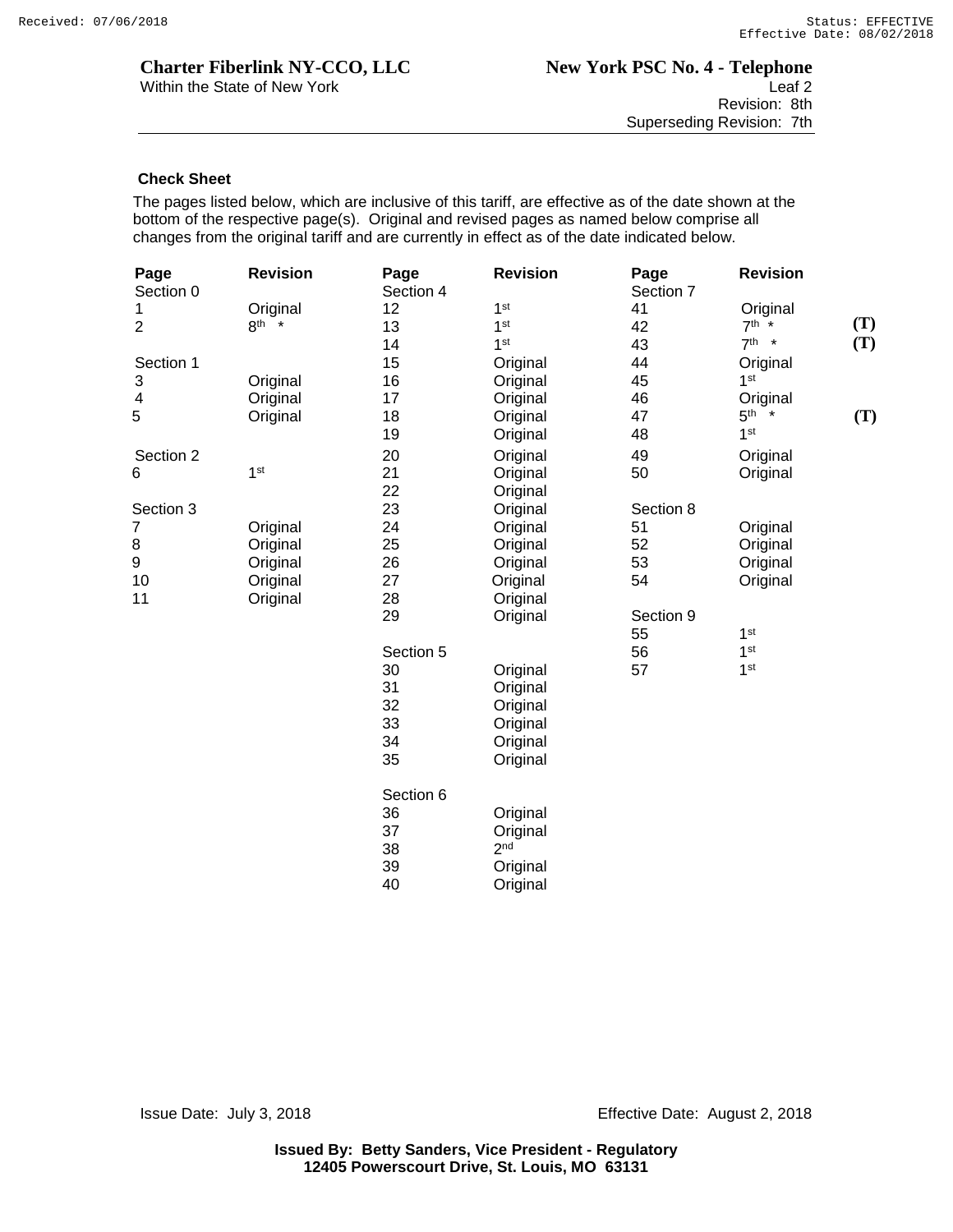**Charter Fiberlink NY-CCO, LLC New York PSC No. 4 - Telephone** Within the State of New York Leaf 3 Revision: Original

#### **Table of Contents**

| Section 2.                                                                 |  |
|----------------------------------------------------------------------------|--|
| 2.1                                                                        |  |
|                                                                            |  |
|                                                                            |  |
| 4.1.                                                                       |  |
| 4.1.1.                                                                     |  |
| 4.1.2.                                                                     |  |
| 4.1.3.                                                                     |  |
| 4.1.4.                                                                     |  |
| 4.2.                                                                       |  |
| 4.2.1.                                                                     |  |
| 4.2.2.                                                                     |  |
| 4.2.3.                                                                     |  |
| 4.2.4.                                                                     |  |
| 4.2.5.                                                                     |  |
| 4.2.6.                                                                     |  |
| 4.3.                                                                       |  |
| 4.3.1.                                                                     |  |
| Installation/Termination of Equipment, Facilities and Systems 18<br>4.3.2. |  |
| 4.3.3.                                                                     |  |
| 4.3.4.                                                                     |  |
| 4.3.5.                                                                     |  |
| 4.3.6.                                                                     |  |
| 4.3.7.                                                                     |  |
| 4.4.                                                                       |  |
| 4.5.                                                                       |  |
| 4.5.1.                                                                     |  |
| 4.5.2.                                                                     |  |
| 4.5.3.                                                                     |  |
| 4.5.4.                                                                     |  |
| 4.5.5.                                                                     |  |
| 4.5.6.                                                                     |  |
| 4.5.7.                                                                     |  |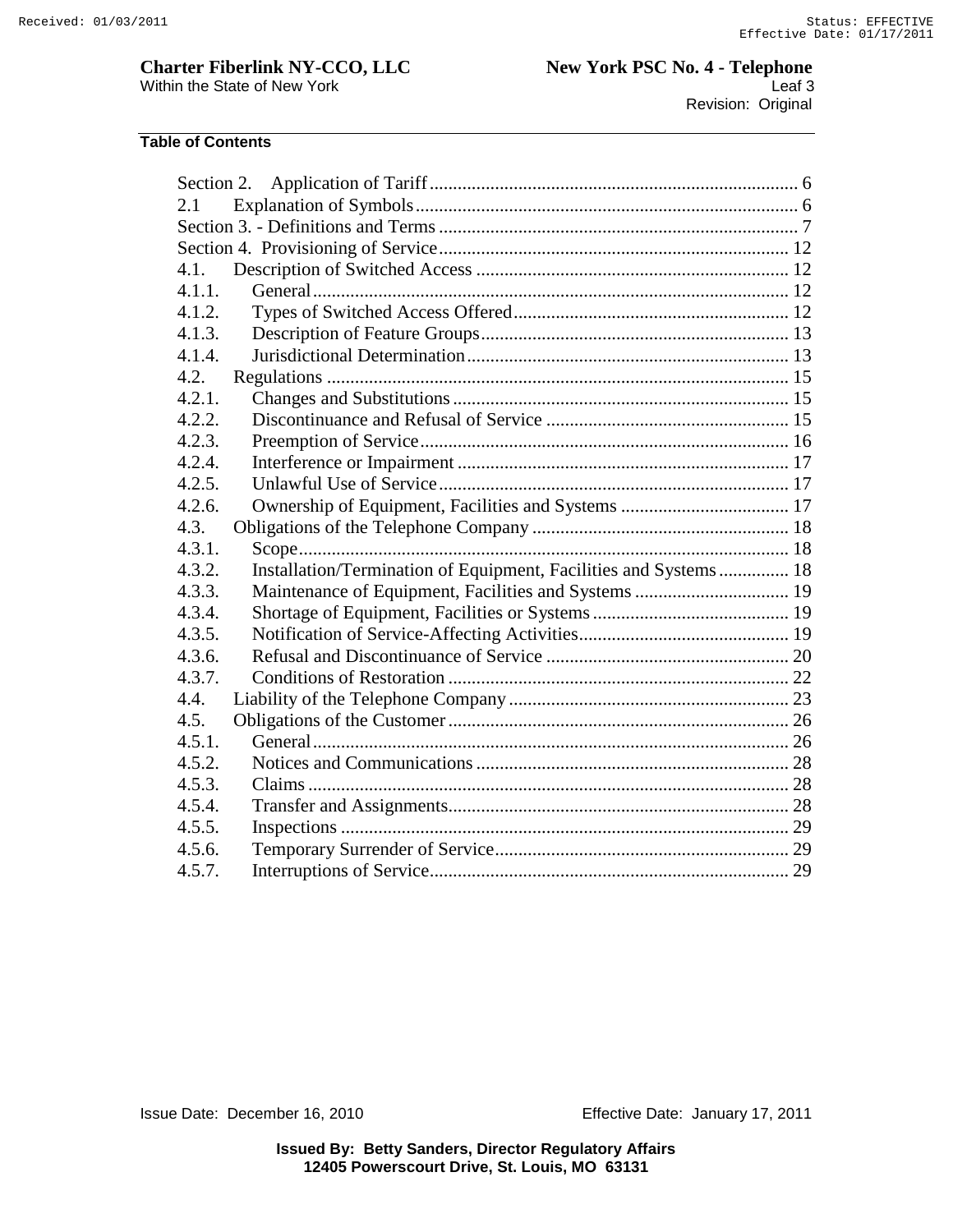# **Charter Fiberlink NY-CCO, LLC**<br>Within the State of New York

| 5.     |  |
|--------|--|
| 5.1.   |  |
| 5.2.   |  |
| 5.3.   |  |
| 5.4.   |  |
| 5.4.1. |  |
| 5.4.2. |  |
| 5.4.3. |  |
| 5.5.   |  |
| 5.6.   |  |
| 5.6.1. |  |
| 5.6.2. |  |
| 6.     |  |
|        |  |
|        |  |
| 6.3.   |  |
| 6.4.   |  |
| 6.5.   |  |
| 6.6.   |  |
| 6.7    |  |
| 6.8.   |  |
| 7.     |  |
| 7.1.   |  |
| 7.1.1. |  |
| 7.1.2. |  |
| 7.1.3. |  |
| 7.1.4  |  |
| 7.2    |  |
| 7.2.1  |  |
| 7.2.2. |  |
| 7.2.3  |  |
| 7.2.4. |  |
| 7.2.5. |  |
| 7.3.   |  |
| 7.4.   |  |
| 7.5.   |  |
| 7.6.   |  |
| 7.7.   |  |
| 7.8.   |  |
| 7.9.   |  |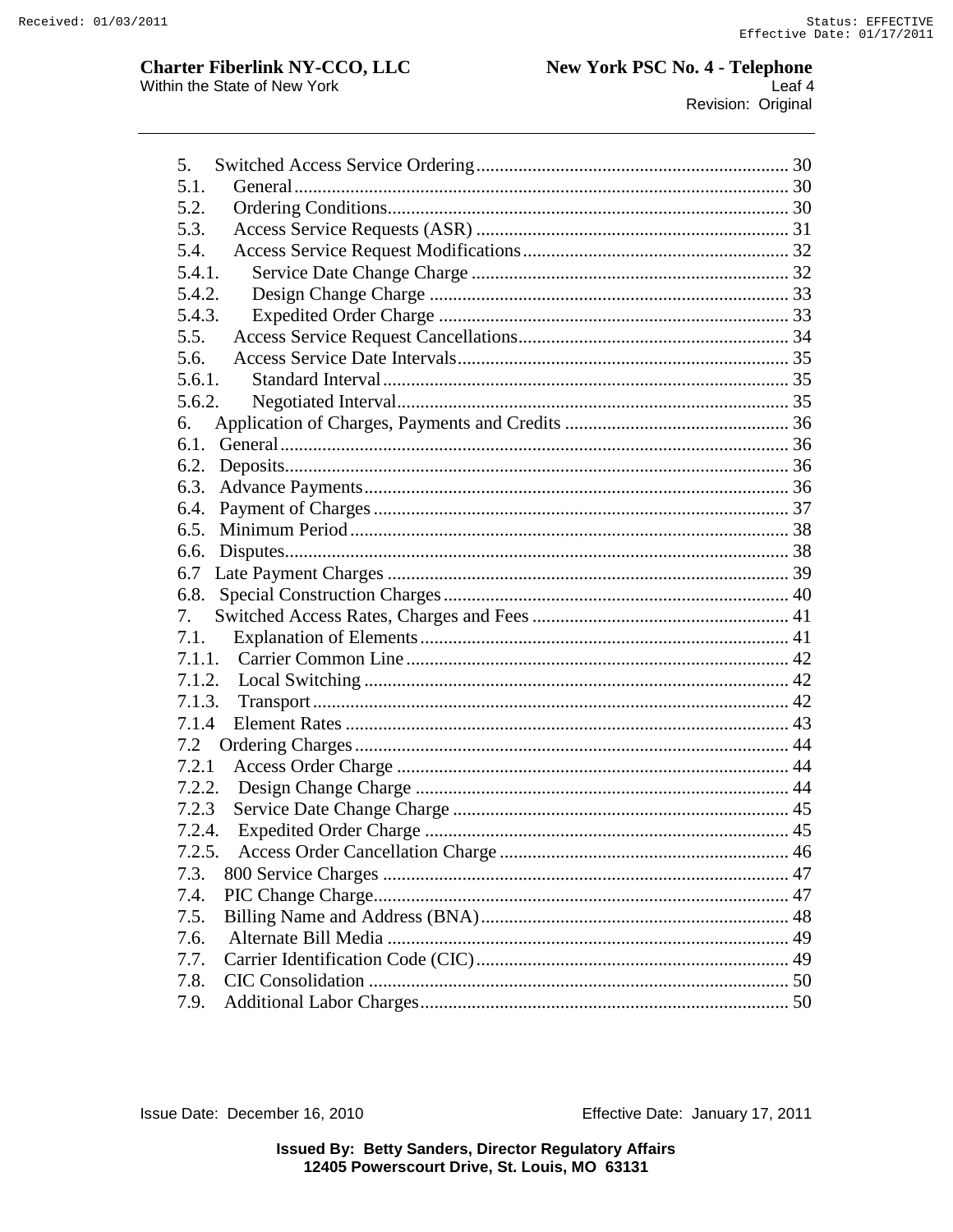| Switched Access Ordering, Rating and Billing – More Than One LEC  51<br>8. |  |
|----------------------------------------------------------------------------|--|
| 8.1.                                                                       |  |
| 8.2.                                                                       |  |
|                                                                            |  |
|                                                                            |  |
|                                                                            |  |
| 9.1.1.                                                                     |  |
|                                                                            |  |
|                                                                            |  |
|                                                                            |  |
| 9.3.                                                                       |  |
| 9.4.                                                                       |  |
|                                                                            |  |
|                                                                            |  |
|                                                                            |  |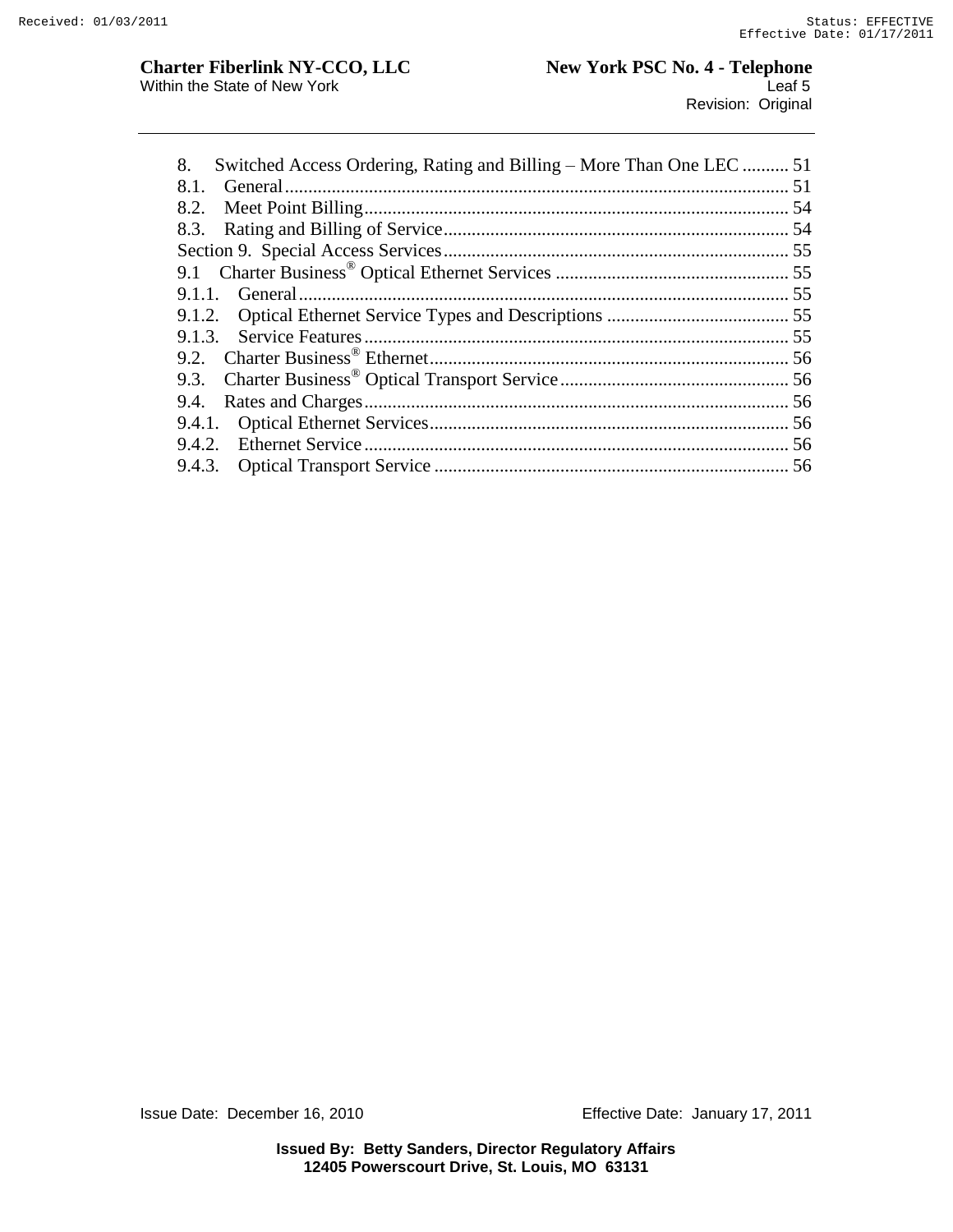**(C) (C)** 

#### **Charter Fiberlink NY-CCO, LLC**  Within the State of New York

# **Section 2. Application of Tariff**

This Tariff sets forth the service offerings, rates, terms and conditions applicable to the provision of Intrastate Access Services ("services") by Charter Fiberlink NY-CCO, LLC ("Telephone Company") to Customers that furnish intrastate telecommunications services to the Telephone Company's end users within the state of New York.

The rates and regulations contained in this Tariff apply only to the Services furnished by the Telephone Company and do not apply, unless otherwise specified, to the lines, facilities, or Services provided by any other local Exchange Carrier or other Carrier for use in accessing the Services of the Telephone Company.

The Telephone Company shall not be deemed to have waived or impaired any right, power, requirements or option reserved by this Tariff (including, but not limited to, the right to demand exact compliance with every term and condition herein), by virtue of any custom or practice of the Telephone Company at variance with the terms hereof, or any failure, refusal or neglect of Telephone Company to exercise any right under this Tariff, or any waiver, forbearance, delay, failure or omission by the Telephone Company to exercise any right, power or option hereunder.

The provision of Services is subject to existing regulations and terms and conditions specified in this Tariff and may be revised, added to or supplemented by superseding Tariffs.

The Telephone Company reserves the right to offer its Customers a variety of Services as deemed appropriate by the Telephone Company. Products, services, features and functions will be available

in accordance with this tariff, where technically and operationally feasible.

# **2.1 Explanation of Symbols**

The following symbols are used herein to identify schedule and text changes

- (C) To signify a changed regulation or condition which may affect a rate or charge
- (D) To signify a discontinued rate, charge, regulation or condition
- (I) To signify an increase in rate or charge
- (N) To signify a new rate, charge, regulation or condition
- (R) To signify a reduction in rate or charge
- (T) To signify a change in text, but no change in rate, charge, regulation or condition

Issue Date: January 29, 2013 Effective Date: March 1, 2013

**Issued By: Betty Sanders, Director Regulatory Affairs 12405 Powerscourt Drive, St. Louis, MO 63131**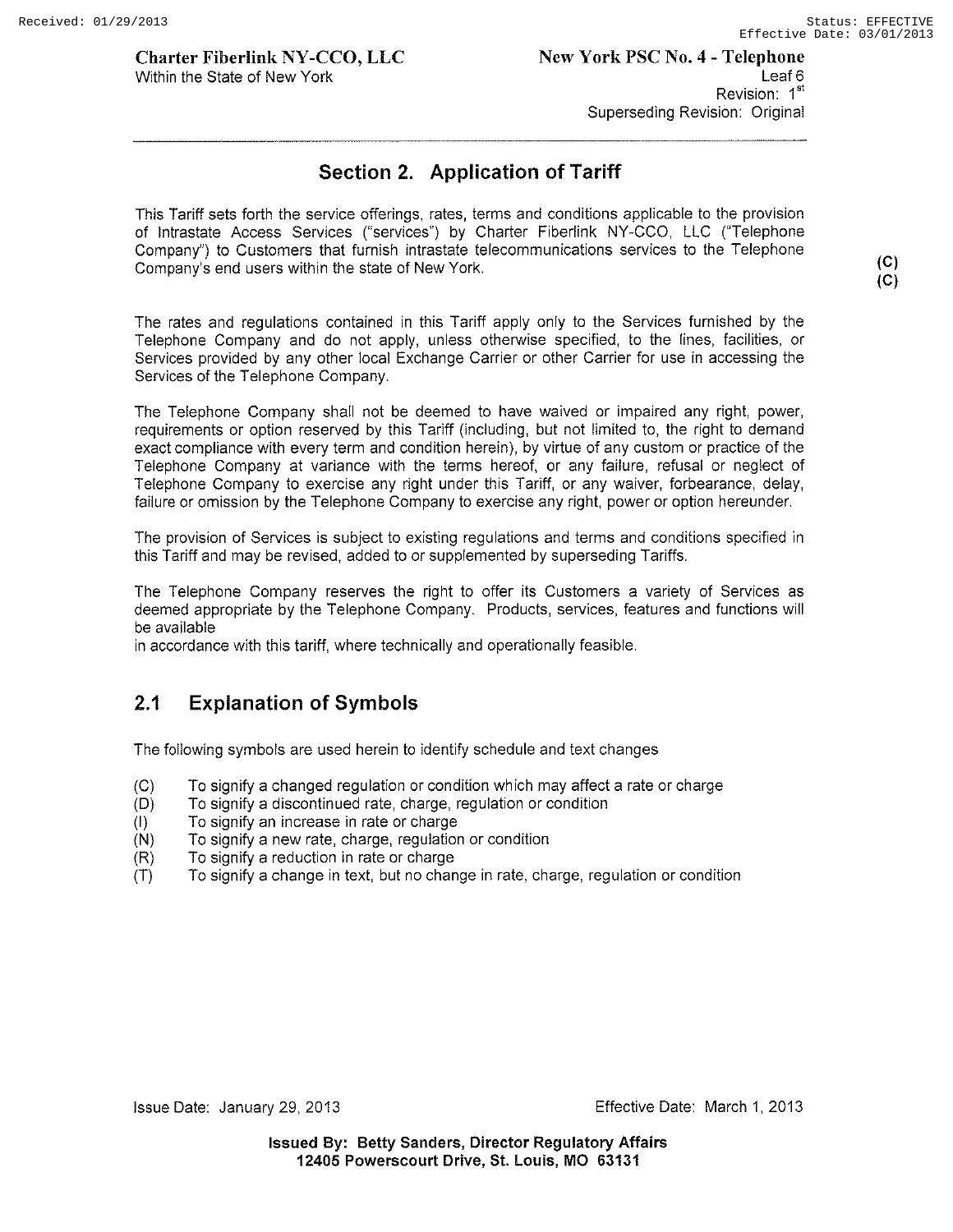# Within the State of New York **Leaf 7** and the State of New York Leaf 7

# **Section 3. - Definitions and Terms**

Access Code: Denotes uniform code assigned by the Telephone Company to an individual Customer.

Access Line: The termination of a central office line on a customer"s premises, usually at a protector.

Access Service: Switched Access to the network of an intrastate Carrier for the purpose of originating or terminating communications.

Access Service Request (ASR): The industry service order format used by Access Service Customers and access providers as agreed to by the Ordering and Billing Forum.

Access Tandem: A Local Exchange Carrier"s switching system that provides a concentration and distribution function for originating or terminating traffic between Local Switching Centers and the Customers" Premises.

Advance Payment: Part or all of a payment required before the start of Service

Applicant: Any entity or individual who applies for Service offered under this Tariff.

Application: A request made orally or in writing for switched access service.

Authorized User: Any entity or individual authorized by the Customer to use the Service.

Carrier: Denotes any individual, partnership, association, joint stock-company, trust, governmental entity or corporation engaged for hire in intrastate communication by wire or radio, between two or more exchanges. Also, see "Customer" and "Intrastate Carrier (IC)".

Central Office: A switching unit in a telephone system which provides service to the general public, having the necessary equipment and operating arrangements for the terminating and interconnecting customer lines and trunks or trunks only. There may be more than one central office in a building or exchange.

Central Office Line: A circuit directly connecting an individual with a central office.

Channel or Circuit: A path for transmission between two or more points having a bandwidth and termination of the Customer"s own choosing.

Channel Mileage: Distance calculated using the telephone industry standard Wire Centers between the Telephone Company's and the Customer's Premises.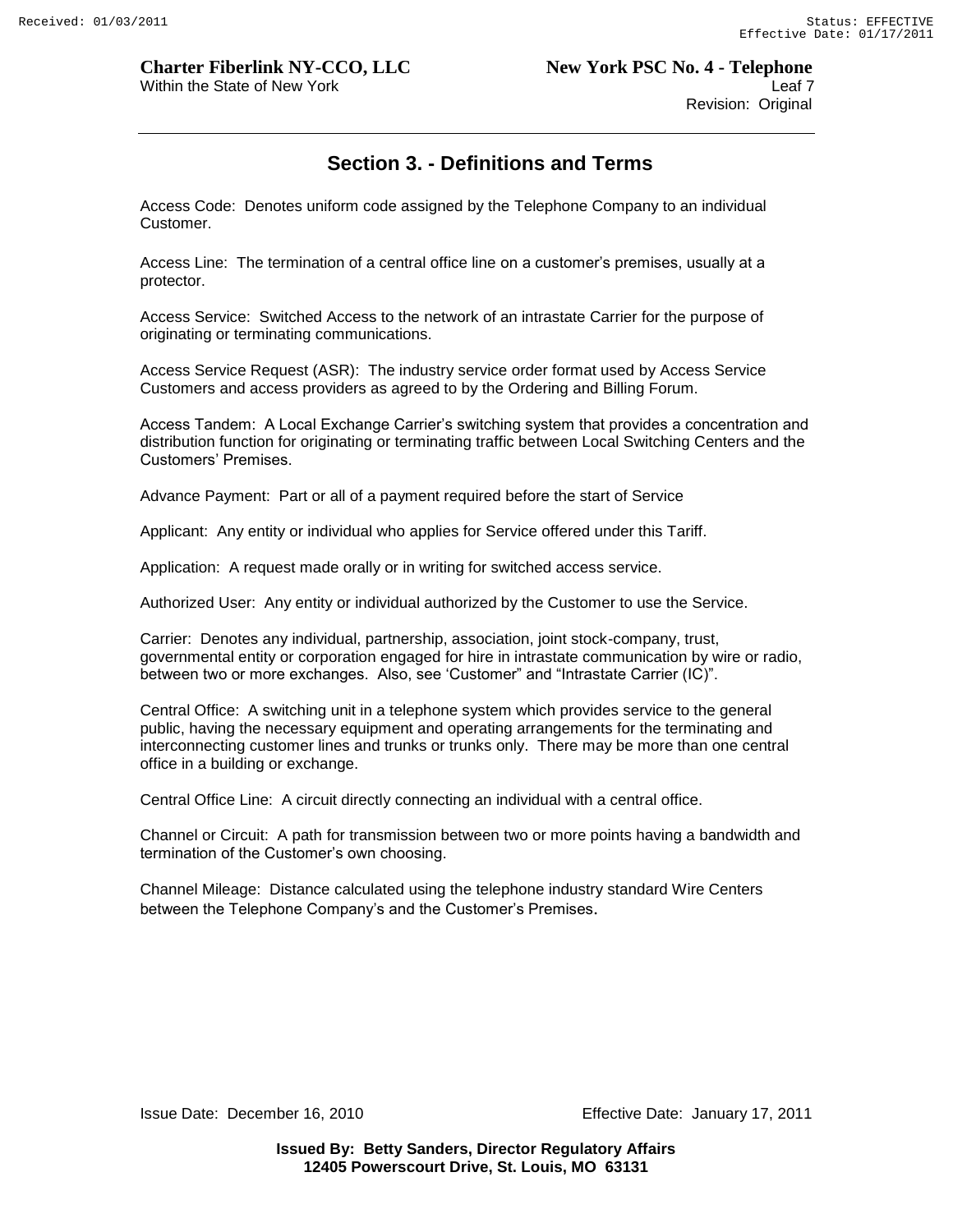# **Section 3. - Definitions and Term (Cont'd)**

Commission: New York Public Service Commission

Connecting Company: A corporation, association, partnership or individual owning or operating one or more exchanges and with which communications services are interchanged.

Connector: See "Switch"

Connection Charge: See "Service Charge"

Conventional Signaling: The inter-machine signaling system that has been traditionally used in North America for the purpose of transmitting the called number"s address digits from the originating Local Switching Center which terminates the call. In this system, all of the dialed digits are received by the originating switching machine, a path is selected, and the sequence of supervisory signals and out pulsed digits is initiated. No overlap outpulsing 10-digit ANI, ANI information digits, or acknowledgment wink are included in this signaling sequence.

Customer: A person, firm, corporation or other entity which subscribes to services offered under this Tariff and are responsible for the payment of charges and compliance with the general regulations of the Telephone Company. See "Carrier" and "intrastate Carrier (IC)"

Customer Premises Equipment (CPE): Equipment located at the Customer"s Premises for use with the Telephone Company's Services.

Digital Transmission: information transmitted in the form of digitally encoded signals.

End User: Any individual, association, corporation, governmental agency or any other entity other than an IXC which uses intrastate service, and specifically includes Telephone Company"s and IXC"s customers.

FCC: Federal Communications Commission

Force Majeure: Causes beyond the Telephone Company"s control, including but not limited to:

- 1. Acts of God, fire, flood, explosion or other catastrophes;
- 2. Any law, order, regulation, direction, action or request of the United States Government, or of any other government, including state and local governments having or claiming jurisdiction over the Telephone Company, or of any department, agency, commission, bureau, corporation, or other instrumentality of any one or more of these federal, state, or local governments or of any civil or military authority;
- 3. National emergencies; insurrection; riots; wars;
- 4. Unavailability of rights-of-way or materials;
- 5. Strikes, lock-outs, work stoppages or other labor difficulties.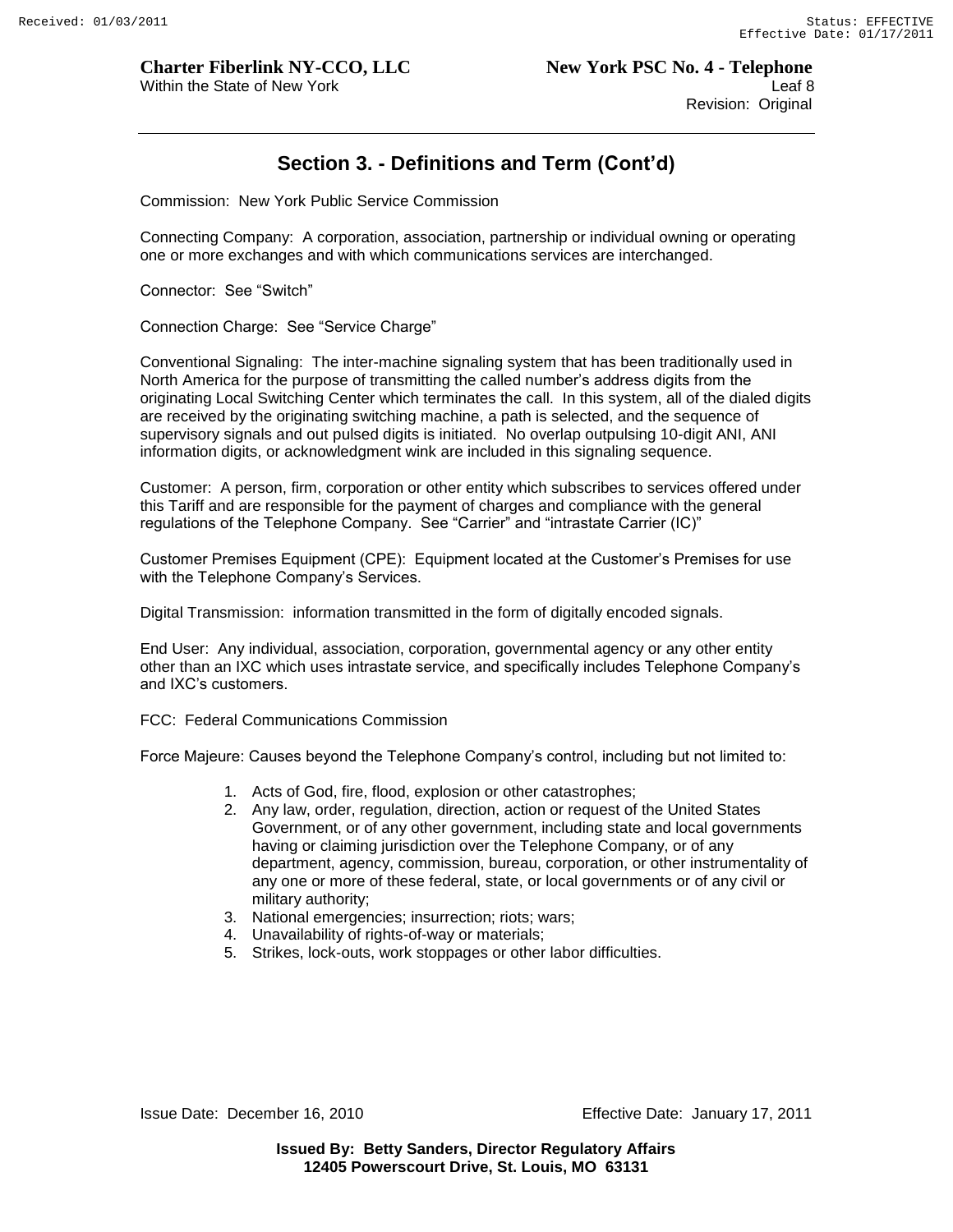# **Section 3. - Definitions and Term (Cont'd)**

Harm: Harm consists of hazards to personnel, damage to Telephone Company equipment, and impairment of service to persons other than the user of the customer-provided equipment. Types of harm include, but shall not be limited to, voltages dangerous to personnel, destruction of or damage to equipment, induced noise or cross talk, incorrect dial pulsing, failure of supervision, false answer, incorrect billing, absence of voice band transmission path for call progress signals, and loss of capability to answer an incoming call.

Holidays: New Year"s Day, Memorial Day, Independence Day, Labor Day, Thanksgiving Day, Christmas Day, or any day which is a legally observed Federal government holiday.

Initial Service Period: The minimum length of time for which a customer is obligated to pay for service, facilities and equipment whether or not retained by the customer for such minimum length of time.

Installation Charge: A nonrecurring charge made at the time of installation of communications service or equipment, which applies in addition to service charges and other applicable charges for service or equipment unless specifically excepted.

Interconnecting Carrier: Any Carrier that connects to the Telephone Company"s Network for exchange of telecommunications traffic.

Interconnection: The method by which telecommunications facilities of the Telephone Company are arranged to transmit to, or receive information from, customer-provided equipment.

Interexchange Carrier (IXC): A long distance telecommunications services provider.

InterLATA Service: Service that originates within one LATA and terminates in a different LATA.

IntraLATA Service: Service that originates and terminates within the same LATA.

Intrastate Service: Service that originates and terminates within the state on an interLATA or intraLATA basis.

Intrastate Carrier (IC): A long distance telecommunications services provider providing long distance services within the State of New York

Interexchange Carrier. A long distance telecommunications services provider. See "Carrier" and "Customer".

InterLATA Service: Service that originates within one LATA and terminates in a different LATA.

IntraLATA Service: Service that originates and terminates within the same LATA.

Interconnecting Carrier: Any Carrier that connects to the Company"s Network for exchange of telecommunications traffic.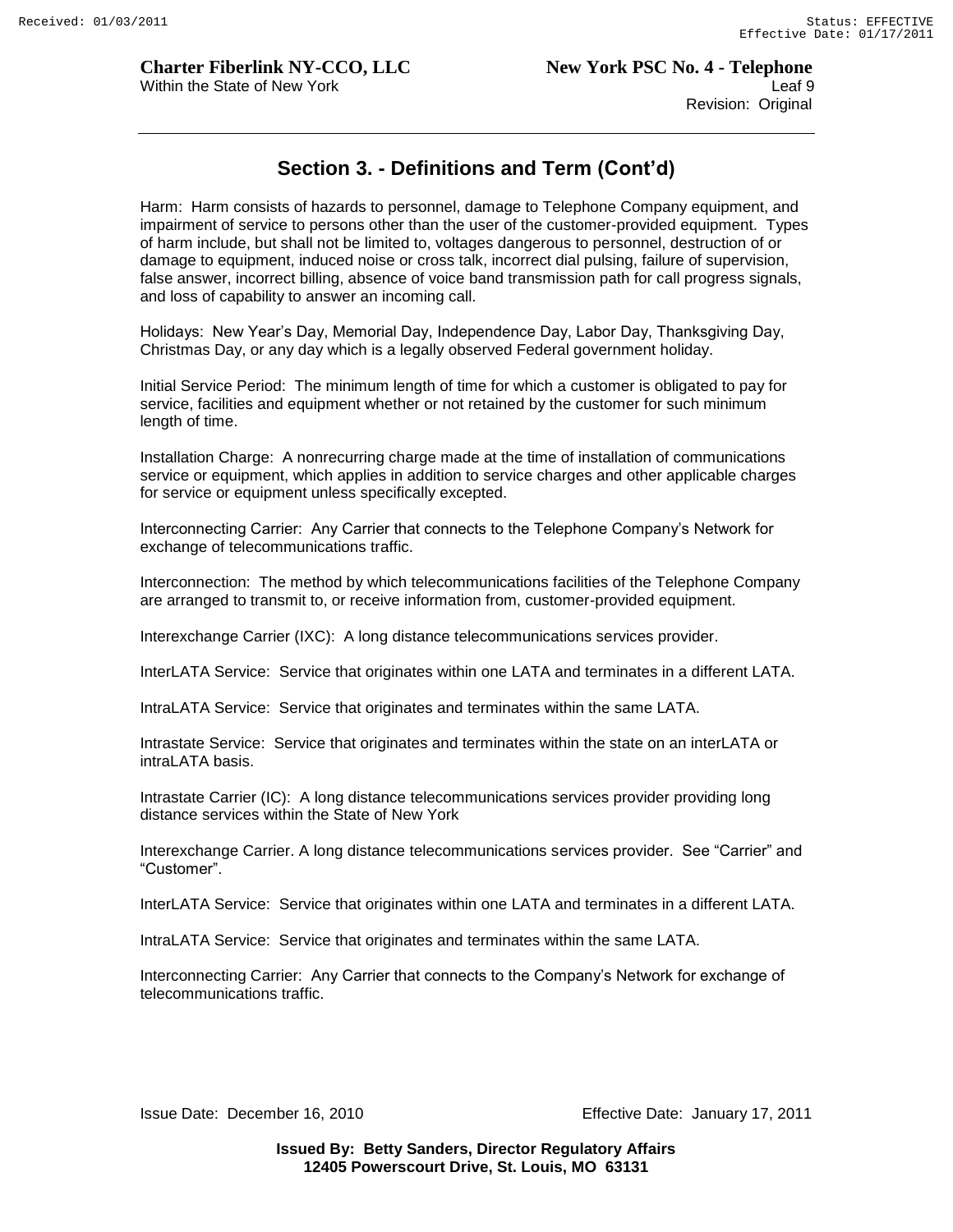# **Section 3. - Definitions and Term (Cont'd)**

LATA: Local Access and Transport Area

Local Exchange Carrier (LEC): A provider of local telephone service.

Local Switching Center: The switching center where telephone exchange Service Customer station Channels are terminated for purposes of interconnection to each other and to interoffice Trunks.

Meet Point Billing: The arrangement through which multiple companies involved in providing Access Service divide the ordering, rating, and billing of such Services on a proportional basis, so that each company involved in providing a portion of the Access Service agrees to bill under its respective Tariff.

National Security Emergency Preparedness (NSEP) Services: A system utilizing communications services developed to alert residents in an area of pending emergencies, i.e., weather warnings, etc.

Network: The Telephone Company"s network located in the state of New York.

Network Services: The Telephone Company"s telecommunications Access Service offered on the Telephone Company's Network.

Non-Recurring Charge (NRC): The initial charge, usually assessed on a one-time basis, to initiate and establish Service or to change Service. NRC includes, but is not limited to, charges for construction, installation, or special fees for which the Customer becomes liable at the time the Service Order is executed.

Point of Presence (POP): Refers to a location or site containing telecommunications equipment that can include, but is not limited to, switches, multiplexers, modems, leased lines, and routers. A Carrier"s Point of Presence usually means a location where the Carrier connects to other Carriers or its Customers.

Premises: Denotes a building, a portion of a building in a multi-tenant building, or buildings on contiguous property (except railroad rights-of-way, etc.) not separated by a public thoroughfare.

Presubscription: An arrangement whereby an End User may select and designate to the Telephone Company an IC it wishes to access, without an Access Code, for completing intrastate toll calls. The End User may select an IC for completing intraLATA toll calls and another for completing interLATA toll calls, or may select the same IC to complete both. The selected IC(s) are referred to as the End User"s Primary Interexchange Carrier (PIC) for interLATA toll, and as the End User"s intraLATA Primary Interexchange Carrier (LPIC) for IntraLATA toll.

Service: The telecommunications services offered by the Telephone Company provided under this Tariff.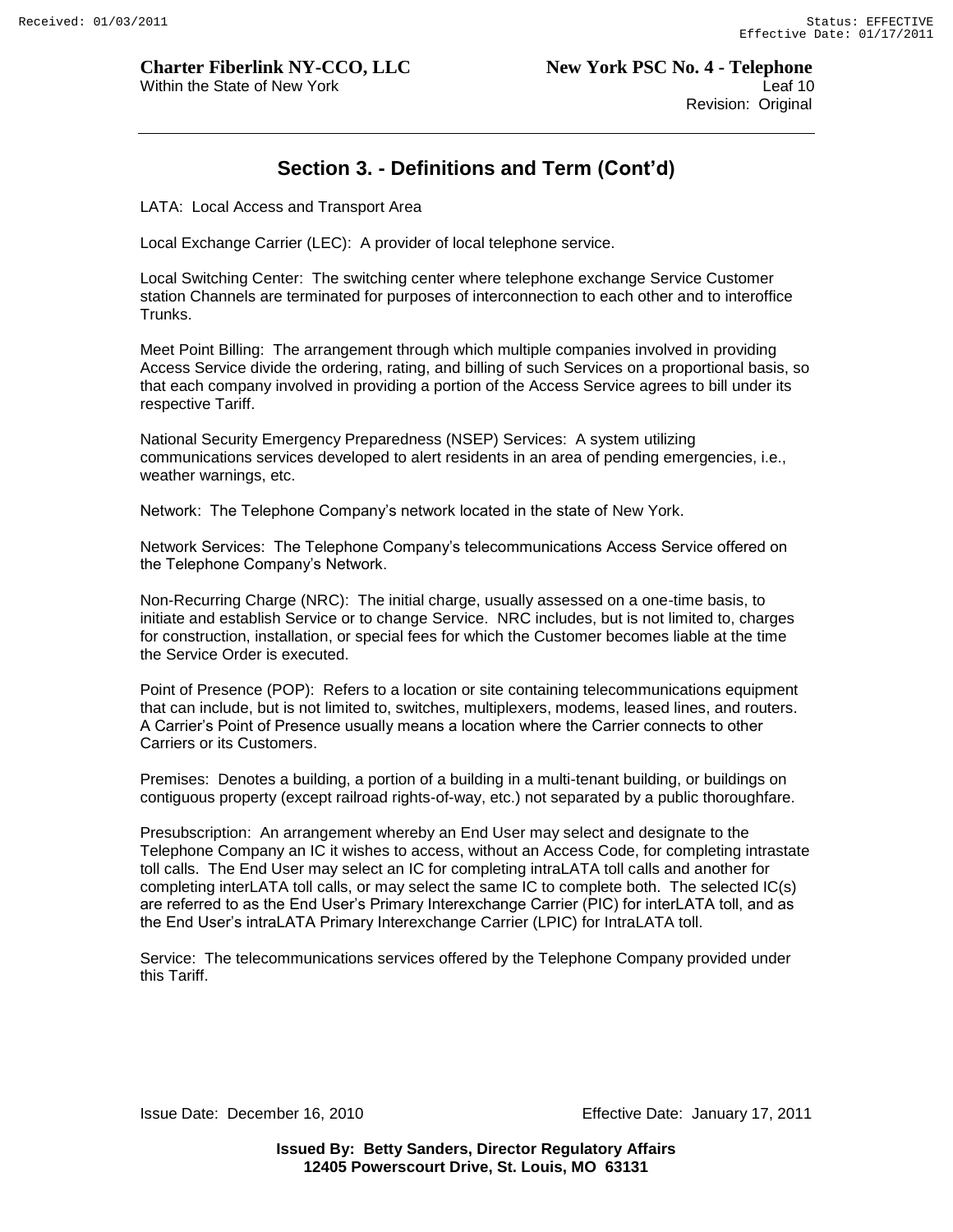# **Section 3. - Definitions and Term (Cont'd)**

Service Commencement Date: The first day following the date on which the requested Service or Facility is available for use, unless extended by the Customer"s refusal to accept Service that does not conform to standards set forth in the Service Order or this Tariff, in which case the Service Commencement Date is the date of the Customer"s acceptance of Service. The parties may mutually agree on a substitute Service Commencement Date. If the Telephone Company does not have an executed Service Order from a Customer, the Service Commencement Date will be first date on which the Customer used the Service.

Service Order: The request for facilities or Service by an Applicant or Customer. See also ASR

Switched Access: Access to or from the switched network of a Local Exchange Company for the purpose of originating or terminating communications.

Station: Telephone equipment from or to which calls are placed

Tariff: Telephone Company"s Intrastate Access Services Tariff, unless otherwise specified.

Termination of Service: Discontinuance of both incoming and outgoing Service.

Telephone Company: Charter Fiberlink NY-CCO, LLC the issuer of this Tariff

Trunk: A communications path, connecting two switching systems, used in the establishment of an end-to-end connection.

Wire Center: Denotes a geographic area throughout which the Telephone Company"s switch is used for the provision of Telephone Exchange Services.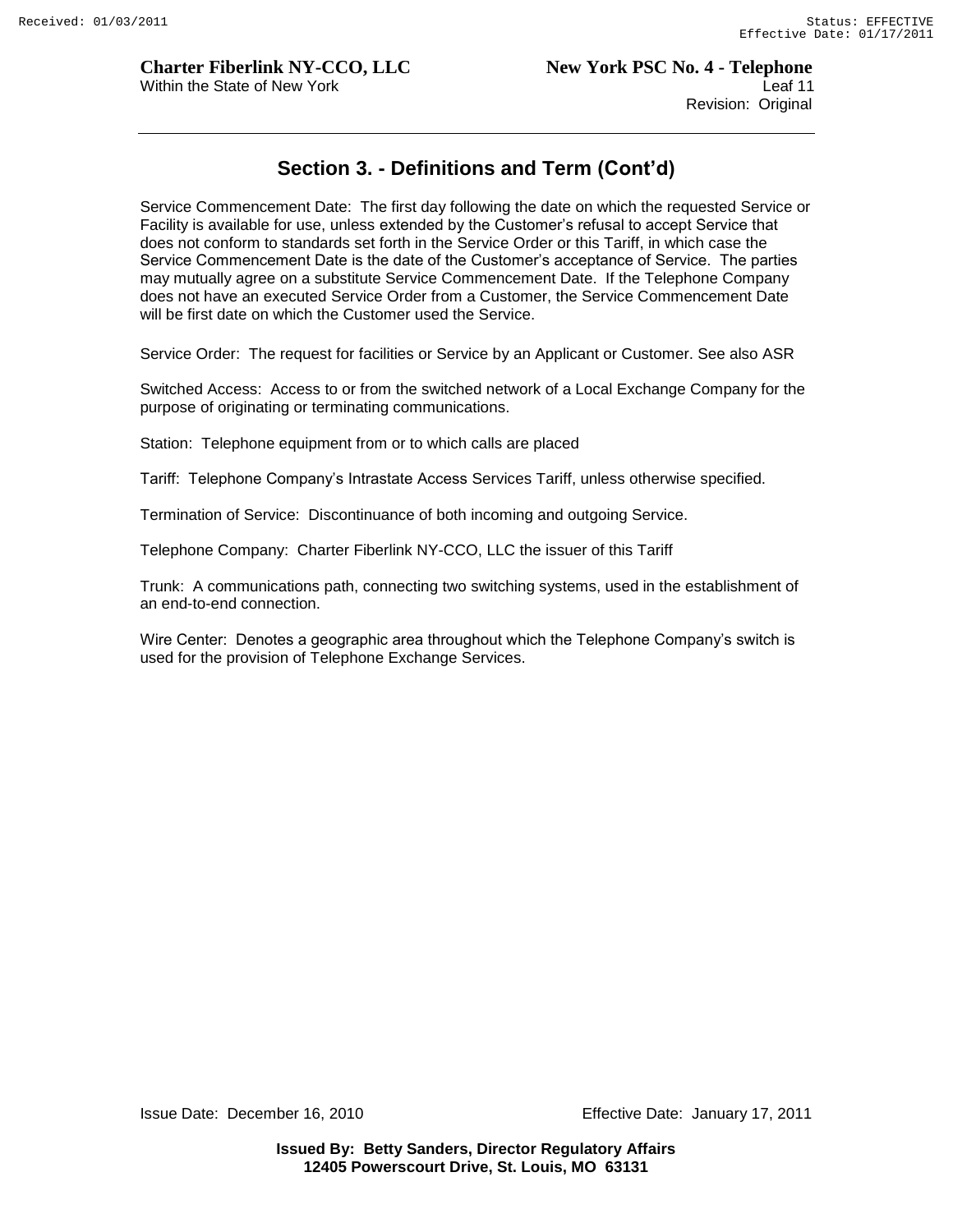**(e)** 

**(e)** 

**(D)** 

**(D)** 

**(e)** 

**Charter Fiberlink NY -CCO, LLC**  Within the State of New York

# **Section 4. Provisioning of Service**

# **4.1. Description of Switched Access**

## **4.1.1. General**

Switched Access provides an Interexchange Carrier (IXC) access to the Telephone Company's network for purposes of termination or origination of intrastate toll calls carried by the IXC. Switched Access provides for the ability to originate calls from an End User's premises to the Customer's Point of Presence and to terminate calls from the Customer's Point of Presence to an End User's Premises. Currently, the Telephone Company will only provide Switched Access Service via trunking arrangements between the Telephone Company's switch and the Access Tandem of the Incumbent Local Exchange Carrier (ILEC).

# **4.1.2. Types of Switched Access Offered**

The Telephone Company's Switched Access is provided via Feature Group D (FGD). FGD is defined as a trunk-side connection to the Telephone Company's network. The use of a line side connection is not offered through this Tariff.

Feature Groups are arranged for originating, terminating, or two-way calling based on the end office switching capacity ordered. Originating calling permits the delivery of calls from the Telephone Company's exchange service locations to the Customer's premises.

Terminating calling permits the delivery of calls from the Customer's Point of Presence (POP) to Telephone Company's exchange service locations. Two-Way calling permits the delivery of calls in both directions, but not simultaneously.

Switched Access will be provided as Feature Group D to Company end offices routed via the ILEC's access tandem to the Company's switch.

**Issued By: Betty Sanders, Director Regulatory Affairs 12405 Powerscourt Drive, 51. Louis, MO 63131**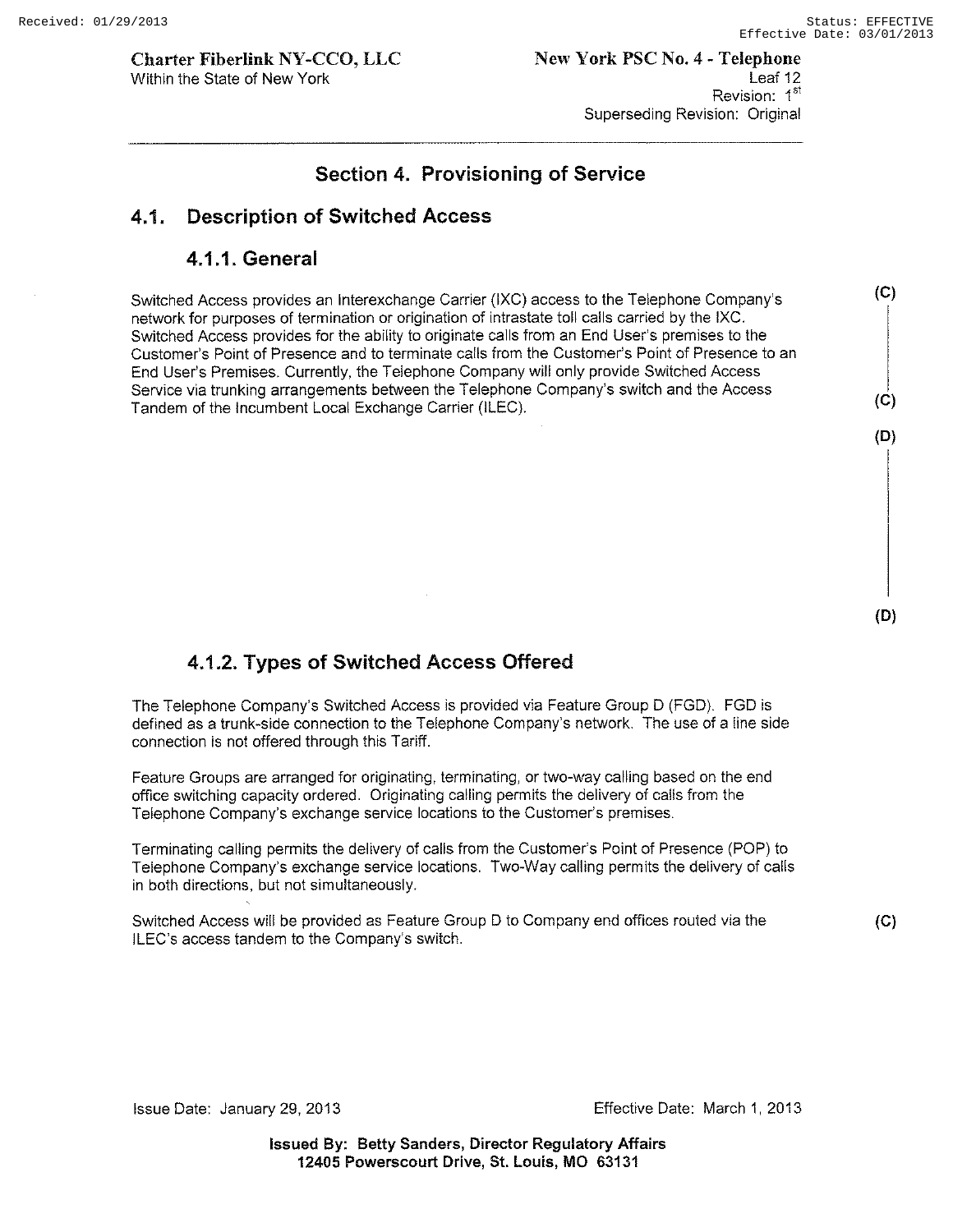**(C) (C)** 

**Charter Fiberlink NY -CCO, LLC**  Within the State of New York

# **Section 4. Provisioning of Service (Cont'd)**

# **4.1 Description of Switched Access (Cont'd)**

# **4.1.3. Description of Feature Groups**

The Telephone Company will provide for Switched Access Feature Groups as follows:

#### **Terminating FGB:**

Feature Group B (FGB) is accommodated at the Telephone Company's end office switch to receive terminating traffic. FGB, when being received by Telephone Company from the Customer, may be used to access valid NXXs in the Telephone Company's Exchange Area. Since Telephone Company's End Office is equal access, all terminating FGB usage will be subject to equal access rates. A separate trunk group will be established for terminating FGB traffic.

#### **Originating and Terminating FGD:**

Feature Group D (FGD), which is available to all Customers, provides trunk-side access to Telephone Company's switch with an associated 101XXXX access code for providers of MTSNVATS and MTSNVATS-type services. Additionally, FGD is provided for originating and terminating communications for Customer provided intrastate communications capability or connections to an interexchange interstate service.

FGD is provided as trunk-side switching through the use of Telephone Company's switch trunk equipment. The switch trunk equipment is provided with answer and disconnect supervisory signaling and wink start pulsing signals except when SS7 Out of Band Signaling is specified.

# **4.1.4. Jurisdictional Determination**

Where necessary to do so, for purposes of determining the jurisdiction of Switched Access traffic, Once the Switched Access service is activated, the following criteria will apply:

- (A) For originating FGD Switched Access services, where jurisdiction can be determined from the call detail, the Telephone Company will bill according to such jurisdiction. A projected Interstate percentage for originating FGD usage will be developed from call detail with known jurisdiction. For originating FGD usage where the jurisdiction cannot be determined from the call detail, the Customer will provide an interstate percentage (PIU Factor) of originating FGD minutes, as outlined below in (F).
- (B) For terminating FGD Switched Access services, where jurisdiction can be determined from the call detail, the Telephone Company will bill according to such jurisdiction. For terminating FGD usage where the jurisdiction cannot be determined from the call detail, the Customer will provide an interstate percentage (PIU Factor) of terminating FGD minutes, as outlined below in (E).

Issue Date: January 29,2013 Effective Date: March 1, 2013

**Issued By: Betty Sanders, Director Regulatory Affairs 12405 Powerscourt Drive, St. Louis, MO 63131**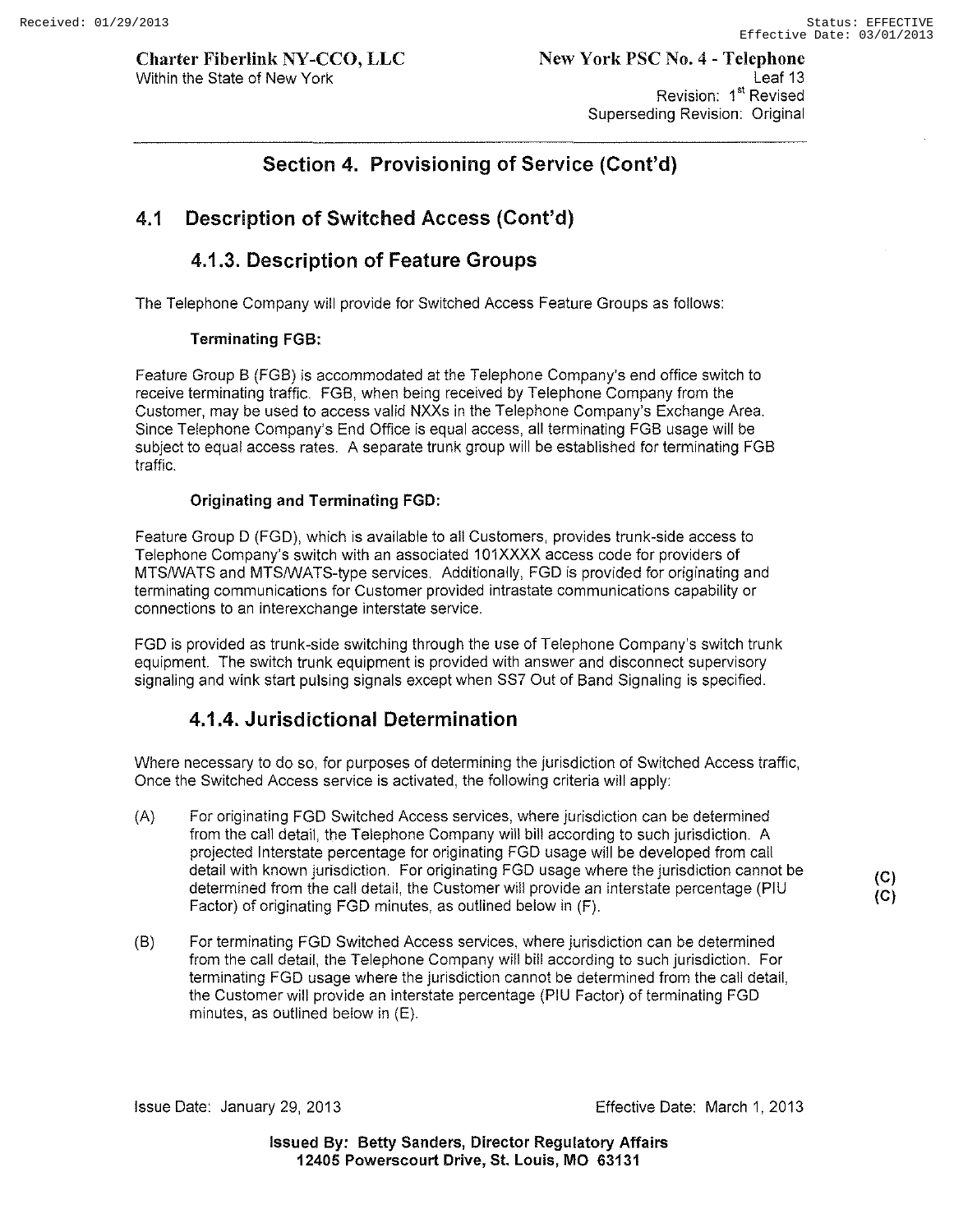**Charter Fiberlink NY-CCO, LLC**  Within the State of New York

**Section 4. Provisioning of Service (Cont'd)** 

# **4.1 Description of Switched Access (Cont'd)**

# **4.1.4 Jurisdictional Determination (Cont'd**

- (C) For FGB Terminating Switched Access Service, the Customer will provide an interstate percentage (PIU Factor) of FGB terminating minutes. Pursuant to Federal Communications Commission Order FCC 85-115 (adopted April 16, 1985), when the Customer does not have sufficient data to determine jurisdiction, the percent interstate usage is to be developed as though every call that enters the Customer's network at a point within the same state as that in which the called station is situated (as designated by the called station number) is an intrastate communications. Every call for which the point of entry is in a state other than that where the called station is situated (as designated by the called station number) is an interstate communication.
- (D) For originating 800 Number Portability Access Service, the Customer will provide an interstate percentage (PIU Factor) of originating 800 minutes, as outlined below in (F).
- $(E)$ Reserved for Future Use
- (F) For Customer provision of jurisdictional information, the following requirements apply:
	- 1. The Customer will provide quarterly reports indicating the percent of total Telephone Company provided Switched Access usage that is interstate and intrastate. The reports may aggregate usage at a statewide, LATA, BAN or end office level.
	- 2. The reports will be based on the calendar year and will be due within fifteen days after the end of the quarter beginning with the completion of the first full quarter of service.
	- 3. The Customer will maintain records of call detail from which the jurisdictional determination is made. For verification purposes the Telephone Company may request that these records be made available for inspection and audit on not more than an annual basis. Such audit may be conducted by independent auditors if the Telephone Company and the Customer, or the Customer alone, is willing to pay the expense. The quarterly reports will be used as the basis for prorating charges to the interstate and intrastate jurisdictions for the next three month's billing and will be effective on the first day of the next monthly billing period which begins at least 15 business days after the day on which the Customer reports the revised jurisdictional information to the Telephone **Company**
	- 4. In the event the Customer fails to provide a report for one or more quarters, the Telephone Company will use the most recently provided quarterly report for subsequent bills until the Customer provides an updated report.
	- 5. In those situations where a PIU has not been provided with a quarterly update and is therefore not available, a PIU of 50% (fifty percent) will be applied.
	- 6. No revisions to bills preceding the effective date of the revised jurisdictional **(C)**  information will be made based on this report.

Issue Date: January 29,2013 Effective Date: March 1,2013

**Issued By: Betty Sanders, Director Regulatory Affairs 12405 Powerscourt Drive, st. Louis, MO 63131** 

**(C)** 

**(N)**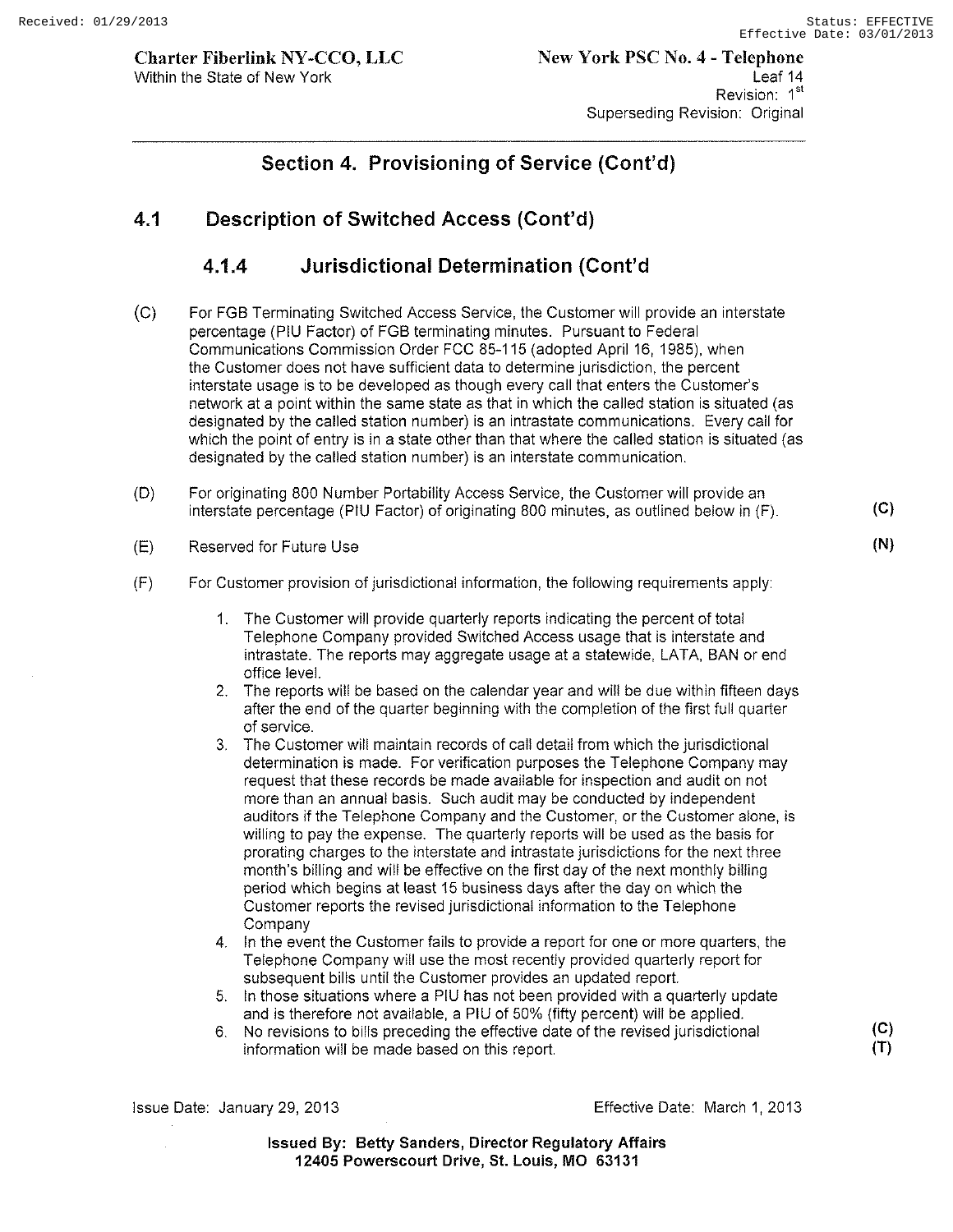# **4.2. Regulations**

# **4.2.1. Changes and Substitutions**

Except as required otherwise under state or federal rule, the Telephone Company may, where such action is reasonably required in the operations of its business, substitute, change, or rearrange any equipment, facilities or systems used in providing Service under this Tariff, change minimum network protection criteria, change operating or maintenance characteristics of facilities, or change operations or procedures of the Telephone Company. In case of any such substitution, change or rearrangement, the facility parameters will be within generally accepted standards. The Telephone Company shall not be responsible if any such substitution, change or rearrangement renders any Customer furnished services obsolete or requires modification or alteration thereof or otherwise affects their use or performance. If such substitution, change, or rearrangement materially affects the operating characteristics or technical parameters of the Service or originally ordered by the Customer, the Telephone Company will notify the Customer in writing prior to making such substitution, change or rearrangement. Notification will be given as follows:

- (A) Should a major change occur, the Telephone Company shall notify the Customer at least one year in advance. A major change is described as any change in telephone equipment that will affect the technical parameters of the interface (e.g., level, impedance, signaling, interface, bandwidth, coaxial cable, etc.).
- (B) Should a minor change occur, the Telephone Company shall notify the Customer at least thirty days in advance. A minor change is described as any change in telephony-related equipment that will not affect the technical parameters of the interface (e.g., level, impedance, signaling, interface, bandwidth, coaxial cable, etc.).

The Telephone Company will work cooperatively with the Customer relative to the redesign and implementation required by the change in operating characteristics.

# **4.2.2. Discontinuance and Refusal of Service**

Telephone Company may discontinue the provision of the Service to any Customer not complying with the provisions of this Tariff. In case of such discontinuance, all applicable charges shall become due.

If the Customer repeatedly fails to comply with the provision of this Tariff in connection with the provision of Service, and fails to correct such course of action after notification is provided to him as stated above, the Telephone Company may on thirty days written notice to Customer Certified Mail, take any of the following actions:

- 1. Refuse additional applications for service,
- 2. Refuse to complete any pending orders for service,
- 3. Discontinue the provision of service to the Customer.

In the case of discontinuance, all applicable charges including termination charges shall become due.

Issue Date: December 16, 2010 Effective Date: January 17, 2011

**Issued By: Betty Sanders, Director Regulatory Affairs 12405 Powerscourt Drive, St. Louis, MO 63131**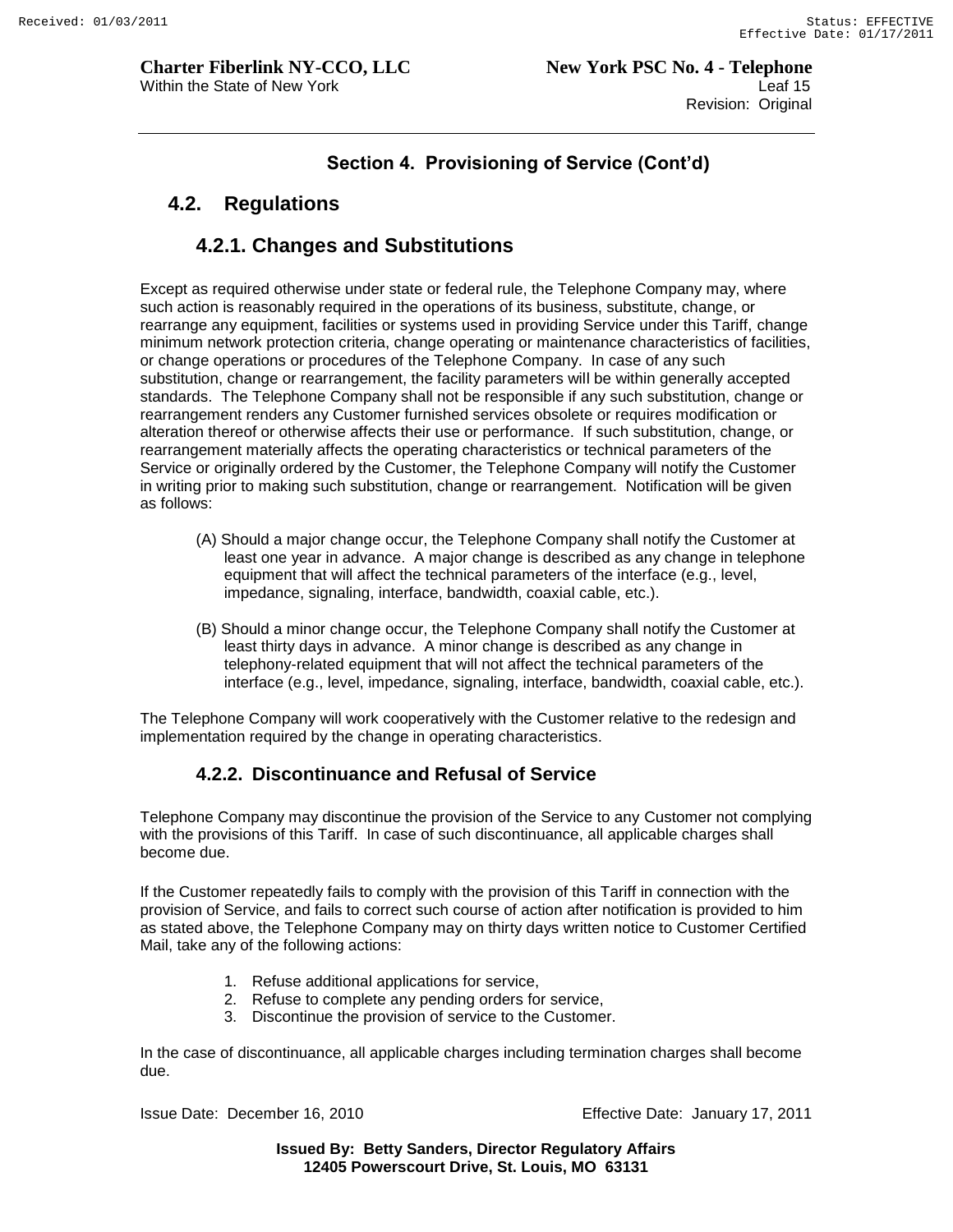#### **4.2. Regulations (Cont'd)**

#### **4.2.3. Preemption of Service**

In certain instances, i.e., when spare facilities and/or equipment are not available, it may be necessary to preempt existing services to provision or restore National Security Emergency Preparedness (NSEP) Services. If, in its best judgment, the Telephone Company deems it necessary to preempt, then, the Telephone Company will ensure that:

- (A) A sufficient number of public switched services are available for public use if preemption of such services is necessary to provision or restore NSEP Service.
- (B) The service(s) preempted have a lower or do not contain NSEP assigned priority levels.
- (C) A reasonable effort is made to notify the preempted service customer o the action to be taken.
- (D) A credit allowance for any preempted service shall be made in accordance with the provisions in this Tariff.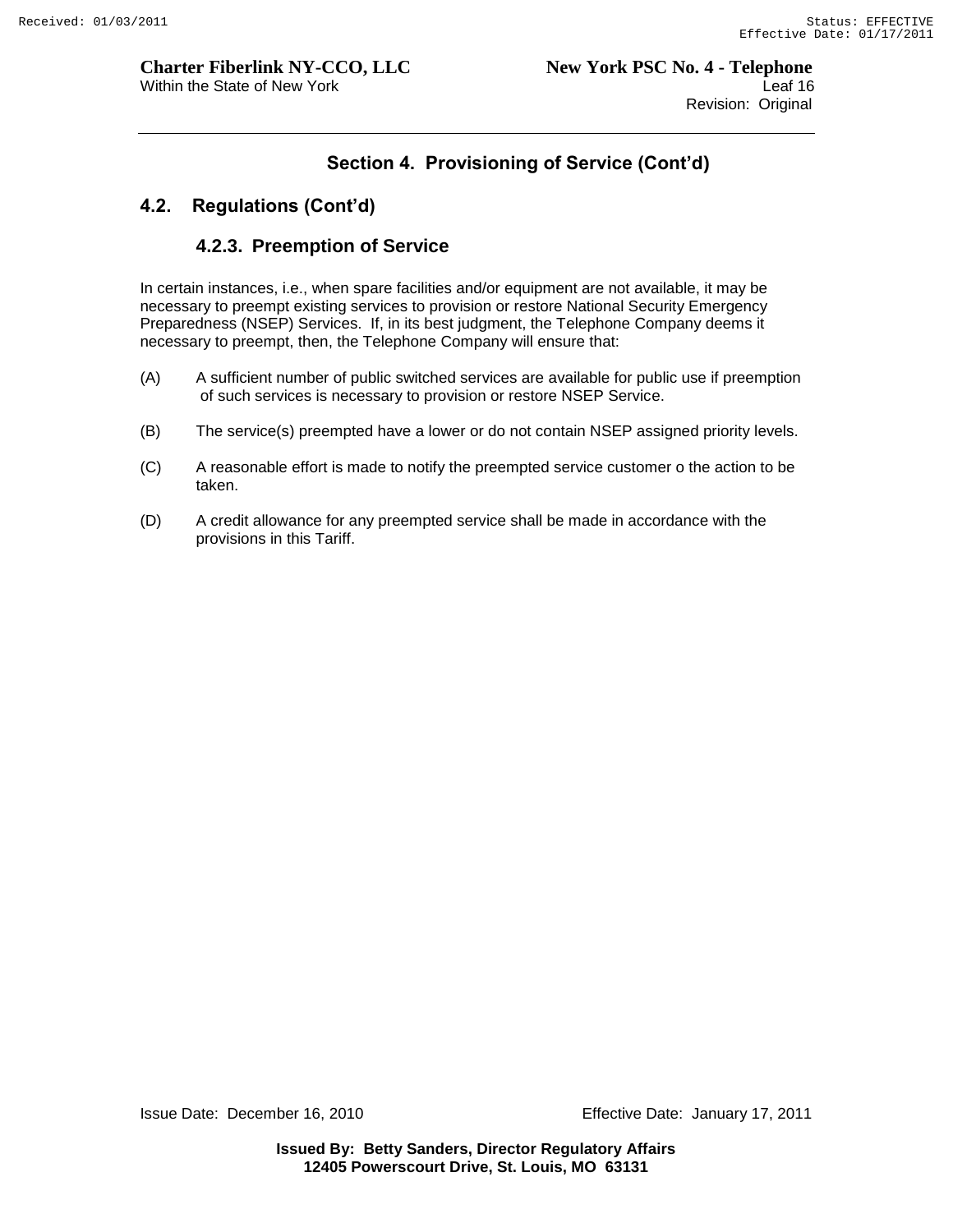# **Section 4. Provisioning of Service (Cont'd)**

## **4.2. Regulations (Cont'd)**

# **4.2.4. Interference or Impairment**

The characteristics and methods of operations of any circuits, facilities or equipment provided by other than the Telephone Company shall not interfere with or impair service over any facilities of the Telephone Company, its connecting and concurring carriers, or other telephone companies involved in its services, cause damage to their equipment, impair the privacy of any communications carried over their facilities or create hazards to their employees or to the public.

Except as specifically required in the FCC Rules and Regulations regarding provision of equipment, if such characteristics or methods of operation are not in accordance with the above, the Telephone Company will, where practicable, notify the Customer as appropriate that temporary discontinuance of Service may be required; however, where prior notice is not practicable, nothing contained herein shall be deemed to preclude the Telephone Company"s right to temporarily discontinue forthwith the Service if such action is reasonable in the circumstances. In case of such temporary discontinuance, the Customer will be promptly notified and afforded the opportunity to correct the condition that gave rise to the temporary discontinuance. During such period of temporary discontinuance, allowance for interruption of Service as in this Tariff is not applicable.

# **4.2.5. Unlawful Use of Service**

The Service is furnished subject to the condition that they will not be used for an unlawful purpose. Service will be discontinued if any law enforcement agency, acting within its apparent Jurisdiction, advises in writing that such Service is being used in violation of law. The Telephone Company may refuse to furnish Service when it has reasonable grounds to believe that such access will be used in violation of law.

# **4.2.6. Ownership of Equipment, Facilities and Systems**

Title to all equipment, facilities and systems provided in accordance with this Tariff for provision of Service to the Customer remains with the Telephone Company or third party vendor providing facilities, if any, on behalf of the Telephone Company.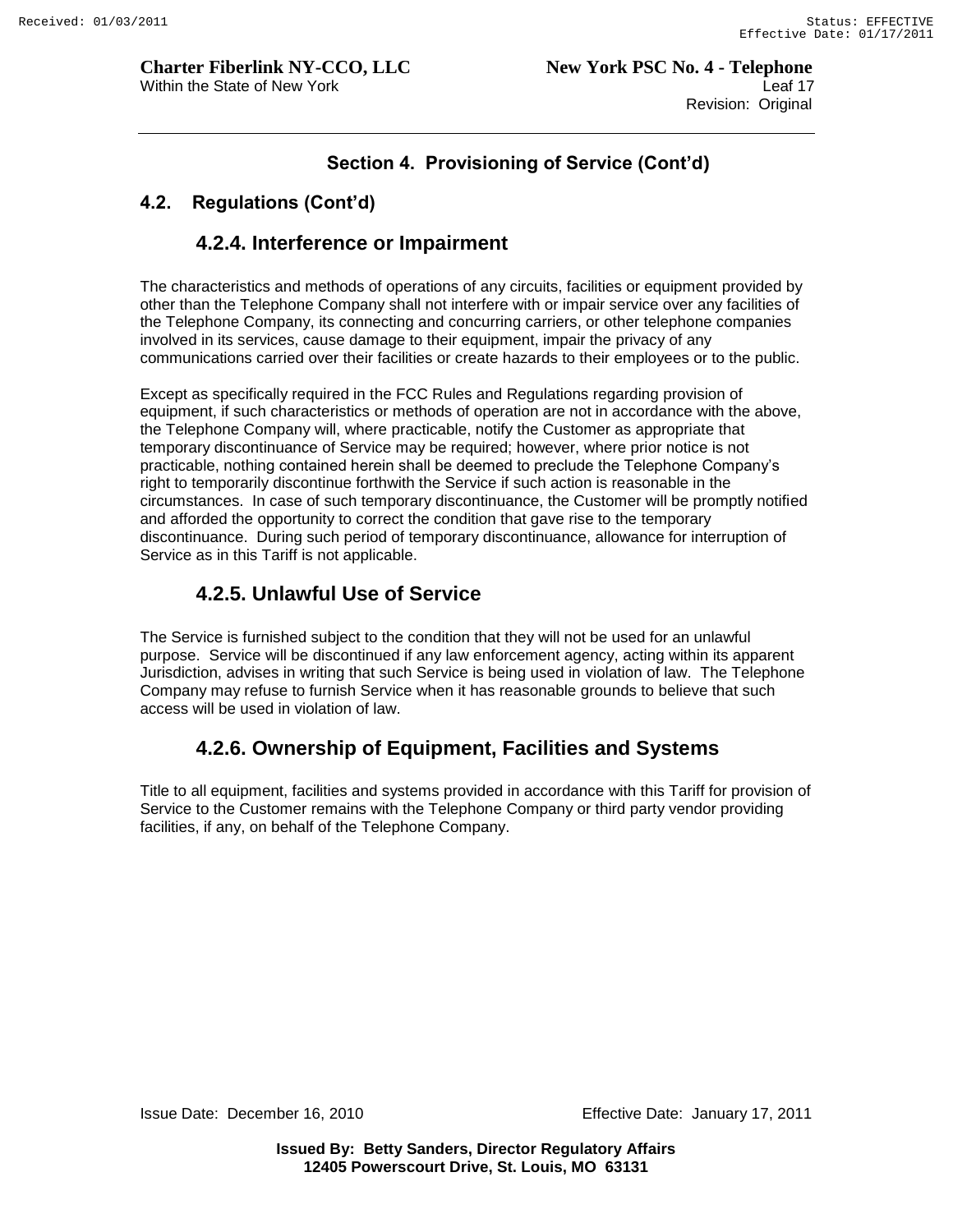# **4.3. Obligations of the Telephone Company**

#### **4.3.1. Scope**

The Telephone Company undertakes to provide and is only responsible for the Services offered in this Tariff on the terms and conditions and at the rates and charges specified herein. The Customer shall be fully responsible for the payment of any bills for such Services and the resolution of any disputes or discrepancies with the Telephone Company. The Telephone Company is not responsible to any entity or its respective Customers for any service provided by that entity or to any entity that purchases access to the Telephone Company Network or uses any of the Telephone Company"s facilities or Services in order to originate or terminate its own services or to communicate with its own Customers. The Telephone Company does not undertake to transmit messages but offers the use of its facilities for the transmission of communications.

# **4.3.2. Installation/Termination of Equipment, Facilities and Systems**

Services provided under this Tariff will include any entrance cable or drop wiring and wire or intrabuilding cable to that point where provision is made for termination of the Telephone Company"s outside distribution network facilities at a suitable location inside a customer designated location, and will be installed by the Telephone Company to such point of termination.

The Telephone Company, to the extent that such facilities are or can be made available with reasonable effort, and after provisions have been made for the Telephone Company"s local service, will provide to the Customer, upon reasonable notice, facilities offered in other applicable sections of this Tariff at rates and charges specified therein.

Service provided to a Customer under this Tariff must be connected to tandem access facilities of another telephone company in the joint provision of interstate access.

Any special interface equipment necessary to achieve compatibility between the facilities and equipment of the Telephone Company and the channels, facilities or equipment of others may be provided at the Customer"s expense.

Access Services may be connected to the Services of other Carriers only when authorized by, and in accordance with, the terms and conditions of the Tariffs of the other Carriers that are applicable to such conditions.

Issue Date: December 16, 2010 Effective Date: January 17, 2011

**Issued By: Betty Sanders, Director Regulatory Affairs 12405 Powerscourt Drive, St. Louis, MO 63131**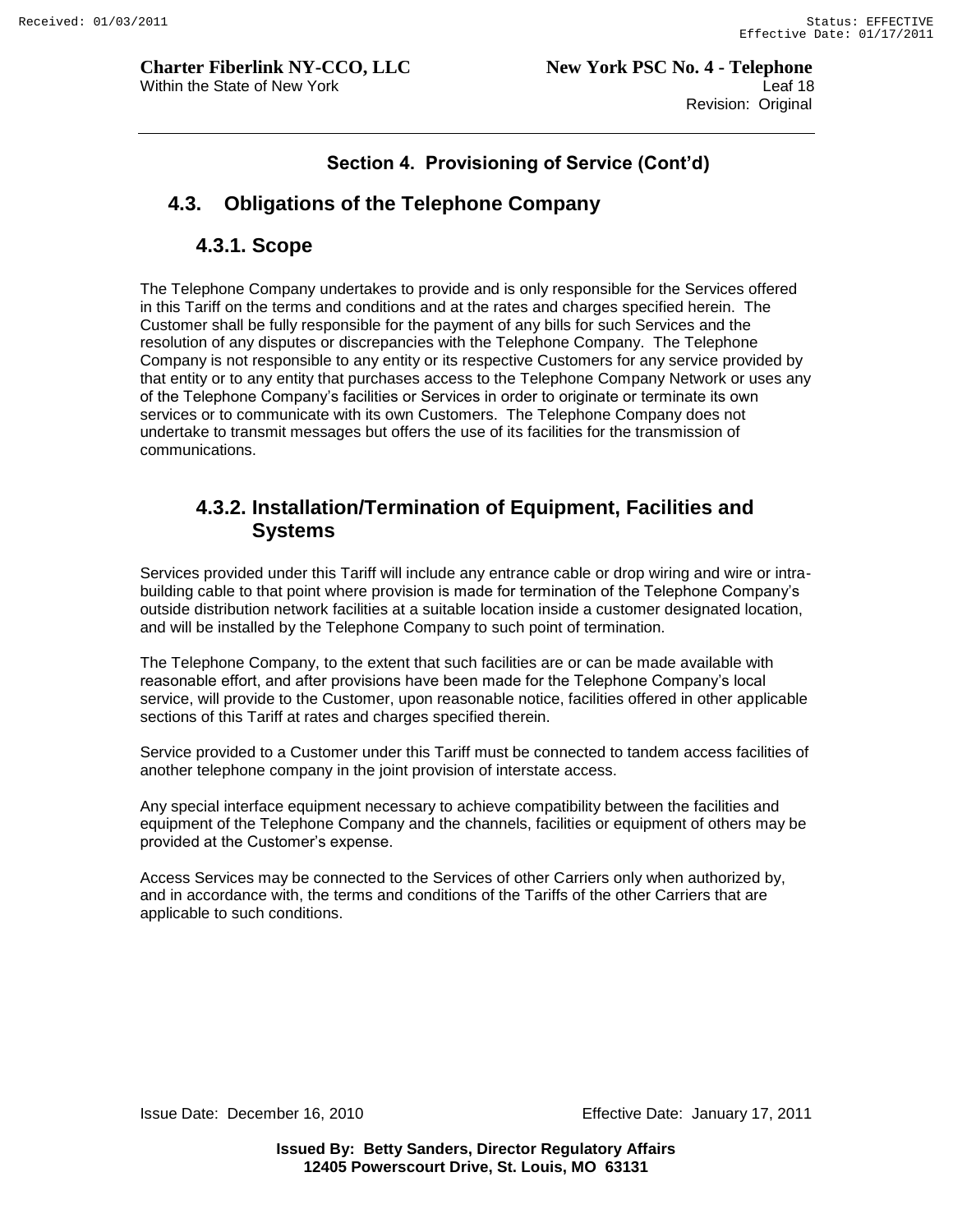# **4.3.3. Maintenance of Equipment, Facilities and Systems**

The Telephone Company shall maintain Telephone Company"s equipment, facilities or systems utilized to provide Service under this Tariff. The Customer or others may not rearrange, move disconnect, remove or attempt to repair any systems provided by the Telephone Company, other than by connection or disconnection to any interface means used, except with the written consent of the Telephone Company.

# **4.3.4. Shortage of Equipment, Facilities or Systems**

The Telephone Company shall maintain Telephone Company"s equipment, facilities or systems utilized to provide Service under this Tariff. The Customer or others may not rearrange, move, disconnect, remove or attempt to repair any systems provided by the Telephone Company, other than by connection or disconnection to any interface means used, except with the written consent of the Telephone Company.

Service is offered subject to the availability of facilities, equipment, or systems and the Telephone Company"s ability to fulfill the request for Service under the provisions of this Tariff. The Telephone Company reserves the right, without incurring liability, to refuse to provide or to limit Service to or from any location where the necessary facilities, equipment, systems, interconnection arrangements, billing arrangements, and/or switch software are not available.

# **4.3.5. Notification of Service-Affecting Activities**

Where possible, the Telephone Company, at its sole discretion, may provide the Customer reasonable notification of Service affecting activities that may occur in the normal operation of its business.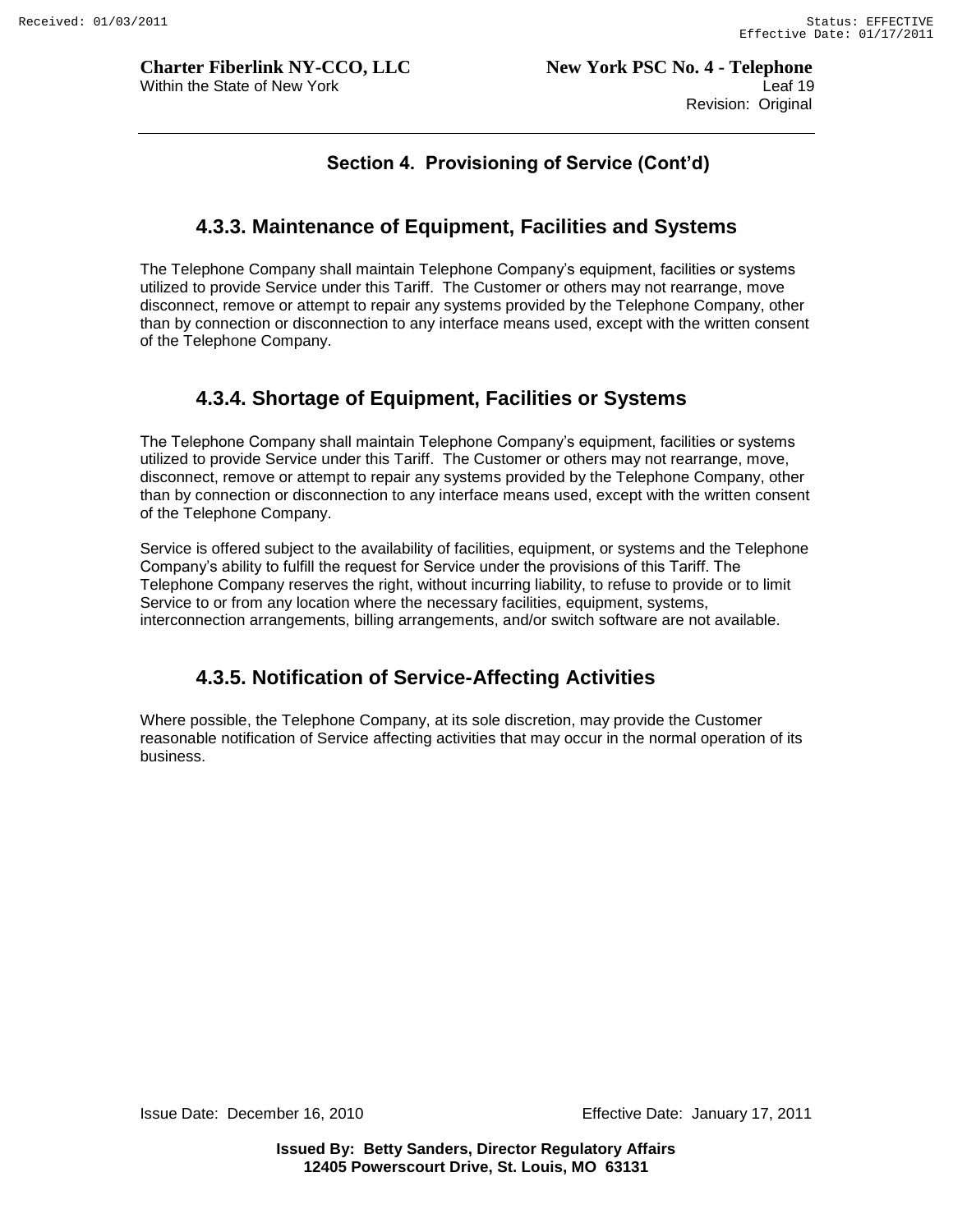## **4.3.6. Refusal and Discontinuance of Service**

- A. Upon nonpayment of any amounts owing to the Telephone Company, the Telephone Company, by giving prior written notice to the Customer, may discontinue or suspend Service without incurring any liability.
- B. The Telephone Company may discontinue service without notice in the event of tampering with the Telephone Company's equipment.
- C. The Telephone Company may discontinue service without notice in the event of a condition determined to be hazardous to the customer, to other customers of the Telephone Company, to the Telephone Company's equipment, the public, or to employees of the Telephone Company.
- D. The Telephone Company may discontinue service without notice in the event of a customer's use of equipment in such a manner as to adversely affect the Telephone Company's equipment or the Telephone Company's service to others.
- E. Upon violation of any of the other material terms or conditions for furnishing Service, the Telephone Company, by giving 30 days" prior notice in writing to the Customer, may discontinue or suspend Service if such violation continues during that period without incurring any liability.
- F. Upon failure of the customer to furnish such service, equipment, and/or rights -ofway necessary to serve said customer as shall have been specified by the utility as a condition of obtaining service the Telephone Company may disconnect with prior notice.
- G. Upon customer's violation of any of the utility's rules on file with the commission the Telephone Company may disconnect with prior notice.
- H. Upon customer's breach of the contract for service between the utility and the customer. the Telephone Company may disconnect with prior notice.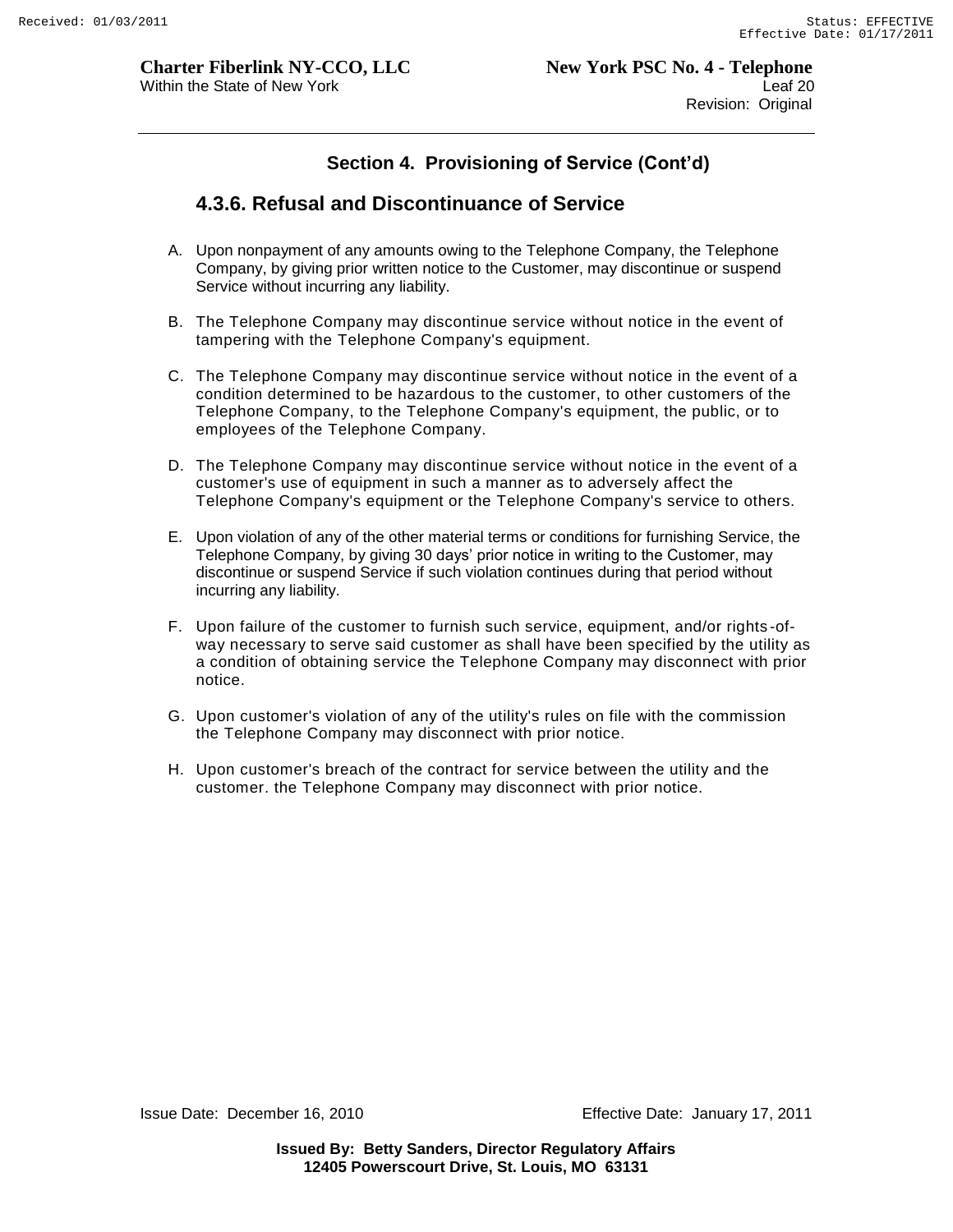### **4.3.6 Refusal and Discontinuance of Service (Cont'd)**

- . I. If a Customer whose account has been closed has a credit balance the Telephone Company will transfer the credit to another account of the Customer, or will mail a check for the balance to the Customer. If the Telephone Company is not certain that it has a valid address it will include a notice with the final invoice, which will be mailed to the Customer"s last known address, asking the Customer to verify the address so that the Telephone Company can make a refund, or it will write to the Customer and request verification. Such verification can be made by calling a designated telephone number or by writing to a specified address. Upon receiving verification, a check for the balance will be mailed. If the final invoice or the notification letter is returned by the post office as undeliverable, or if no response is received within 30 days of mailing, the Company will begin applying a closed account maintenance charge of 20% of the balance per month in the second monthly billing period following the month in which the account was closed, and will continue to apply that charge until the Customer requests a refund or the balance is exhausted
- J. Upon the Telephone Company"s discontinuance of Service to the Customer, the Telephone Company, in addition to all other remedies that may be available to the Telephone Company at law or in equity or under any other provision of this Tariff, may declare all future monthly and other charges which would have been payable by the Customer during the remainder of the term for which such Services would have otherwise been provided to the Customer to be immediately due and payable.
- K. When more than one company provides Access Service, the companies involved in providing the joint service may individually or collectively deny service to a Customer for nonpayment. Where the Telephone Company(s) affected by the nonpayment is incapable of effective discontinuance of Service without cooperation from the other joint providers of Switched Access Service, such other company(s) will, if technically feasible, assist in denying the joint service to the Customer. Service denial for such joint service will only include calls originating or terminating within or transiting the operating territory of the company initiating the service denial for nonpayment. When more than one of the joint providers must deny service to effectuate termination for nonpayment, in cases where a conflict exists in the applicable Tariff provisions, the tariff regulations of the company whose Local Switching Center serves the Customer shall apply for joint service discontinuance.
- L. The Telephone Company may discontinue the furnishing of any and/or all Service(s) to a Customer without incurring any liability for Customer violation of any Company rule on file with the New York Public Service Commission.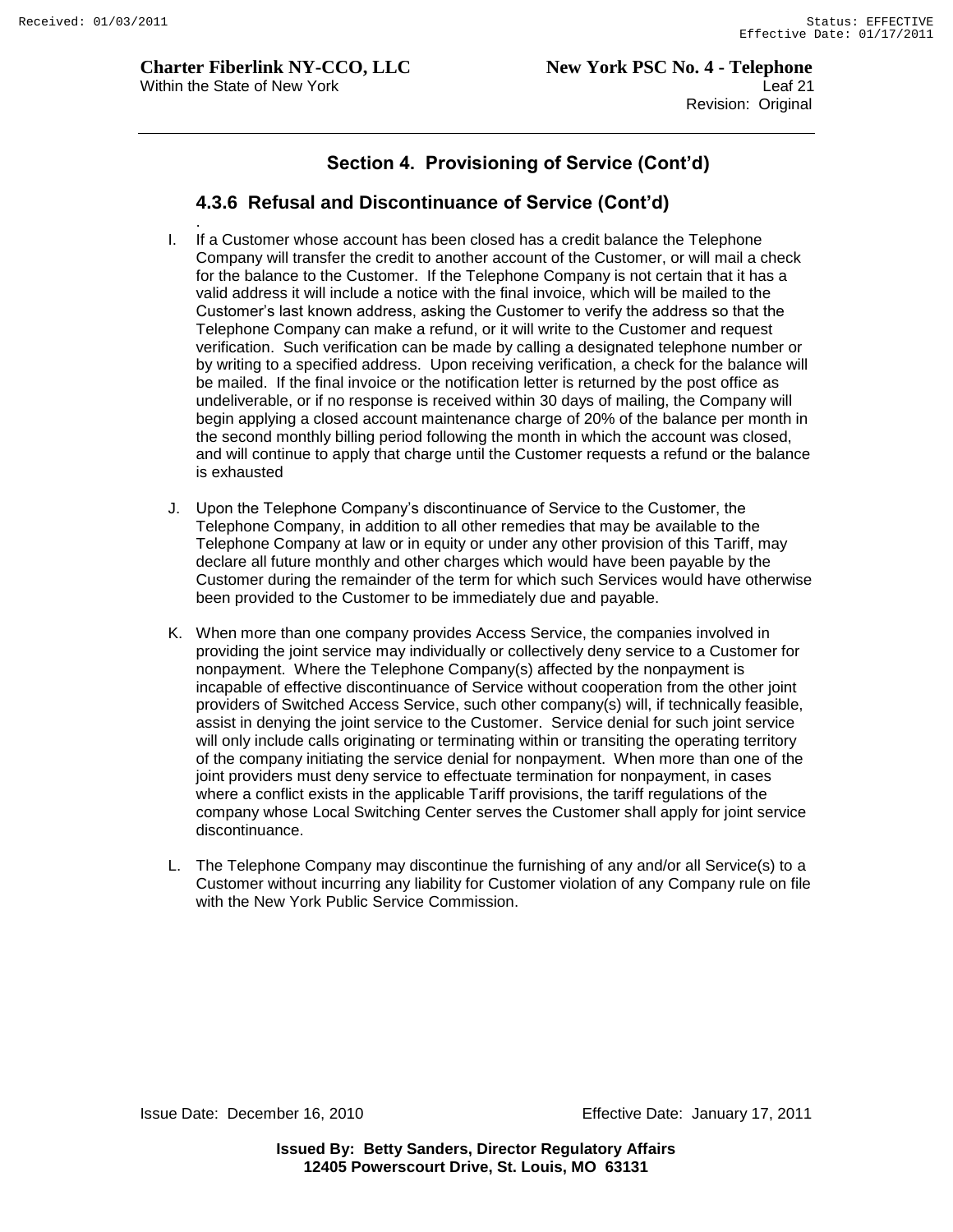### **4.3.6 Refusal and Discontinuance of Service (Cont'd)**

- M. Immediately and without notice if the Telephone Company deems that such action is necessary to prevent, to protect against fraud, or to otherwise protect its personnel, agents, facilities or Services the Telephone Company may discontinue Service pursuant to this subsection if:
	- 1. The Customer refuses to furnish information to the Telephone Company regarding the Customer"s creditworthiness, its past or current use of Carrier telecommunications Services or its planned use of Service(s); or
	- 2. The Customer provides false information to the Telephone Company regarding the Customer"s identity, address, creditworthiness, past or current use of Carrier telecommunications Services, or its planned use of the Telephone Company"s Service(s) under the Tariff; or
	- 3. The Customer states that it will not comply with a request of the Telephone Company for Advance Payment or Deposit; or
	- 4. The Customer has been given written notice by the Telephone Company of any past due amount (which remains unpaid in whole or in part) for any of the Telephone Company"s other Carrier telecommunications Services provided under the Tariff, to which the Customer either subscribes or had subscribed or used; or
	- 5. The Customer uses Services to transmit a message, locate a person or otherwise give or obtain information without payment for the Service; or
	- 6. The Customer uses, or attempts to use, Service with the intent to avoid the payment either in whole or in part, of the Tariffed charges for the Service by:
		- a) Using or attempting to use Service by rearranging,
		- b) Tampering with, or making connections to the Telephone Company"s Service not authorized by this Tariff; or
		- c) Using tricks, schemes, false or invalid numbers, false credit devices, or electronic devices; or
		- d) Any other fraudulent means or devices.
- N. Immediately upon written notice to the Customer of any sum not paid 30 days from the Payment Due Date; or
- O. Seven days after sending the Customer written notice of noncompliance with any provision of this Tariff if the noncompliance is not corrected within that 7-day period. The discontinuance of Services(s) by the Telephone Company pursuant to this section does not relieve the Customer of any obligation to pay the Telephone Company for bills due and owing for Service(s) furnished up to the time of discontinuance.

# **4.3.7. Conditions of Restoration**

If a Service is disconnected by the Telephone Company in accordance with the provisions of this Tariff and later restored, restoration of Service will be subject to: all applicable installation charges. In addition, in order to have Service restored, the Customer must:

- 1. Have an outstanding Balance Due to the Telephone Company of \$0.00
- 2. Be responsible for all installation charges associated with restoral of service, and
- 3. Provide Company with an Advance Payment, if requested.

Issue Date: December 16, 2010 Effective Date: January 17, 2011

**Issued By: Betty Sanders, Director Regulatory Affairs 12405 Powerscourt Drive, St. Louis, MO 63131**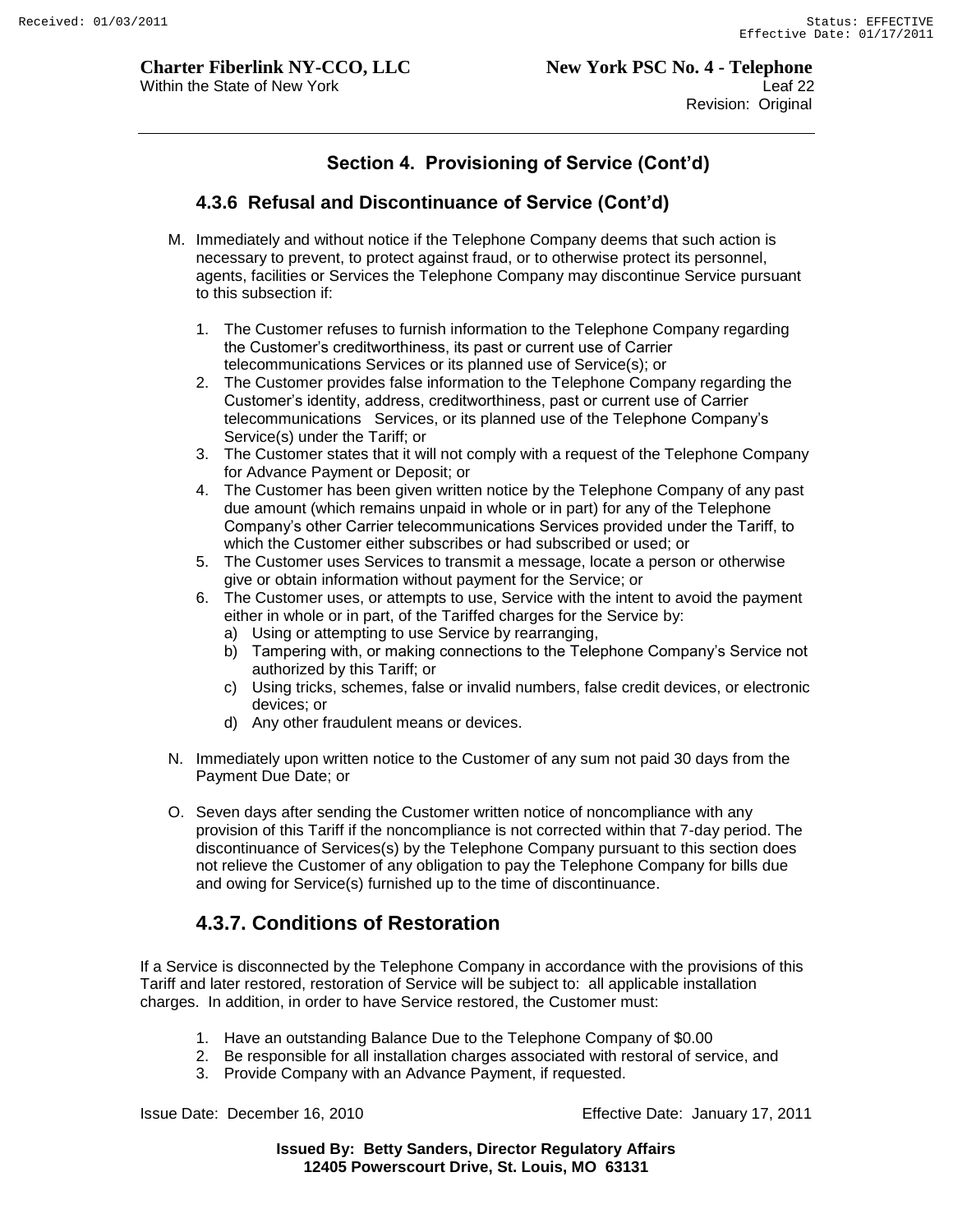# **4.4. Liability of the Telephone Company**

The Telephone Company shall not be liable to the Customer, Authorized User, or End User for, and the Customer and any Authorized User or End User, jointly and severally, shall indemnify, defend and hold harmless the Telephone Company from, any allegation, claim, loss, damage, liability, defect, cost or expense resulting from or involving:

- (A) Libel, slander, defamation, or invasion of privacy from material, data, information or other content transmitted over the Telephone Company"s facilities; or Patent or trademark infringement or other infringement of intellectual property rights including, but not limited to, copyrights, trademarks, and trade secrets, arising from (1) combining (or using in connection with) Telephone Company-provided Services and equipment with any facilities, Services, functions, or Products provided by the Customer, Authorized User, or End User or (2) use of Services, functions, or products the Telephone Company furnished in a manner the Telephone Company did not contemplate and over which the Telephone Company exercises no control. In the event that any such infringing use is enjoined, the Customer, Authorized User, or End User, at its expense, shall obtain immediately a dismissal or stay of such injunction, obtain a license or other agreement so as to extinguish the claim of infringement, terminate the claimed infringing use, or modify such combination so as to avoid any such infringement, or
- (B) A breach in the privacy or security of communications transmitted over its facilities; or
- (C) Mistakes, omissions, interruptions, delays, errors or defects in transmission over Telephone Company"s facilities or equipment;
- (D) Injuries to persons or property from voltages or currents transmitted over Telephone Company-provided facilities caused by Customer-provided or End User-Provided equipment or Premises wire; or
- (E) The disconnection of Service for failure to pay the charges billed to Customer, including but not limited to, any direct, indirect, incidental, special, consequential, exemplary or punitive damages; or
- (F) Violations of the obligations of the Customer section of this Tariff; or
- (G) Defacement of or damage to Customer Premises resulting from the furnishing of Services or equipment on such Premises or the installation, maintenance, repair or removal thereof, unless such defacement or damage is caused by willful misconduct of the Telephone Company"s agents or employees; or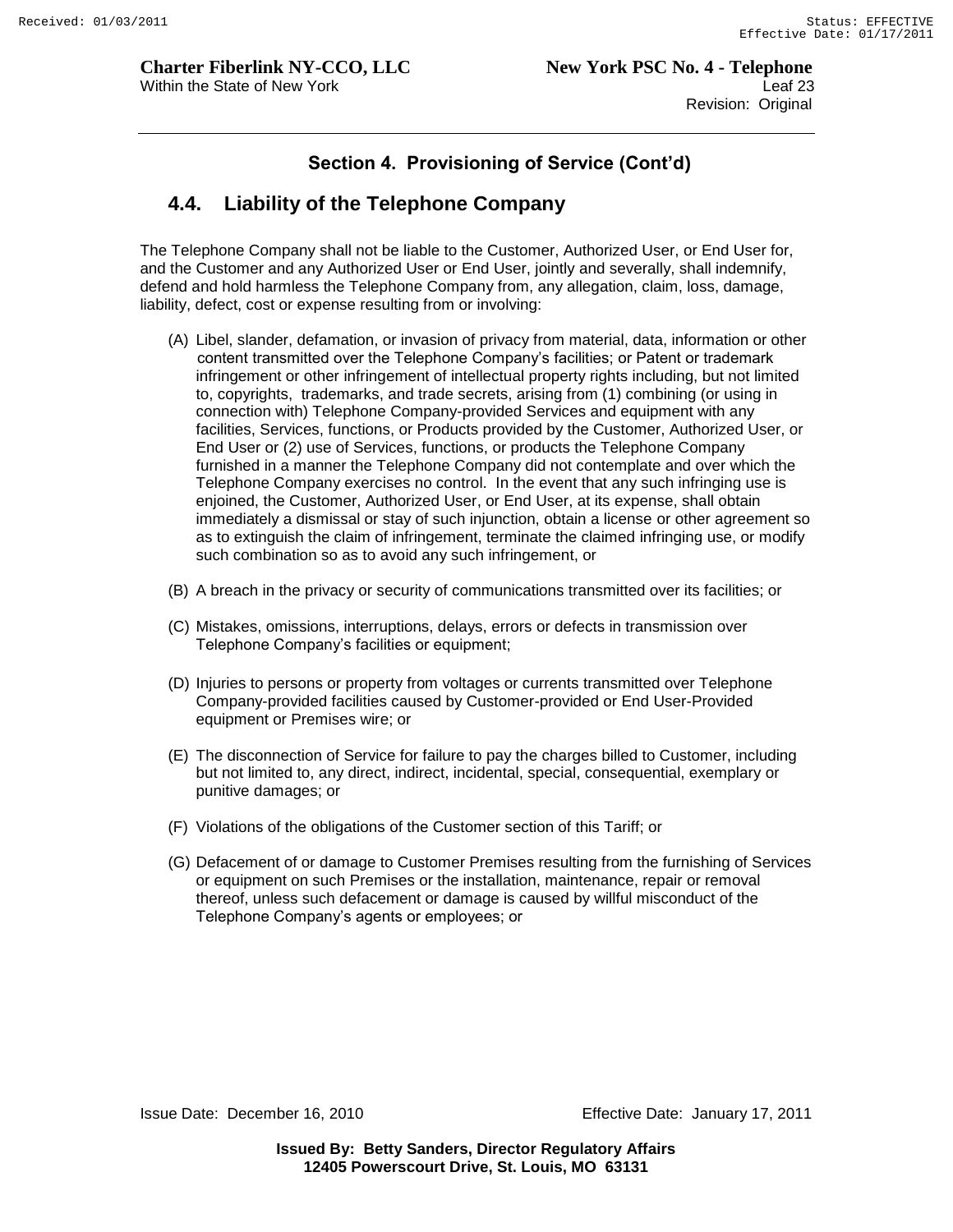## **4.4 Liability of the Telephone Company (Cont'd)**

- (H) Any loss, destruction or damage to property of the Customer, the Customer"s agent, distributors or any third party, or the death of or injury to persons, including, but not limited to; employees or invitees of either the Telephone Company, the Customer or End User, to the extent caused by or resulting from negligent act or omission of the Telephone Company or the negligent or intentional act or omission of the End user, or their employees, agents, representatives, invitees or Authorized Users; or
- (I) Any delay or failure or performance or equipment due to a Force Majeure condition; or
- (J) Failure to disclose the lawful rates and charges published in this Tariff, so long as the Telephone Company has complied with any applicable Commission rules and regulations related thereto; or
- (K) Fees the Telephone Company delivered to a jurisdiction in question and not returned to the Telephone Company as provided in the Taxes, Surcharges, and Fees section of this Tariff; or
- (L) Any act, error, omission, fraudulent acts of a third party, interruption, delay or defect caused by or contributed to by:
	- 1. Another company or Carrier, or their agents or employees, when the facilities or equipment of the other company or Carrier are used for or with the Services the Telephone Company offers. This includes the provision of a signaling system or other database by another company; or
	- 2. The Customer or End User, or any third party acting as their agent, in connection with Telephone Company-provided or Customer-provided facilities or equipment including, but not limited to, the Customer's or End User"s failure to take all necessary steps to obtain, install and maintain all necessary equipment, materials and supplies, for interconnecting the terminal equipment or communications system of the Customer or End User to the Telephone Company"s network or
	- 3. A third party.

The liability of the Telephone Company for damages arising out of the furnishing of, or failing to furnish, its Services, including but not limited to, mistakes, omissions, interruptions, disconnection, delays, fraudulent acts of a third party, errors, defects, or representations, whether caused by acts or omissions, shall be limited to the lesser of \$500 or, in the event of failure of Service, to the Extension of allowances for interruption as set forth herein. The extension of such allowances for interruptions shall be the sole remedy of the Customer and the sole liability of the Telephone Company. The Telephone Company will not be liable for any direct, indirect, incidental, special, consequential, exemplary or punitive damages to the Customer or End User as a result of any Telephone Company Service, equipment or facilities, acts of a third party, or the acts or omissions, fraudulent acts of a third party, or negligence of the Telephone Company, its employees or agents.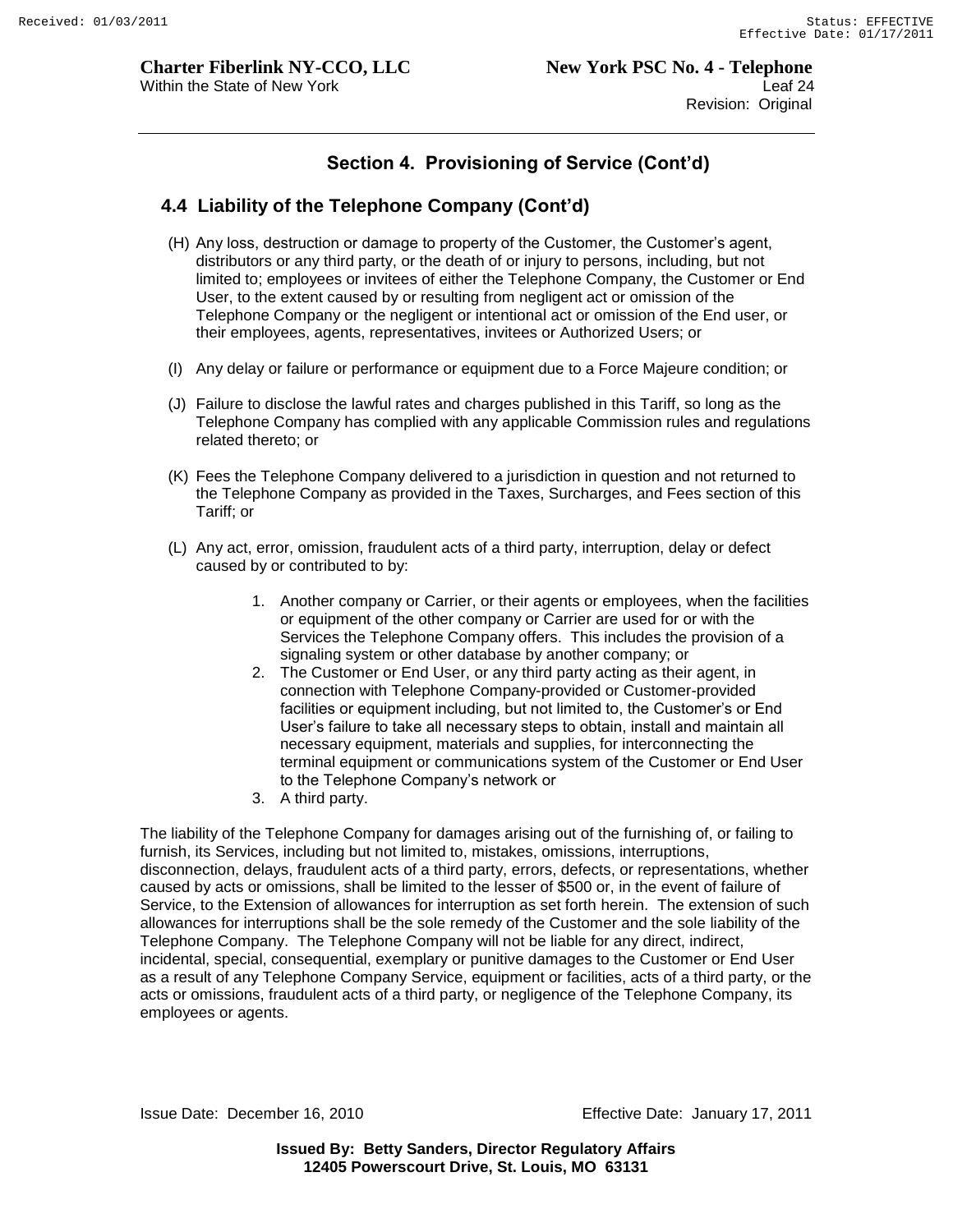## **4.4 Liability of the Telephone Company (Cont'd)**

The liability of the Telephone Company"s suppliers and vendors for damages arising out of the furnishing of, or failing to furnish, their services, including but not limited to mistakes, omissions, interruptions, disconnection, delays, errors, defects, or representations, whether caused by acts or omissions of such suppliers and vendors, shall be limited to the lesser of \$500 or, in the event of failure of Service, to the extension of allowances for interruption as set forth in this Tariff. The extension of such allowances for interruptions shall be the sole remedy of the Customer and the sole liability of the Telephone Company's suppliers and vendors. The Telephone Company's suppliers and vendors will not be liable for any direct, indirect, incidental, special, consequential, exemplary or punitive damages to the Customer or End User as a result of any service, equipment or facilities, acts of a third party, or the acts or omissions or negligence of the Telephone Company"s suppliers and vendors, its employees or agents.

The entire liability of the Telephone Company for any claim, loss, damage or expense from any cause whatsoever shall in no event exceed sums actually paid to the Telephone Company by the Customer for the specific Services giving rise to the claim, and no action or proceeding against the Telephone Company shall be commenced more than four (4) years after the Service is rendered.

The Telephone Company makes no warranties or representations with respect to its Service, except those expressly set forth in this Tariff.

The liability of the Telephone Company for errors in billing that result in overpayment by the Customer shall be limited to a credit equal to the dollar amount erroneously billed or, in the event that payment has been made and Service has been discontinued, to a refund of the amount erroneously billed. The Telephone Company will provide interest on Customer overpayments that are not refunded within 30 days of the date the Telephone Company receives the overpayment.

The Telephone Company shall not be liable for the Customer"s failure to fulfill its obligations to take all necessary steps including, without limitation, obtaining, installing and maintaining all necessary equipment, materials and supplies, for interconnecting the terminal equipment or communications system of the Customer or End User, or any third party acting as their agent, to the Telephone Company"s Network. The Customer shall secure all licenses, permits, rights-ofway, and other arrangements necessary for such interconnection.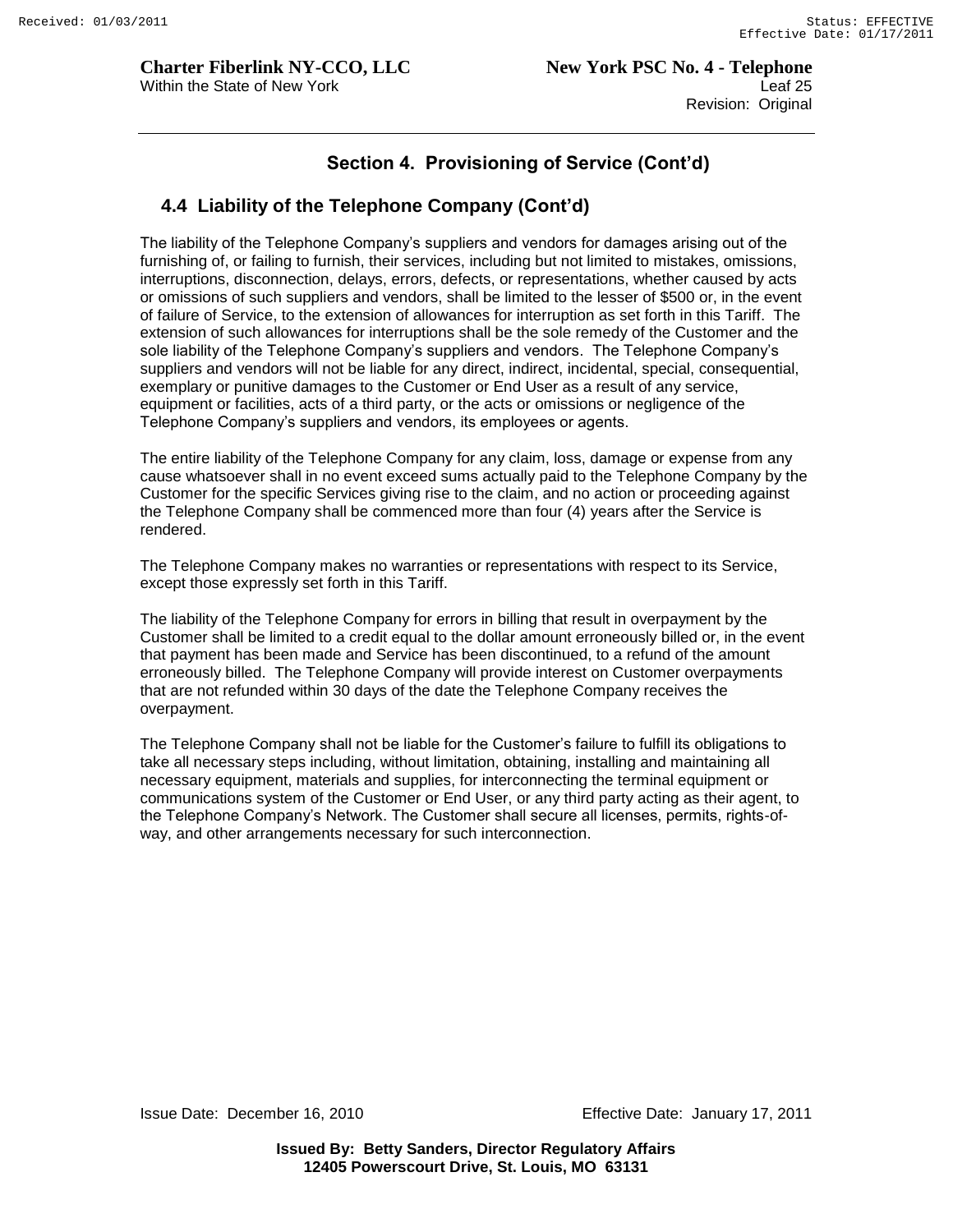# **4.5. Obligations of the Customer**

### **4.5.1. General**

The Customer shall be responsible for:

- A. Payment of all applicable Charges and Fees pursuant to this Tariff; and
- B. Reimbursing the Telephone Company for damage to, or loss of, the Telephone Company"s facilities or Equipment caused by the acts or omissions of the Customer, or its Authorized User or End User; but the noncompliance by the Customer with these regulations; or by fire, theft or other casualty on the Customer"s or End User"s Premises; and
- C. Providing at reasonable charge, as specified from time to time by the Telephone Company, any needed personnel, equipment, space and power to operate Telephone Company facilities and equipment installed on the Premises of the Customer, and the level of heating and air conditioning necessary to maintain the proper operating environment on such Premises; and
- D. Obtaining, maintaining and otherwise having full responsibility for all rights-of-way and conduit necessary for installation of all cable and associated equipment used to provide Access Service to the Customer or End User from the Premises entrance or property line to the location of the equipment space. Any costs associated with obtaining and maintaining the rights-of-way described herein, including the costs of altering the structure to permit installation of the Telephone Company facilities, shall be borne entirely by, or may be charged by the Telephone Company to, the Customer. The Telephone Company may require the Customer to demonstrate its compliance with this section prior to accepting a Service Order; and
- E. Ensuring that its equipment and/or system or that of its agent or End User is properly interfaced with the Telephone Company"s Service; that the signals emitted into the Telephone Company"s Network are of the proper mode, bandwidth, power, data speed, and signal level for the intended use of the Customer or End User and in compliance with the criteria set forth in this Tariff; and that the signals do not damage Telephone Company equipment, injure its personnel or degrade Service to other Customers or End Users. If the Customer or its agent fails to maintain and operate its equipment and/or system or that of its agent properly, with resulting harm to Telephone Company equipment, personnel, or the quality of Service to other Customers, the Telephone Company may, upon written notice, require the use of protective equipment at the Customer"s expense. If this fails to produce satisfactory quality and safety, the Telephone Company may, upon written notice, terminate the Customer"s Service without liability; and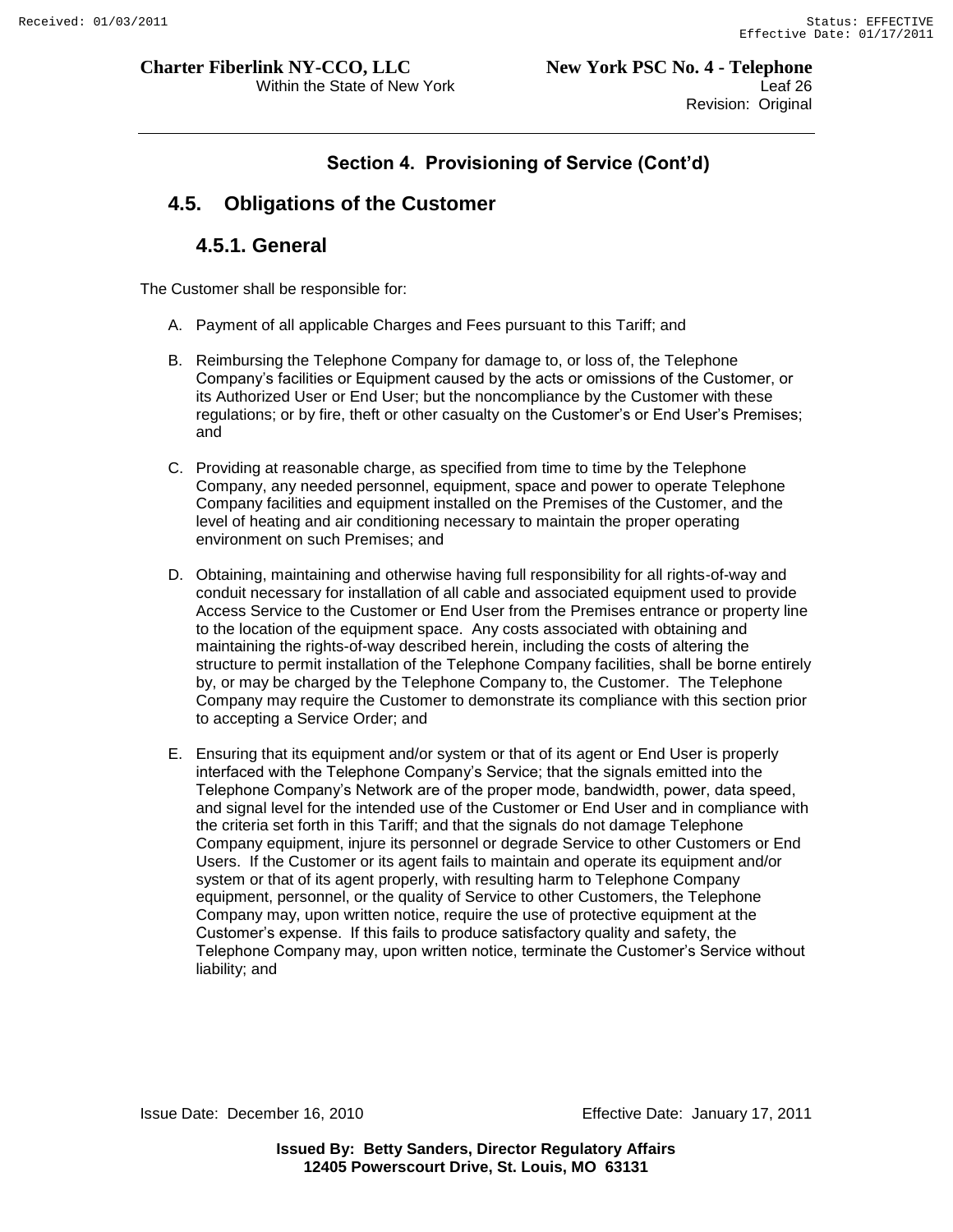Within the State of New York **Leaf 27 Leaf 27** Revision: Original

# **Section 4. Provisioning of Service (Cont'd)**

#### **4.5 Obligations of the Customer (Cont'd)**

#### **4.5.1 General (Cont'd)**

- F. Providing a safe place to work, complying with all laws and regulations regarding the working conditions on the Premises at which Telephone Company employees and agents will be installing or maintaining the Telephone Company"s facilities and equipment. The Customer may be required to install and maintain the Telephone Company"s facilities and equipment within a hazardous area if, in the Telephone Company"s opinion, injury or damage to the Telephone Company"s or third party vendor"s employees or property might result from installation or maintenance by the Telephone Company or third party vendor. The Customer shall be responsible for identifying, monitoring, removing and disposing of any hazardous material prior to any construction or installation work; and
- G. Complying with all laws and regulations applicable to, and obtaining all consents, approvals, licenses and permits as may be required with respect to, the location of Telephone Company"s facilities and equipment in any Customer Premises or the rightsof-way for which the Customer is responsible; and granting or obtaining permission for Telephone Company agents or employees to enter the premises of the Customer at any time for the purpose of installing, inspecting, maintaining, repairing, or, upon Termination of Service as stated herein, removing the facilities or equipment; and
- H. Not creating or allowing to be placed or maintained any liens or other encumbrances on the Telephone Company"s equipment or facilities leased by the Customer from the Telephone Company; and
- I. Making the Telephone Company facilities and equipment available periodically for maintenance purposes at a time agreeable to both the Telephone Company and the Customer. No allowance for interruptions in Service will be made for the period during which Service is interrupted for such purposes; and
- J. Promptly notifying the Telephone Company in writing of any allegation, claim, loss, damage, liability, defect, cost or expense for which the Telephone Company may be responsible and cooperating in every reasonable way to facilitate defense or settlement of such allegation, claim, loss, damage, liability, defect, cost or expense.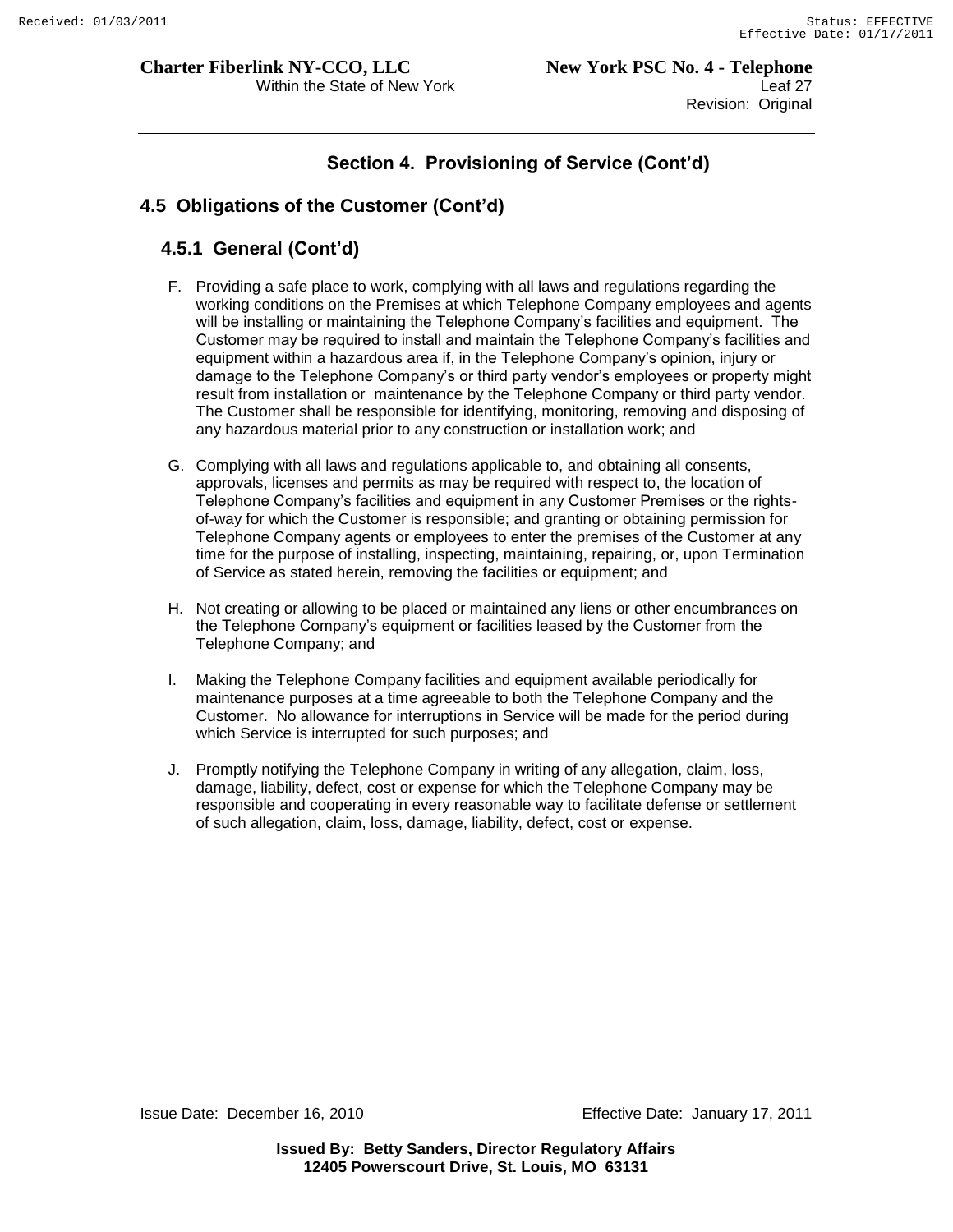## **4.5 Obligations of the Customer (Cont'd)**

# **4.5.2. Notices and Communications**

The Customer will designate on the Service order an address to which the Telephone Company will mail or deliver all notices and other communications, except that the Customer may also designate a separate address to which the Telephone Company"s bills for Service will be mailed.

The Telephone Company will designate on the Service Order an address to which the Customer will mail or deliver all notices and other communications, except that the Telephone Company may designate a separate address on each bill for Service to which the Customer will mail payment on that bill.

All notices or other communications required pursuant to this Tariff, will be in writing unless otherwise provided.

The Telephone Company or the Customer will advise the other party of any changes to the addresses designated for notices, other communications or billing, by following the procedures for giving notice set forth herein.

# **4.5.3. Claims**

The Customer shall indemnify, defend and hold harmless the Telephone Company as set forth in this Tariff.

The Customer shall not assert any claim against any other Customer or End User of the Telephone Company"s Services for damages resulting in whole or in part from or arising in connection with the furnishing of Service under this tariff, including, but not limited to, mistakes, omissions, interruptions, delays, errors or other defects or misrepresentations, whether or not such other Customer or user contributed in any way to the occurrence of the damages, unless such damages were caused solely by the negligent or intentional act or omission of the other Customer or user and not by any act or omission of the Telephone Company.

# **4.5.4. Transfer and Assignments**

The Customer may not assign or transfer its rights or duties in connection with the Services provided by the Telephone Company without the written consent of the Telephone Company and payment of the applicable charges.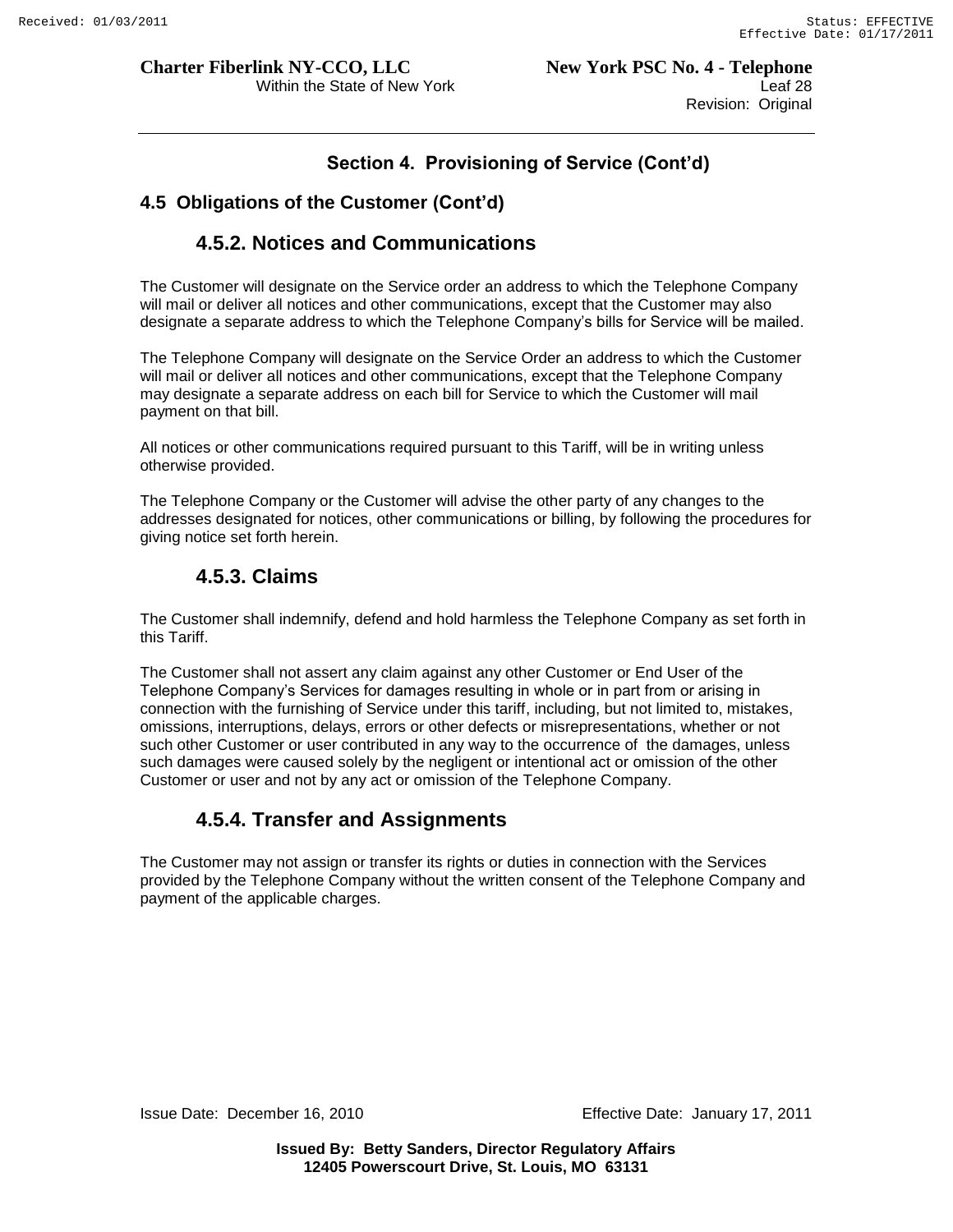# **4.5 Obligations of the Customer (Cont'd)**

# **4.5.5. Inspections**

Upon reasonable notification to the Customer, and at a reasonable time, the Telephone Company may make such tests and inspections as may be necessary to determine that the Customer is complying with the requirements set forth in this Tariff for the installation, operations, and maintenance of Customer provided facilities and equipment connected to Telephone Companyowned facilities and equipment. No credit will be allowed for any interruptions occurring during such inspections.

# **4.5.6. Temporary Surrender of Service**

In certain instances, the Customer may be requested to surrender Service for purposes other than maintenance, testing or activity relating to an Access Service Request. If the Customer consents, or in the instance of preemption under NSEP Treatment as set forth in this Tariff, a credit allowance will be granted. The credit allowance will be determined in accordance with this Tariff.

# **4.5.7. Interruptions of Service**

It is the obligation of the Customer to notify the Telephone Company of any interruptions in Service. Before giving such notice, the Customer will ascertain that the trouble is not being caused by any action or omission of the Customer, not within the Customer"s control, and is not in wiring or equipment connected to the terminal of the Telephone Company. A credit allowance will not be given unless otherwise specified in this Tariff. A Service is interrupted when it becomes inoperative to the Customer, e.g., the Customer is unable to transmit or receive because of a failure of a component furnished by the Telephone Company under this Tariff.

If the Customer reports to the Telephone Company that a Service, facility or circuit is inoperative but declines to release it for testing and repair, or refuses access to the customer premises for test and repair by the Telephone Company or an agent of the Telephone Company, the Service, facility or circuit is considered to be impaired, but not interrupted. No credit allowance will be made for a Service, facility or circuit considered by the Telephone Company to be impaired.

The Customer will be responsible for the payment of service charges as set forth herein when the Service difficulty or trouble report results from the use of equipment or facilities provided by any party other than the Telephone Company, including, but not limited, to the Customer.

A credit allowance will not be extended for repair of Telephone Company owned facilities.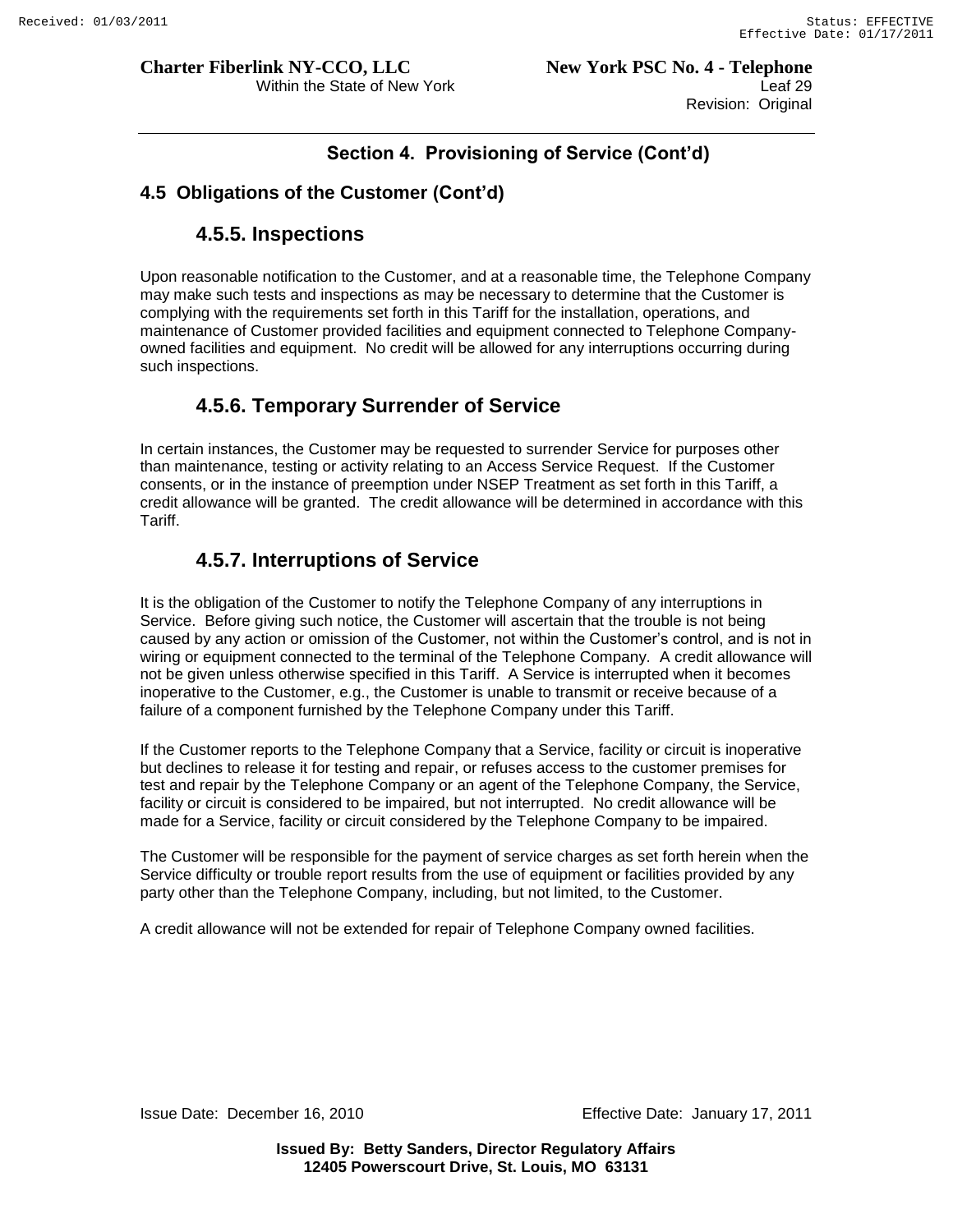**Charter Fiberlink NY-CCO, LLC** New York PSC No. 4 - Telephone Within the State of New York **Leaf 30** Revision: Original

# **5. Switched Access Service Ordering**

## **5.1. General**

This Section sets forth the rules and regulations related to ordering Service, as defined in this Tariff. Products, services, features and functions will be available in accordance with this tariff, where technically and operationally feasible.

# **5.2. Ordering Conditions**

All Services offered under this Tariff will be ordered using an Access Service Request (ASR), unless otherwise specified herein. The format and terms of the ASR will be specified in the industry Access Service Order Guidelines, unless otherwise specified herein. A Customer may order any number of Services of the same type and between the same Premises on a single ASR. All details for services for a particular order must be identical.

The Customer will designate on the Service Order an address to which the Telephone Company will mail or deliver al notices and other communications, except that the Customer may also designate a separate address to which the Telephone Company"s bills for Service will be mailed.

The Telephone Company will designate on the Service Order an address to which the Customer will mail or deliver all notices and other communications, except that the Telephone Company may designate a separate address on each bill for Service to which the Customer will mail payment on that bill.

The Customer shall provide all information necessary for the Telephone Company to provide and bill for the requested Service. When placing an order for Access Service, the Customer shall provide the following minimum information:

- 1. Customer name and Premise(s) address(es);
- 2. Billing name and address (when different from Customer name and address); and,
- 3. Customer contact name(s) and telephone number(s) for the following provisioning activities: order negotiation, order confirmation, interactive design, installation and billing.

The order date (Application Date) is the date on which the Telephone Company receives a firm commitment and sufficient information from the Customer to allow processing of the ASR. The Customer is advised of the critical events in the provisioning process, the Application Date, the Plant Test Date and the Service Date, at the time the Telephone Company gives the Customer an Order Confirmation Date.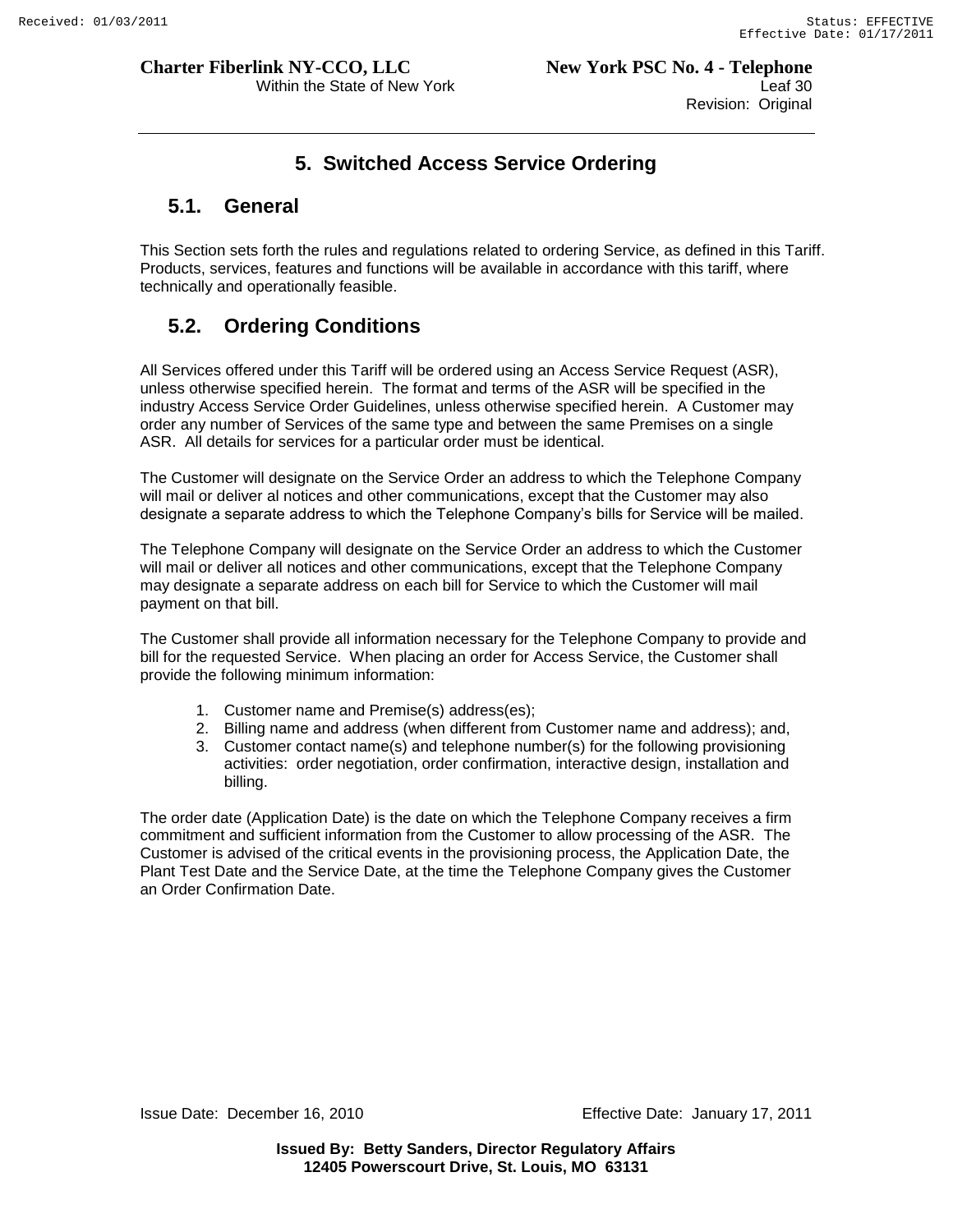# **Section 5. Switched Access Service Ordering (Cont'd)**

# **5.3. Access Service Requests (ASR)**

When a Customer requests new or additional Switched Access Service, one or more ASR"s may be required. The number of orders required is dependent on the type of services being requested. When placing an order, the Customer shall provide all standard ASR ordering information as specified in industry guidelines. The Customer will also be required to provide this information to order additional Service for an existing Service type.

With the agreement of the Telephone Company, other Services may subsequently be added to the ASR at any time, up to and including the Service Date for the Access Service. When added subsequently, charges for a Design Change will apply when an engineering review is required. Additional engineering is not an ordering option, but will be applied to an ASR when the Telephone Company determines that additional engineering is necessary to accommodate a Customer request.

Additional engineering will be provided by the Telephone Company at the request of the Customer only when a Customer requests additional technical information after the Telephone Company already has provided the technical information included on the design layout report as set forth herein. The Customer will be notified when additional engineering is required, and will be furnished with a written statement setting forth the justification for the additional engineering as well as an estimate of the charges. If the Customer agrees to the additional engineering, a firm order will be established. If the Customer does not want the Service after being notified by the Telephone Company that additional engineering is required, the Customer may cancel the order and no charges will apply. Once a firm order has been established, the total charge to the Customer for the additional engineering may not exceed the original estimated amount by more than 10 percent.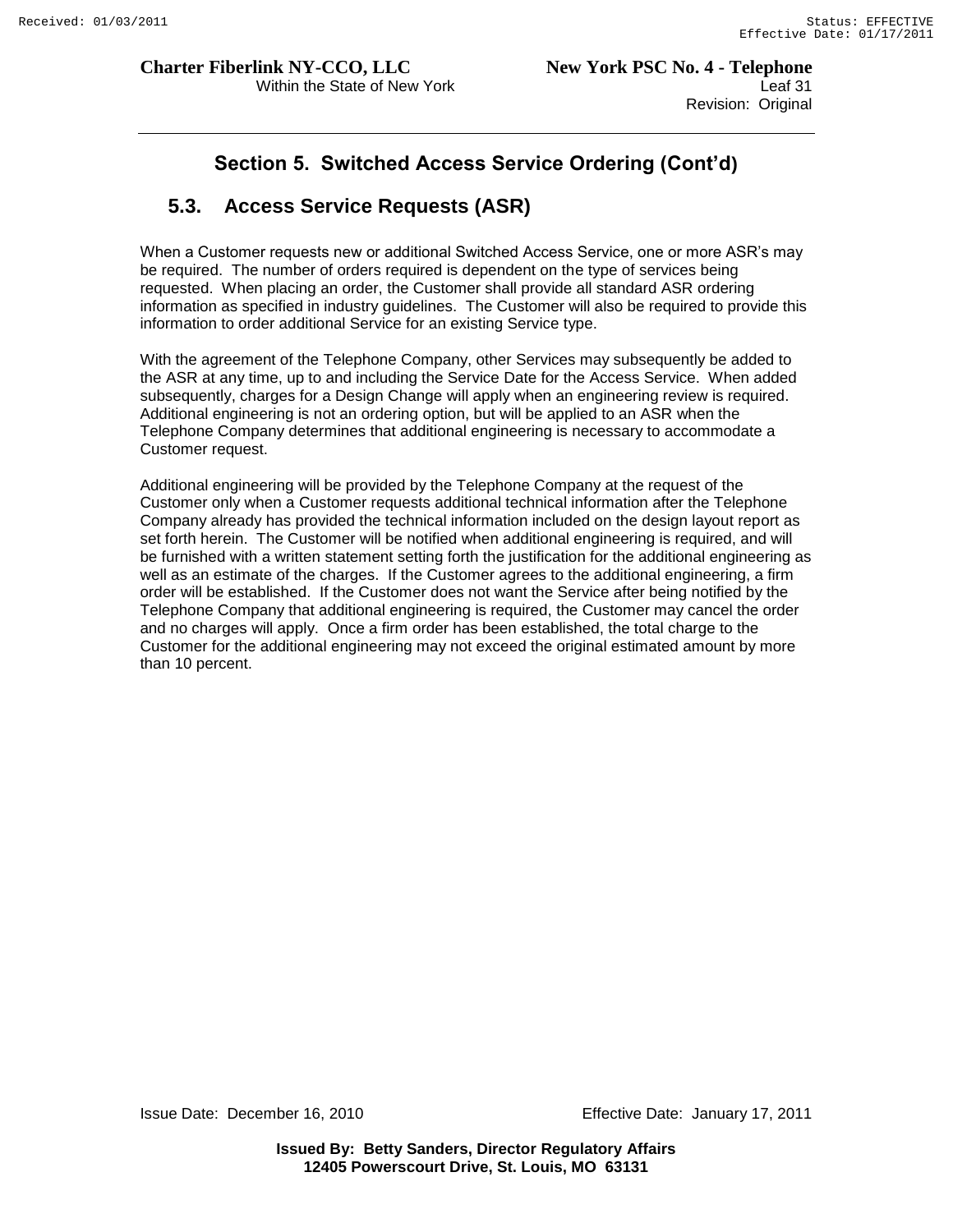# **Section 5. Switched Access Service Ordering (Cont'd)**

# **5.4. Access Service Request Modifications**

The Customer may request a modification of its ASR prior to the Service Date. All modifications must be in writing using the industry ASR process. The Telephone Company, in its sole discretion, may accept verbal modification from the Customer. The Telephone Company will make every effort to accommodate a requested modification when it is able to do so with the normal work force assigned to complete such an order within normal business hours. Charges for Access Service order modification will apply as set forth below, on a per occurrence basis.

Any increase in the number of Switched Access Service lines, Trunks, transport facilities, out of band signaling connections or any change in engineering or functionality of a Service will be treated as a new ASR with a new Service Commencement Date interval.

# **5.4.1. Service Date Change Charge**

ASR Service dates for the installation of new Services or rearrangement of existing Services may be changed, but the new Service Commencement Date may not exceed the original Service Date by more than 30 calendar days. When, for any reason, the Customer indicates that Service cannot be accepted for a period not to exceed 30 calendar days, and the Telephone Company accordingly delays the start of Service, a Service Date Change Charge will apply. In addition, when the

Customer submits a request for a Service Date Change Charge that is less than five business days from the date of notification by the Customer, a Service Date Change Charge and an Expedite Charge will apply. No Expedite Charge will apply if the Customer requests a Service Date Change that is more than five business days from the date of request by the Customer, but earlier than the original requested Service Commencement Date.

If the Customer requested Service date is more than 30 calendar days after the original Service Date, the Telephone Company will cancel the order on the 31 $\mathrm{^{st}}$  day. Appropriate cancellation charges will be applied. If the Customer still requires the service, the Customer must place a new ASR with the Telephone Company.

The Service Date Change Charge will apply on a per order, per occurrence basis for each Service Date changed as set forth in the Tariff.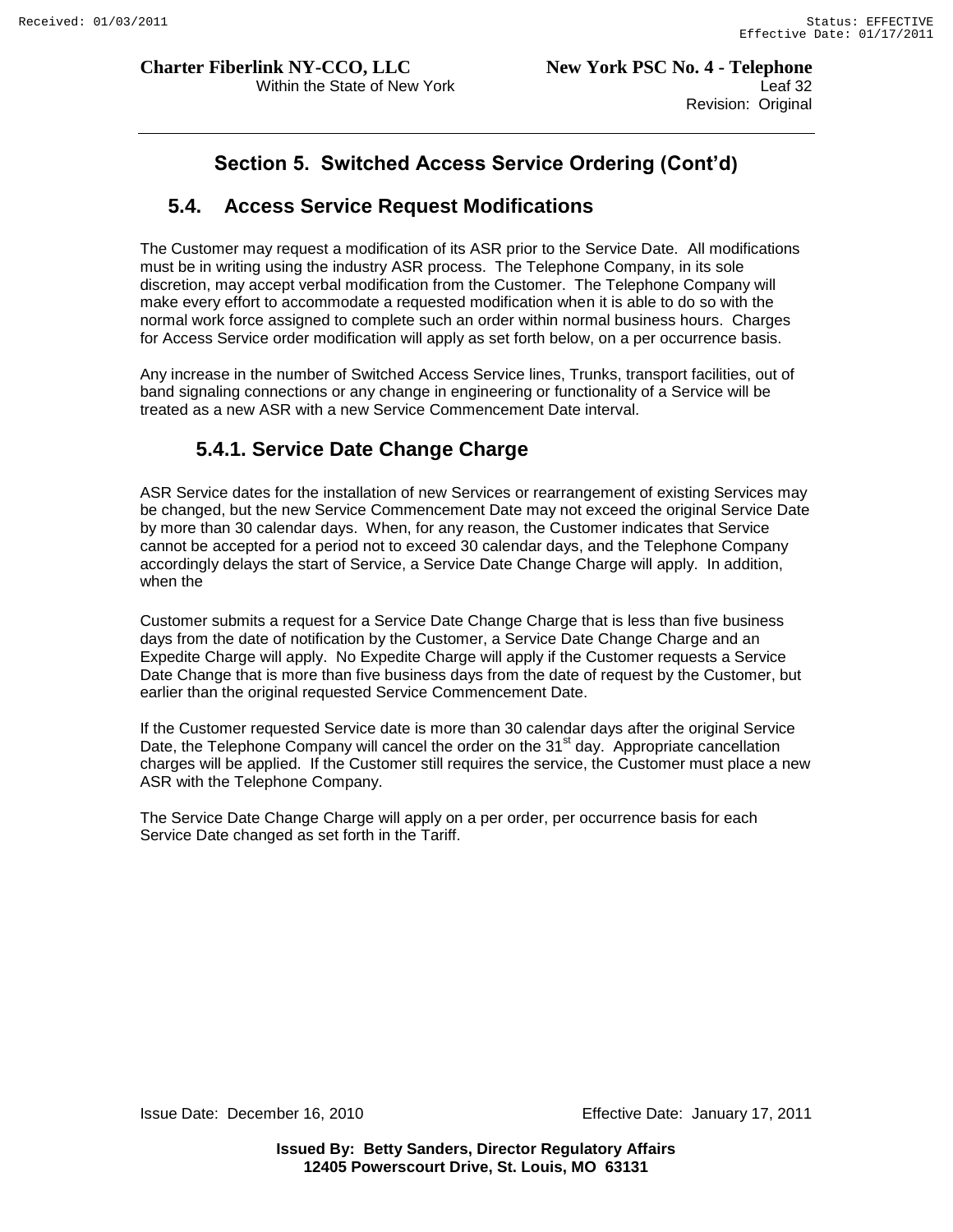Within the State of New York **Leaf 33** Revision: Original

# **Section 5. Switched Access Service Ordering (Cont'd)**

## **5.4 Access Service Request Modifications (Cont'd)**

## **5.4.2. Design Change Charge**

The Customer may request a Design Change to the Service(s) ordered. A Design Change is any change to an ASR that requires Engineering Review. An Engineering Review is a review by Telephone Company personnel of the Service(s) ordered and the requested changes to determine what change(s) in the design, if any, are necessary to meet the Customer"s request. Design Changes include such changes as the addition or deletion of optional features or functions or a change in the type of Transport Termination. Any other changes are not considered Design Changes for purpose of this subsection and will require issuance of a new ASR and the cancellation of the original ASR with appropriate cancellation charges applied.

The Design Change Charge will apply on a per order, per occurrence basis, for each order requiring a Design Change. The applicable charges set forth in this Tariff, are in addition to any Additional Labor or Service Date Change Charges that may apply.

# **5.4.3. Expedited Order Charge**

When placing an Access Order for Service(s) for which a Standard Interval exists, a Customer may request a Service Commencement Date that is earlier than the Standard Interval Service Date, in which case an Expedite Charge will apply. The Expedite Charge will not apply if the new Service Commencement Date is more than five days from the date of the request to the Telephone Company. The request for an earlier Service Commencement Date may be received from the Customer prior to its issuance of an ASR, or after the ASR has been issued but prior to the Service Commencement Date. The Telephone Company has the exclusive right to accept or deny the Expedite order request. However, if, upon reviewing availability of equipment and scheduled workload, the Telephone Company agrees to provide Service on an expedited basis and the Customer accepts the Telephone Company"s proposal, an Expedite Charge will apply.

If the Telephone Company is subsequently unable to meet an agreed upon expedited Service Commencement Date, then the Expedite Charge will not apply. In the event the Telephone Company provides Service on an expedited basis at the Customer"s request, and the Customer delays Service or is not ready for delivery of Service at the time of installation, a Service Date Change

Charge will apply in addition to the Expedite Charge. In the event that the Customer cancels an expedite request, the Expedite Charge will be added to any applicable Cancellation Charge specified herein.

In the event that the Customer requests a Service Date Change after the Telephone Company has received the original expedite request, the Expedite Charge will still apply.

An Expedite Charge will not be applied to orders expedited for Telephone Company reasons. If costs other than additional administrative expenses are to be incurred when the Access Order is expedited, the regulations and charges for Special Construction as set forth in this Tariff will apply. The Expedited Order Charge will apply on a per order, per occurrence basis, as specified in this Tariff.

Issue Date: December 16, 2010 Effective Date: January 17, 2011

**Issued By: Betty Sanders, Director Regulatory Affairs 12405 Powerscourt Drive, St. Louis, MO 63131**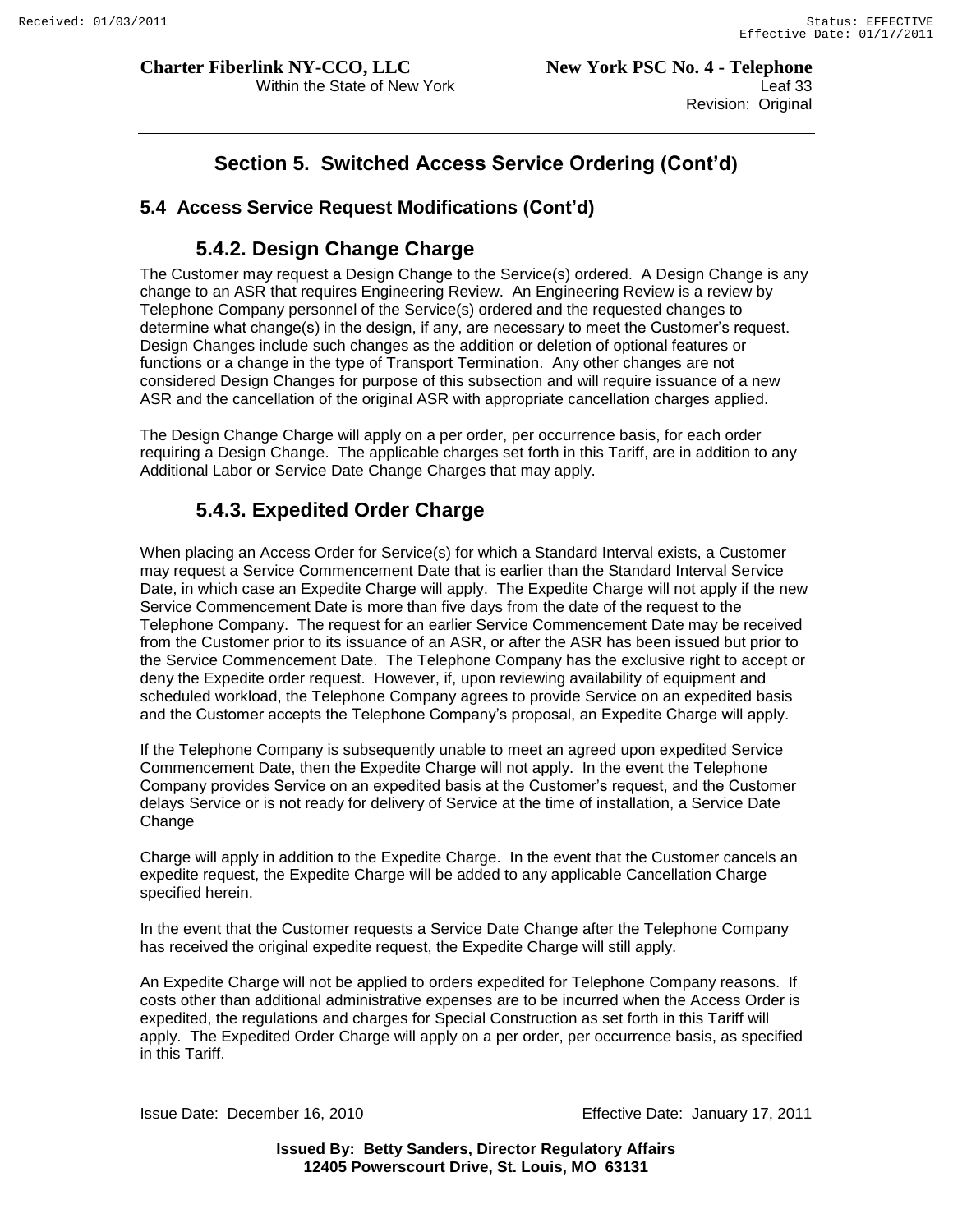# **Section 5. Switched Access Service Ordering (Cont'd)**

# **5.5. Access Service Request Cancellations**

A Customer may cancel an ASR for the installation of Switched Access Service at any time prior to notification by the Telephone Company that Service is available for the Customer"s use. The cancellation date is the date the Telephone Company receives written or verbal notice from the Customer that the order is to be cancelled. The verbal notice must be followed by written confirmation within 10 days. A Customer may negotiate an extension of a Service Date of an ASR for installation of new Services or rearrangement of existing Service, in which case a Service Date Change Charge will apply. However, the new Service Commencement Date cannot exceed the originally established Service date by more than 30 calendar days. On the 31<sup>st</sup> day beyond the original Service Date, the ASR will be cancelled and the appropriate Cancellation Charge will be applied.

Except as stated herein, Cancellation Charges will apply as specified in this Tariff. If the cancellation occurs prior to the Telephone Company"s receiving the ASR, no charges shall apply. Cancellation charges for Expedited Orders will be applied for any order cancelled from the Application Date forward.

If the Telephone Company misses a Service Date for a Standard or Negotiated Interval Access order by more than 30 days due to circumstances such as acts of God, governmental requirements, work stoppages and civil riots or wars, the Telephone Company shall not be liable for such delay and the Customer may cancel the ASR without incurring Cancellation Charges.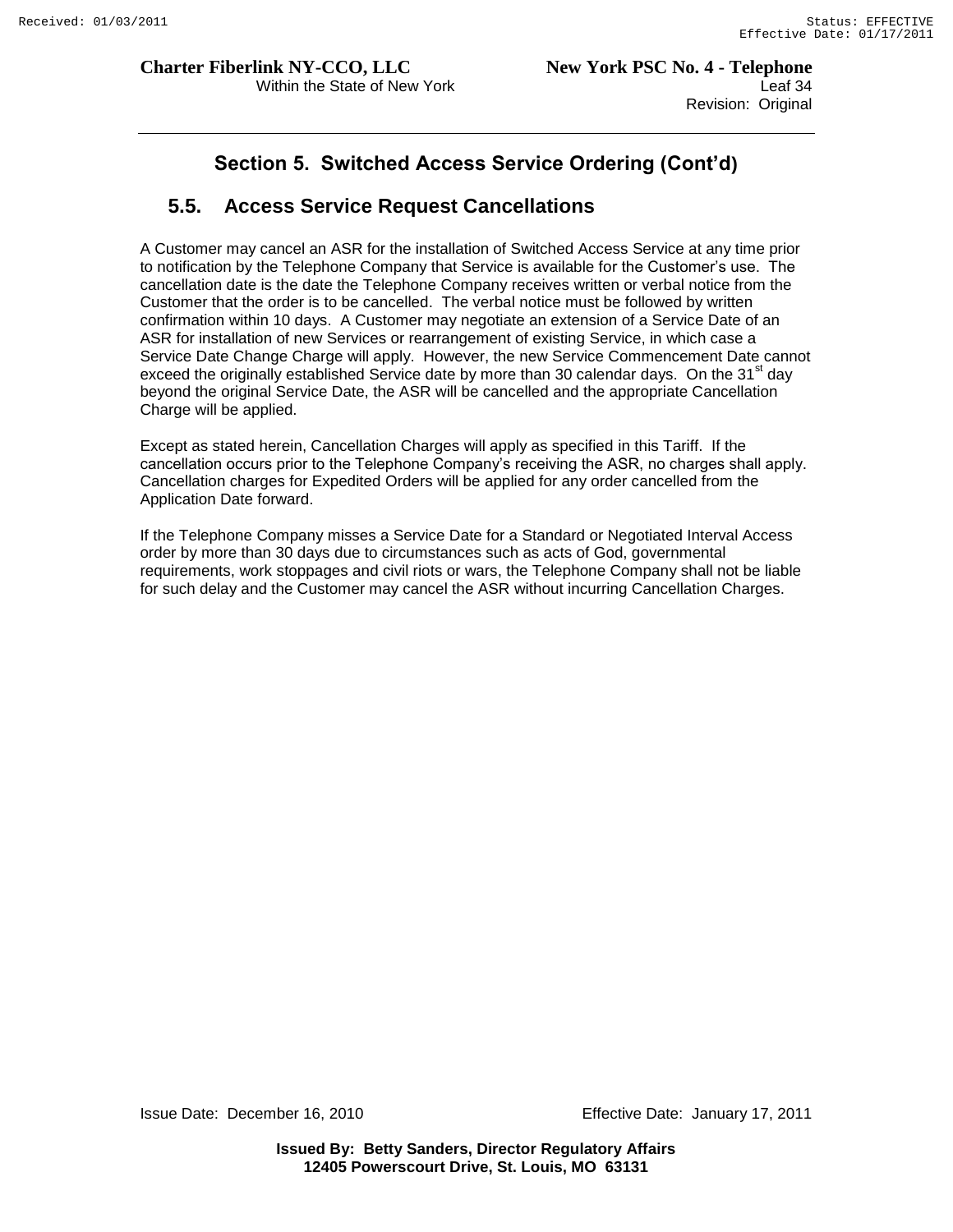Within the State of New York **Leaf 35** Revision: Original

# **Section 5. Switched Access Service Ordering (Cont'd)**

# **5.6. Access Service Date Intervals**

Access Service Date Intervals for Access Service is provided within one of the following service Date intervals:

- 1. Standard Interval
- 2. Negotiated Interval

The Telephone Company will specify an Order Confirmation Date and a Service Commencement Date contingent on the ASR being complete as received. To the extent that Access Service can be made available with reasonable effort, the Telephone Company will provide the Access Service in accordance with the Customer's requested interval, subject to the following conditions:

# **5.6.1. Standard Interval**

The standard interval for Switched Access Service will be 10 business days (Standard Interval) from the Application Date. This interval only applies to standard Service offerings for a Customer that is at locations where there are pre-existing facilities to the Customer Premises. Access Services provided under the Standard Interval will be installed during Telephone Company business hours.

# **5.6.2. Negotiated Interval**

The Telephone Company will negotiate a Service Date Interval (Negotiated Interval) with the Customer when:

- 1. The Customer requests a Service Date before or beyond the applicable Standard Interval Service date; or
- 2. There is not existing facility connecting the Customer Premises with the Telephone Company, or
- 3. The Customer requests a Service that is not considered by the Telephone Company to be a standard Service offering (for example, if additional engineering is required to complete the order); or
- 4. The Telephone Company determines that Access Service cannot be installed within the Standard Interval.

The Telephone Company will offer a Service Date based on the type and quantity of Access Services the Customer has requested. The Negotiated Interval may not exceed by more than six months of the Standard Interval Service Date, or, when there is no Standard Interval, the Telephone Company offered Service Date. All Services for which rates are applied on an individual Case Basis are provided with a Negotiated Interval.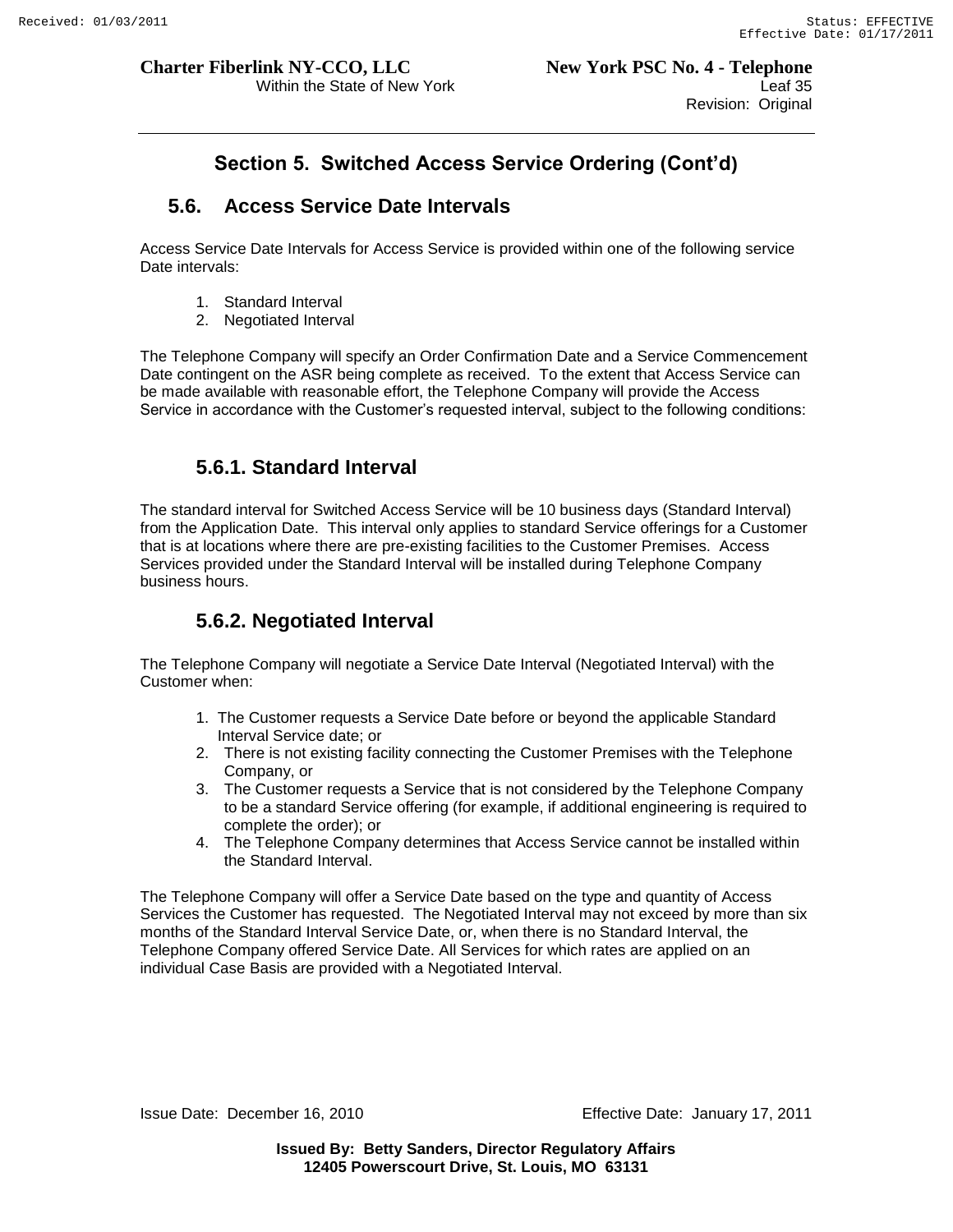Within the State of New York **Leaf 36** Leaf 36 Revision: Original

# **6. Application of Charges, Payments and Credits**

# **6.1. General**

This Section sets forth regulations for deposits, advance payments, billing, disputes and special construction.

# **6.2. Deposits**

The Telephone Company may, in order to safeguard its interests, require a Customer, which has a proven history of late payments to Telephone Company or does not have established credit, to make a deposit prior to or at any time after the provision of Service to the Customer to be held by the Telephone Company as a guarantee of the payment of rates and charges. No such deposit will be required of a Customer which is a successor of a company which has established credit and has not history of late payments to the Telephone Company.

A deposit may not exceed the actual or estimated rates and charges for the Service for a two month period. The fact that a deposit has been made in no way relieves the Customer from complying with the Telephone Company"s regulations as to the prompt payment of bills.

After the Customer has established a one-year prompt payment record, such a deposit will be refunded or credited to the Customer account at any time prior to the termination of the provision of the Service to the Customer. If, prior to accumulating a one-year prompt payment record and the provision of Service to the Customer is terminated, the amount of the deposit will be credited to the Customer"s account and any credit balance that may remain will be refunded.

# **6.3. Advance Payments**

To safeguard its interests, the Telephone Company may also require a Customer to make an Advance Payment before Services are provisioned to the Customer. The Advance Payment will not exceed an amount equal to the Non-Recurring Charge(s) and two months" charges for the Service to be provided. In addition, where Special Construction is involved, the Advance Payment may also include an amount equal to the estimated Non-Recurring Charge and/or Labor Charges for the Special Construction and any estimated Recurring Charges for a period to be set between the Telephone Company and the Customer. The Advance Payment will be credited to the Customer"s first bill.

An Advance Payment may be required in addition to a Deposit. The Advance Payment is due ten (10) business days following the date the Telephone Company confirms acceptance of the order, or on the application date, whichever is later. If the Advance Payment is not received by such payment date, the order may be cancelled. If a Customer cancels an order for Service, the order will be withdrawn. Any Advance Payment made will not be credited or refunded.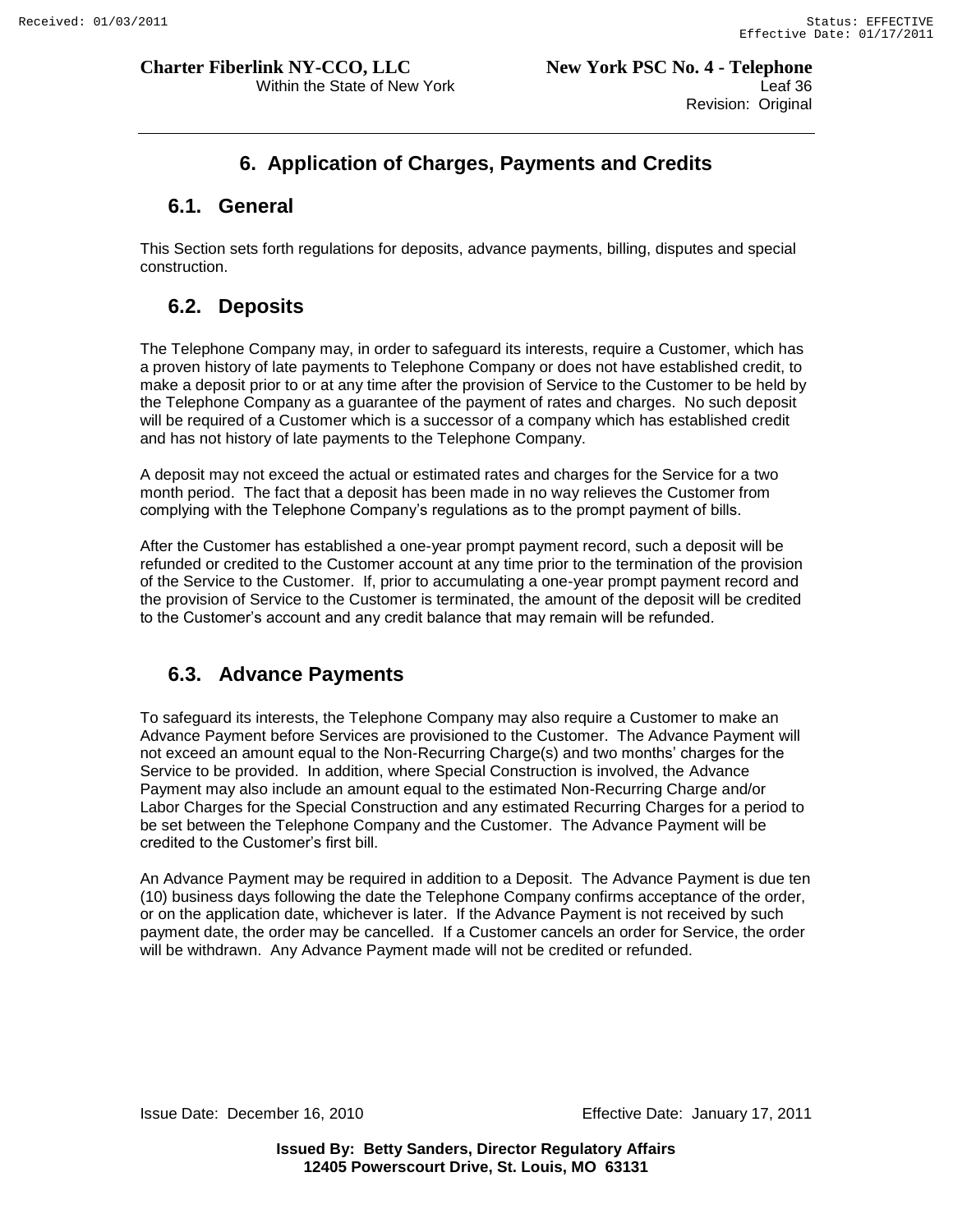# **Section 6. Application of Charges, Payments and Credits (Cont'd)**

# **6.4. Payment of Charges**

- (A) The Telephone Company shall bill for all charges incurred, applicable taxes, and credits due the Customer for Service. Access bills will conform to current industry guidelines as established by the Ordering and Billing Forum (OBF) in the CABS – BOS Output Specifications and will be updated in a timely manner as these guidelines change.
- (B) Customer will receive their bills in paper format unless otherwise specified. Additional charges apply for bills requested in non-paper format. Alternate bill media formats available are:
	- 1. Magnetic tape;
	- 2. FTP file; or
	- 3. Cartridge
- (C) Bills are due when rendered regardless of the media utilized.
- (D) All bills to the Customer are due (Payment Due Date) 30 days after the bill date or by the next bill date (i.e., same date in the following month as the bill date), whichever is the shortest interval. In the event the Customer does not remit payment in immediately available funds by the payment date, Service may be discontinued as specified in this Tariff.
- (E) If the entire amount billed is not received by the Telephone Company in immediately available funds by the Payment Due Date, an additional Late Payment Charge as described later in this Tariff may apply.
- (F) If such payment date would cause payment to be due on a Saturday, Sunday or Holiday (i.e., New Year"s Day, Independence Day, Labor Day, Thanksgiving Day, Christmas Day, the second Tuesday in November and a day when Washington"s Day, Memorial Day or Columbus Day is legally observed), payment for such bills will be due from the Customer as follows;
	- (a) If such payment date falls on a Saturday or on a Holiday that is observed on Tuesday, Wednesday, Thursday or Friday, the payment date shall be the last non-Holiday day preceding such Saturday or Holiday.
	- (b) If such payment date falls on a Sunday or on a Holiday that is observed on a Monday, the payment date shall be the first non-Holiday day following such Sunday or Holiday.
- (G) If the Telephone Company becomes concerned at any time about the ability of a Customer to pay its bills, the Telephone Company may require that the Customer pay its bills within a specified number of days less than 25 days after the date of the invoice and make such payments in cash or the equivalent of cash.
- (H) Adjustments for Service discontinued in any billing period beyond the minimum period will be prorated to the number of days based on a 30-day month. The Telephone Company will, upon request, and if available, furnish such detailed information as may reasonably be required for verification of any bill.

Issue Date: December 16, 2010 Effective Date: January 17, 2011

**Issued By: Betty Sanders, Director Regulatory Affairs 12405 Powerscourt Drive, St. Louis, MO 63131**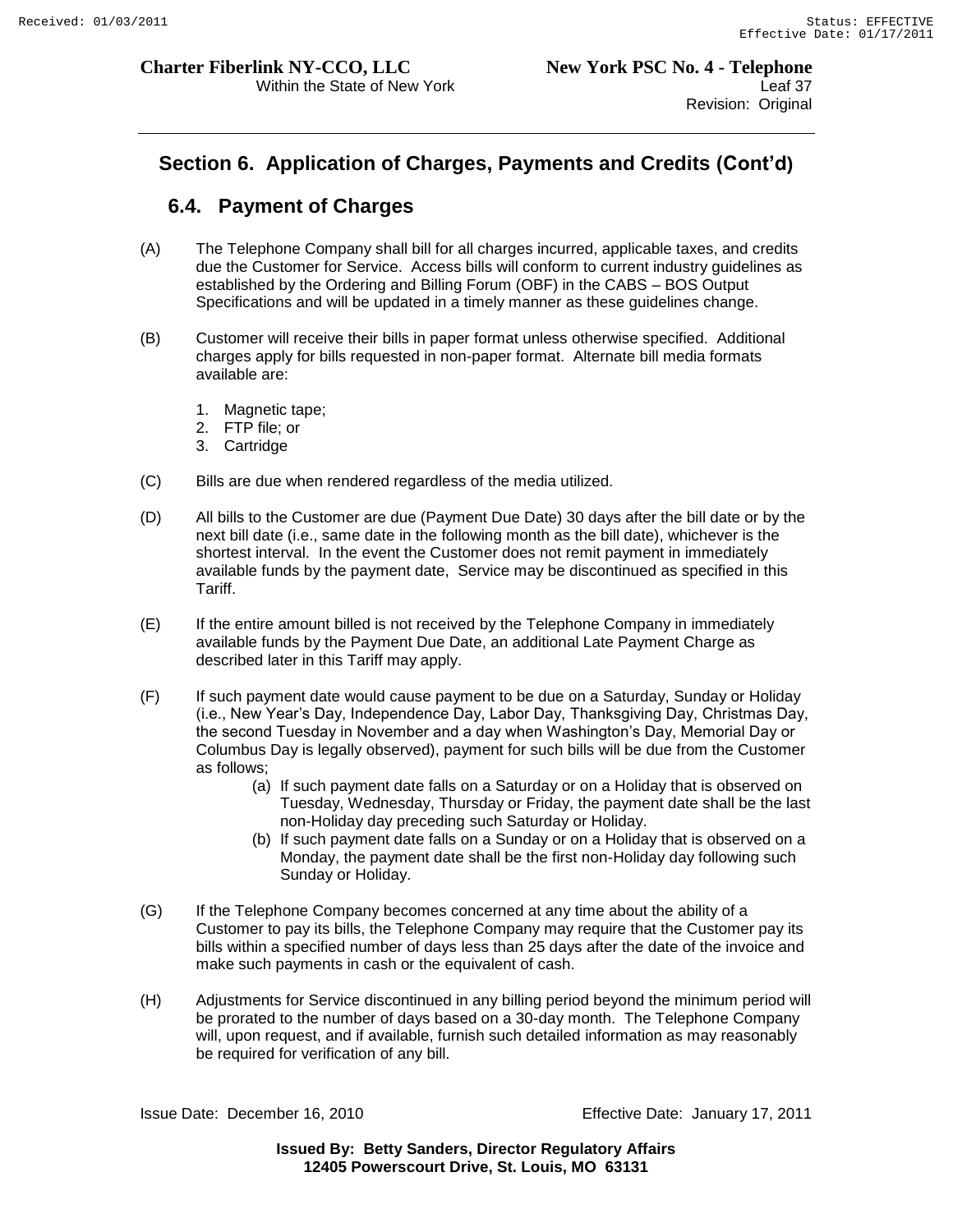# **Section 6. Application of Charges, Payments and Credits (Cont'd)**

# **6.4 Payment of Charges (Cont'd)**

(I) Time of Day rating periods may apply to usage charges as illustrated following:

| <b>Rate Period</b> | From       | To But Not Including | Day Applicable  |
|--------------------|------------|----------------------|-----------------|
| Dav                | 8:00 AM    | 5:00 PM              | Monday - Friday |
| Evening            | 5:00 PM    | 11:00 PM             | Monday-Friday   |
| Night              | 11:00 PM   | 8:00 AM              | Monday-Friday   |
| Weekend            | $11:00$ PM | 8:00 AM              | Friday - Monday |
| Holiday            | 5:00 PM    | 11:00 PM             | Monday - Friday |

Holidays are defined as Christmas Day, New Year's Day, Independence Day, Labor Day, and Thanksgiving Day.

# **6.S. Minimum Period**

The minimum period Access Service is provided and charges are applicable for is one month. For discontinuances of Service, all applicable charges for the one-month period will apply. All applicable Non-Recurring Charges for the Service will be billed in addition to the Minimum Period Charge.

# **6.6. Disputes**

If a customer disputes any portion of the charges and withholds payment of such disputed amounts, the customer must notify the Company in writing by the due date of the disputed bill, identifying the amount, reason and rationale of such dispute. At a minimum, the customer must pay all undisputed amounts due by the due date. The failure to submit a written dispute by the due date will not preclude the customer from thereafter submitting a dispute or seeking a billing adjustment for any charges which have been paid.

The Telephone Company will assess or credit late payment charges on disputed amounts to the Customer as follows:

- 1. If resolved in favor of the Telephone Company and the Customer has paid the disputed amount on or before the payment due date, no late payment charges will apply.
- 2. If resolved in favor of the Telephone Company and the Customer has withheld the disputed amount, any payments withheld pending settlement of the dispute shall be subject to the late payment charge as specified in this Tariff.
- 3. If resolved in favor of the Customer and the Customer has withheld the disputed amount, the Customer shall be credited for each month or portion thereof that the late payment charge may have been applied. In the event the Customer has paid the late payment charge, a credit will be granted to the Customer for the late payment charge paid on disputed amount

**(C)** 

**(C)**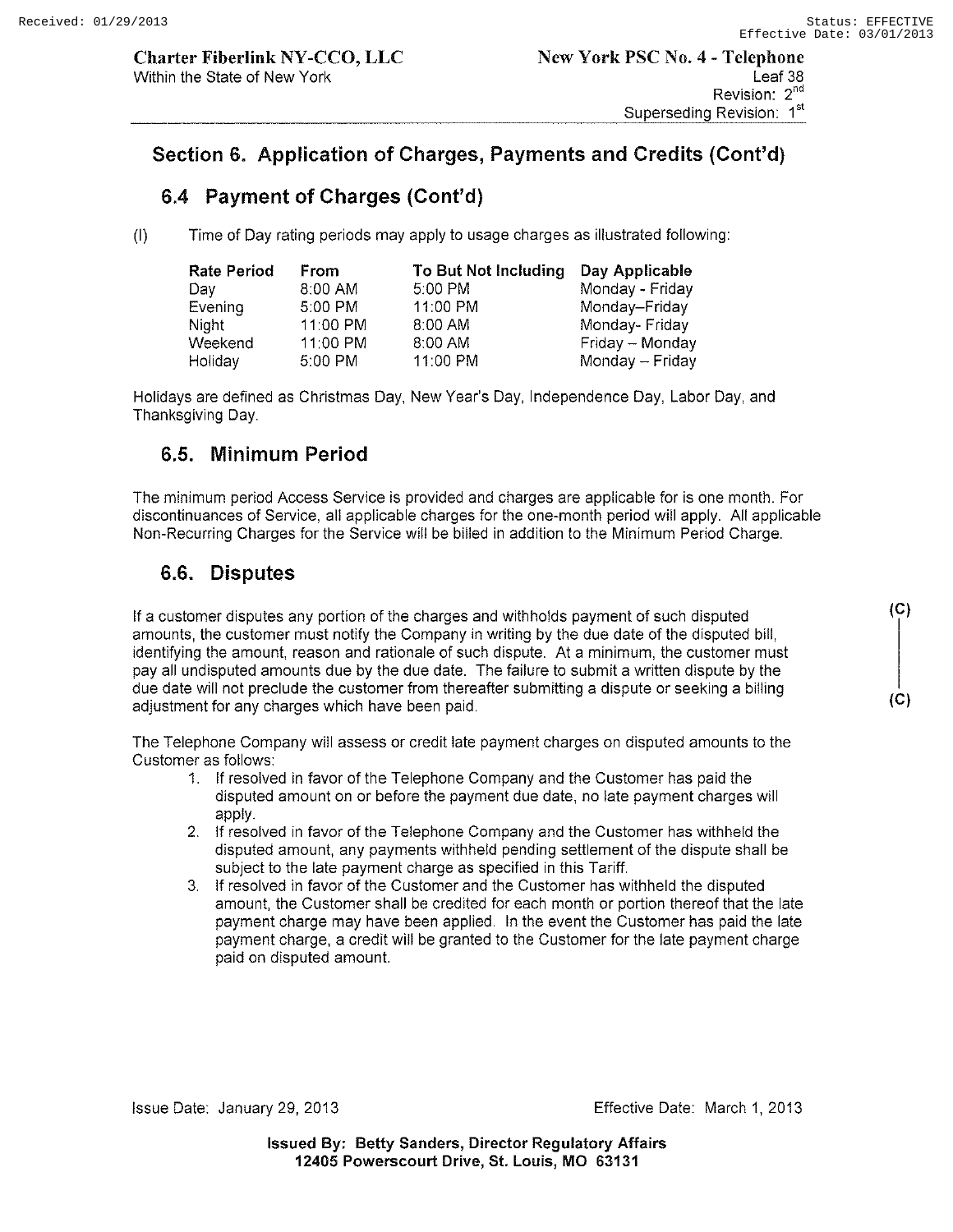# **Section 6. Application of Charges, Payments and Credits (Cont'd)**

# **6.7 Late Payment Charges**

Bills are considered past due 30 days after the bill date or by the next bill date (i.e., same date as the bill date in the following month), whichever occurs first, and are payable in immediately available funds. If the Telephone Company does not receive the entire amount billed, exclusive of any amount disputed by the Customer, within 30 days after the bill date in funds that are immediately available to the Telephone Company, then a late payment charge will apply to the unpaid balance. The late payment charge will be:

1 and ½% (.015) per month and applied for each month of portion thereof that an outstanding balance remains.

If the undisputed amount of an invoice should remain unpaid more than 30 days past its payment due date, i.e., 60 days past the payment due date, the Telephone Company shall have the right, in its sole discretion, to take any or all of the actions set forth in this Tariff with regard to refusal and discontinuance of service and collections pursuit of charges outstanding.

In the event that a billing dispute is resolved in favor of the Customer, no late payment charge will apply to the disputed amount and the Customer will receive a credit equal to any overcharged amount. The late payment charge shall be applicable to all amounts resolved in favor of the party owed.

Late Payment Charges applicable to End User ordering of Access are as provided for in the Telephone Company"s Local Services Tariff.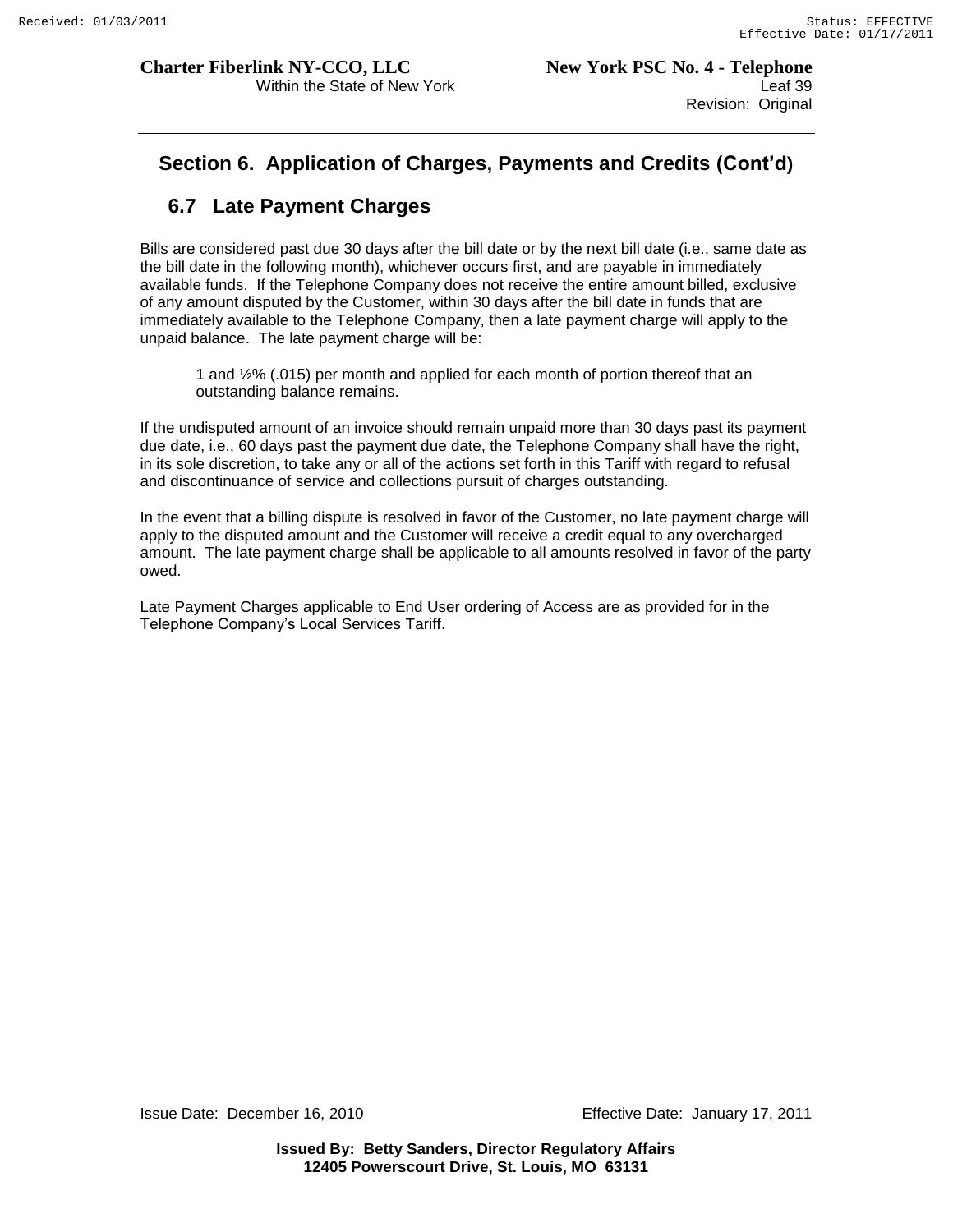# **Section 6. Application of Charges, Payments and Credits (Cont'd)**

# **6.8. Special Construction Charges**

Subject to the arrangement of the Telephone Company and to all of the regulations contained in this Tariff, Special Construction of facilities may be undertaken on a reasonable efforts basis at the request of the Customer. Special Construction is that construction undertaken and characterized by one or more of the following:

- 1. Where facilities are not presently available and there is not other requirement for the facilities so constructed; or are of a type other than that which the Telephone Company would normally utilize in the furnishing to the Services; or
- 2. Where facilities are to be installed over a route other than that which the Telephone Company would normally utilize in the furnishing of its Services; or
- 3. Where facilities are requested in a quantity greater than that which the Telephone Company would normally construct; or
- 4. Where installation is to be on an expedited basis; or on a temporary basis until permanent facilities are available; or installation involving abnormal costs; or in advance of its normal construction schedules.

Where the Telephone Company furnishes a Service on a Special Construction basis, charges will be based on the costs incurred and may include:

- 1. Non-recurring type charges;
- 2. Recurring type charges;
- 3. Termination liabilities; or
- 4. Combinations thereof.

The agreement for Special Construction will ordinarily include a minimum Service commitment based upon the estimated Service life of the facilities provided.

If any additional access rate elements that are billable become allowable with the Special Construction (i.e., direct trunk connection into the Telephone Company"s Switch), and are not currently in Telephone Company"s Tariff, they will be incorporated into the Tariff and approved by the appropriate regulatory body prior to the Special Construction being provided to the Customer. Other charges relating to the Special Construction will be negotiated and agreed to between the Customer and Telephone Company on an Individual Case Basis (ICB).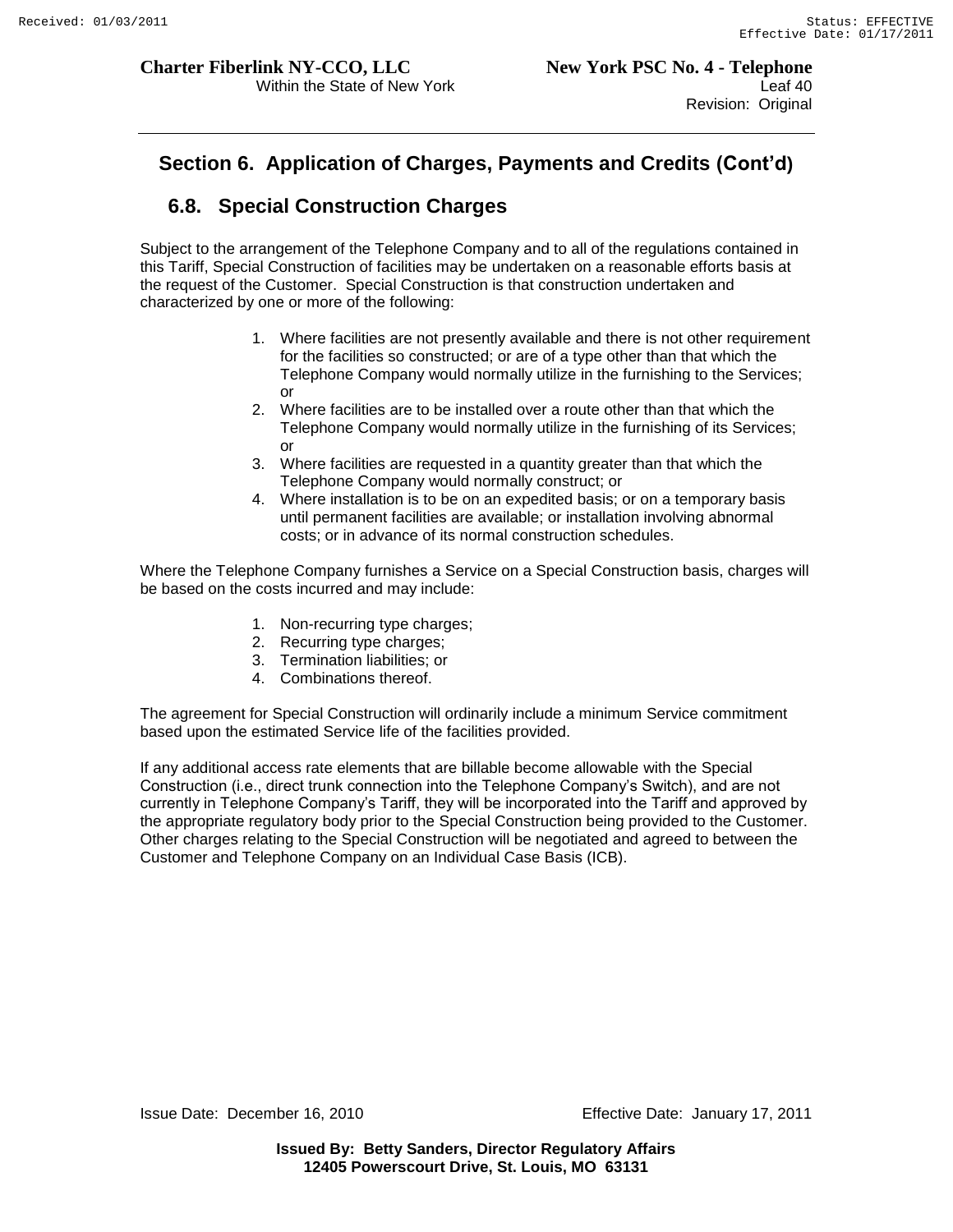# **7. Switched Access Rates, Charges and Fees**

# **7.1. Explanation of Elements**

The Telephone Company is providing service according to the following arrangement. The equivalent of an end office switch is located in the Company"s territory with the Telephone Company"s end users serviced off of that switch. If the Telephone Company"s end users place an intrastate long distance call, the call is routed to the Company"s Interexchange Carrier or the end user"s designated Interexchange Carrier. From there, it is carried to the Interexchange Carrier"s Point of Presence. Telephone Company does not provide for a direct trunked tandem connection at this time for long distance carriers.

The figure below provides the various access elements associated with this arrangement relating to switched access charges:



**Figure 1 - Switched Access Rate Elements**

Rates contained in this tariff are subject to subsequent adjustment, effective retrospectively, in the event the Commission or a court subsequently authorizes Telephone Company to correct its rates pursuant to pending motions, or petitions for reconsideration or waiver, or in the event of any other adjustment to an order of the Commission or a court.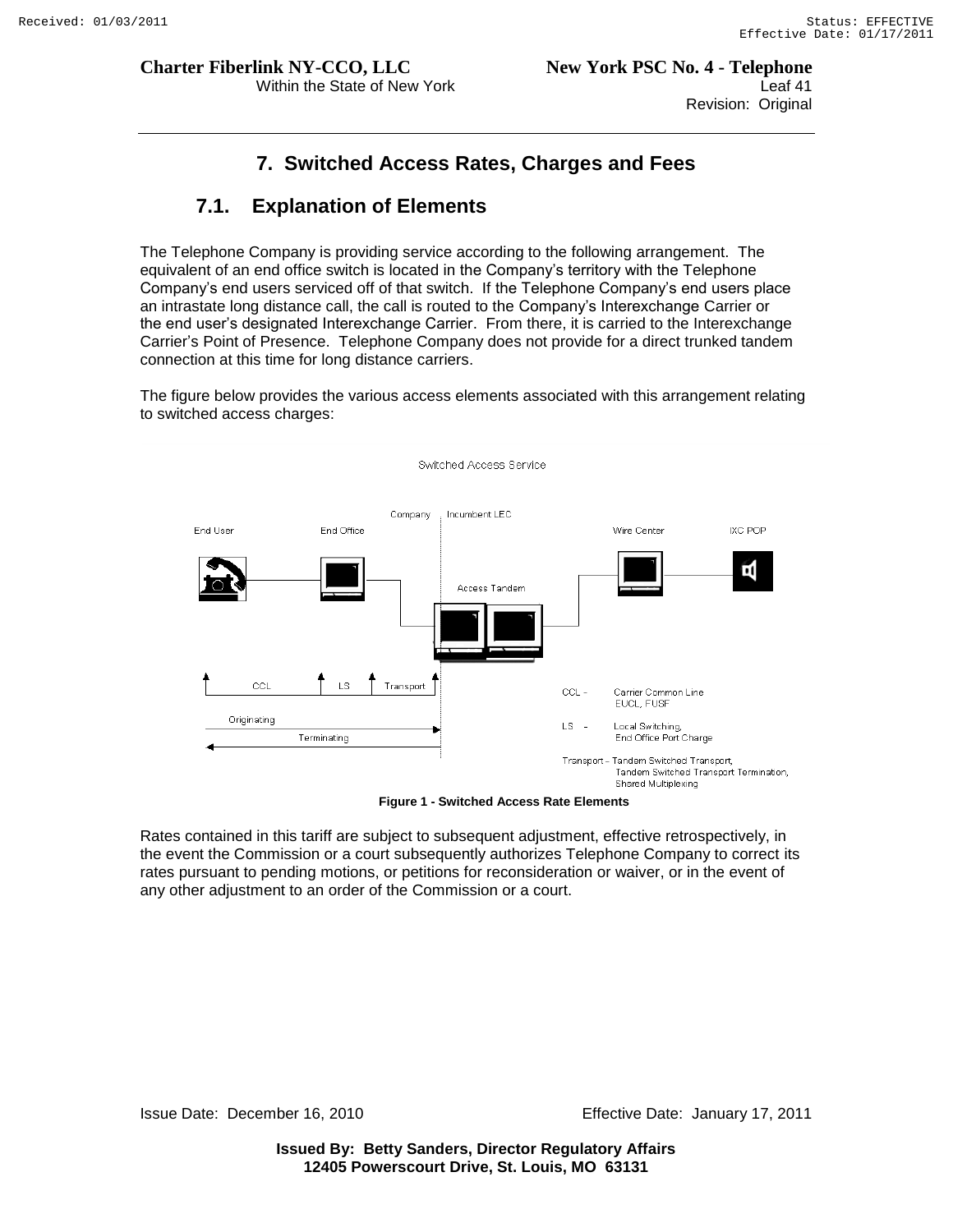1

# **Section 7. Switched Access Rates, Charges and Fees (Cont'd)**

# **7.1.1. Carrier Common Line**

The Telephone Company will provide Carrier Common Line Access Service to customers in conjunction with Switched Access Service provided in those areas where the Incumbent Local Exchange Carrier provisions in a similar manner. Carrier Common Line Access provides for the use of end users' Telephone Company provided common lines by customers for access to such end users to furnish Intrastate communications.

Rates apply to all FGD access minutes that originate from or terminate to the Telephone Company's end office (equal access) and to all FGB access minutes that terminate to the Telephone Company's end office.

| <b>Rates Per Minute of Use</b> | Originating | Terminating |
|--------------------------------|-------------|-------------|
|                                |             |             |

9104 - Verizon New York, Inc. 1

## **7.1.2. Local Switching**

**Local Switching** provides local end office switching and end user termination functions necessary to complete the transmission of switched access communications to and from the end users served by the local end office.

Rates apply to all FGD access minutes that originate from or terminate to the Telephone Company's end office (equal access) and to all FGB access minutes that terminate to the Telephone Company's end office.

#### **Rates Per Minute of Use Originating Terminating**

 9104 - Verizon New York, Inc. 1 1

**Shared End Office Trunk Port -** The Shared End Office Trunk Port provides for the termination of a Tandem-Switched Trunk at an end office. The Shared End Office Trunk Port is usage rated and shall be assessed to all access minutes that utilize Tandem-Switched Transport.

When Tandem-Switched Transport is provided by more than one company, the Shared End Office Trunk Port charge shall be billed by the Telephone Company in whose territory the end office is located.

| <b>Rates Per Minute of Use</b> | Originating | Terminating |
|--------------------------------|-------------|-------------|
|                                |             |             |

 9104 - Verizon New York, Inc. 1  $\overline{1}$ 

Issue Date: July 3, 2018 Effective Date: August 2, 2018

 $\overline{a}$ <sup>1</sup> Charter Fiberlink NY-CCO, LLC intrastate access rate benchmarks against the lower of the Company's New York interstate rate found in Charter Communications Operating, LLC FCC Tariff No. 1 Interstate Access Services Tariff or the ILEC intrastate access service tariff rate for each rate element. Refer to www.spectrum.com/policies/telephone-tariff for Company tariff rate information. **(T) (T)**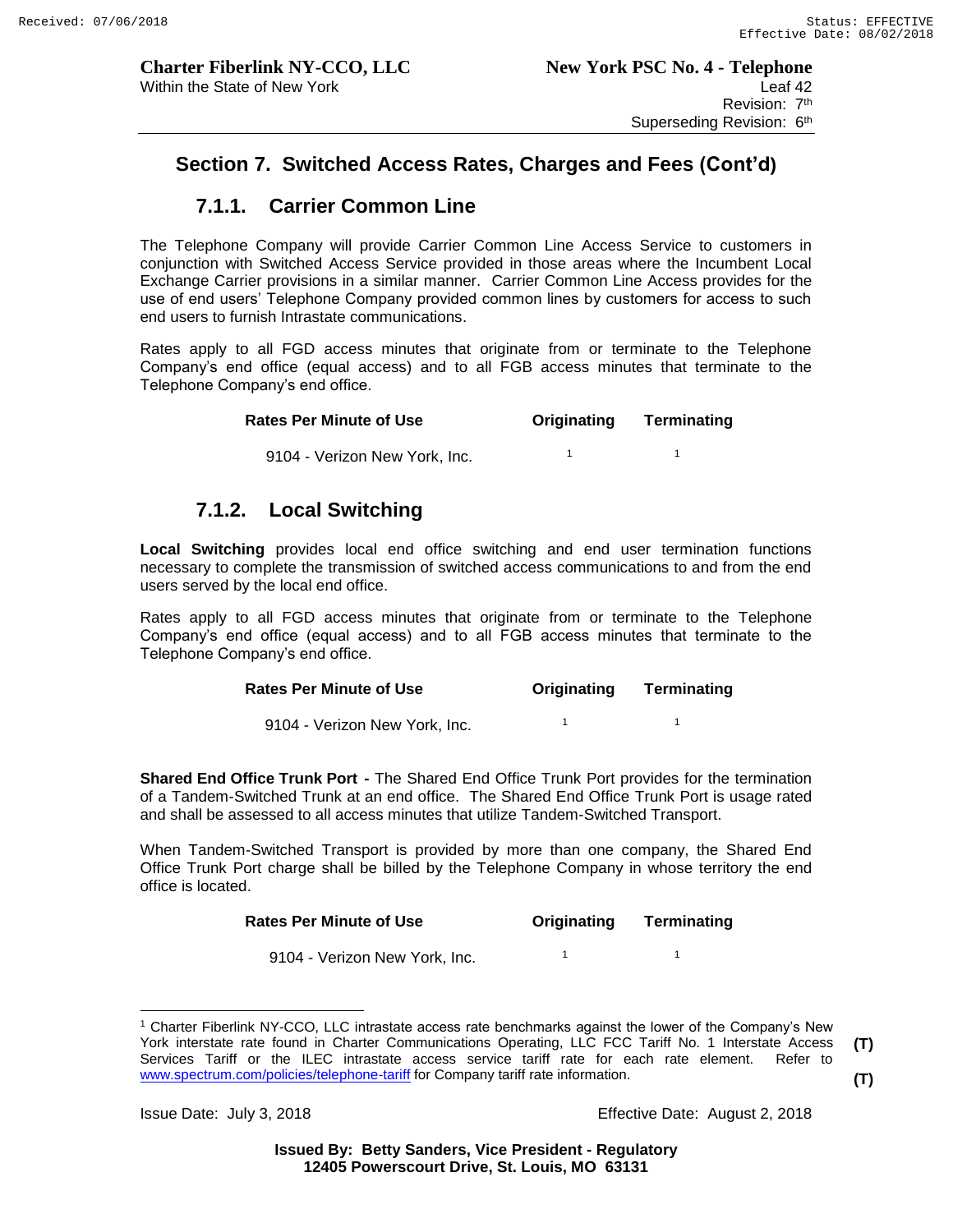# **7.1.2. Local Switching (Cont'd)**

**Composite End Office Terminating Charge -** Applicable to all terminating minutes of use.

#### **Terminating**

9104 - Verizon New York, Inc. <sup>1</sup>

# **7.1.3. Transport**

#### **Tandem Switched Transport**

Tandem-Switched Transport consists of the circuits used in common by multiple customers from the LEC's access tandem to the Telephone Company's end office. The Tandem-Switched Transport Rate includes a Tandem-Switched Transport – Termination rate and a Tandem-Switched Transport rate. The rate elements are provided below:

**Tandem-Switched Transport – Termination** element is a usage rated, per minute Rate to recover costs incurred at the ends of the transmissions links.

| <b>Rates Per Minute of Use</b> | Originating | Terminating |
|--------------------------------|-------------|-------------|
| 9104 - Verizon new York, Inc.  |             |             |

**Tandem-Switched Transport** element is usage rated and distance-sensitive, i.e., a per access minute per airline mile rate. The rate recovers costs of the transmission facilities, including intermediate transmission circuit equipment, between the end-points of the circuits.

| <b>Rates Per Minute of Use</b> | Originating | Terminating |
|--------------------------------|-------------|-------------|
| 9104 - Verizon new York, Inc.  |             |             |

**Shared Multiplexing** element will be assessed to all minutes of use between the LEC's Access Tandem to the Company's end office. The Shared Multiplexing rate recovers multiplexing costs on the end office side of the tandem.

| <b>Rates Per Minute of Use</b> | Originating | Terminating |
|--------------------------------|-------------|-------------|
| 9104 - Verizon new York, Inc.  |             |             |

**(T) (T)**

Issue Date: July 3, 2018 Effective Date: August 2, 2018

 $\overline{a}$ <sup>1</sup> Charter Fiberlink NY-CCO, LLC intrastate access rate benchmarks against the lower of the Company's New York interstate rate found in Charter Communications Operating, LLC FCC Tariff No. 1 Interstate Access Services Tariff or the ILEC intrastate access service tariff rate for each rate element. Refer to www.spectrum.com/policies/telephone-tariff for Company tariff rate information.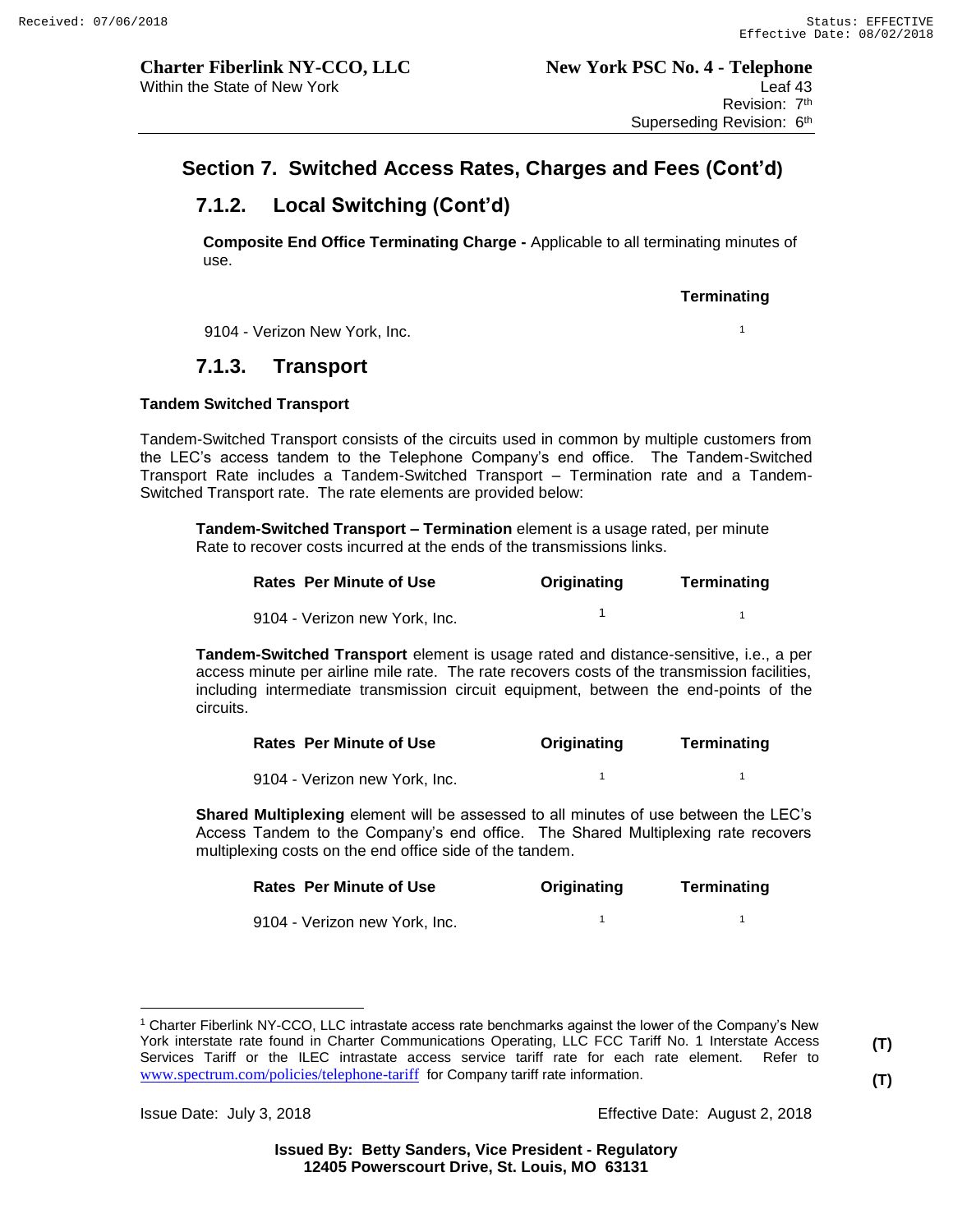# **Section 7. Switched Access Rates, Charges and Fees (Cont'd)**

# **7.2 Ordering Charges**

# **7.2.1 Access Order Charge**

A nonrecurring, per occurrence charge assessed for the processing of access orders, is applied per access order for the installation, addition, change, rearrangement or move of Access Services.

#### **Rates and Charges**

Non-Recurring Charge  $$ 100.00$ 

# **7.2.2. Design Change Charge**

A nonrecurring per occurrence charge is assessed for any change to an access order that requires an engineering review or reevaluation of facilities needed in order to implement the requested access service.

In the case of a Customer-initiated modification of Service, charges for the subsequent orders are in addition to the costs incurred before the Customer changed the original order.

#### **Rates and Charges**

Non-recurring Charge **\$150.00**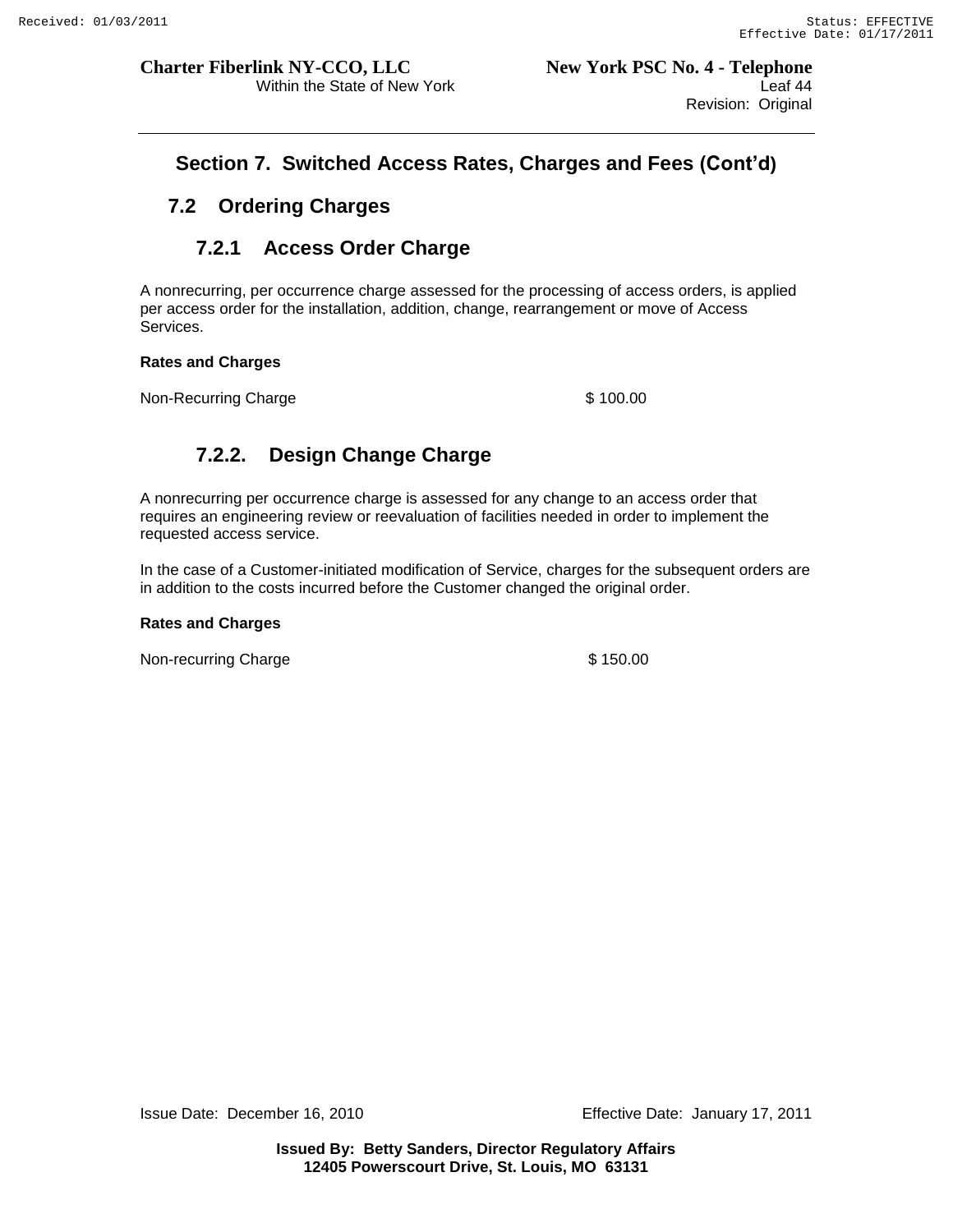# **7.2.3 Service Date Change Charge**

Access Service Order Request service dates may be changed, however, a Service Date Change Charge will apply for each service date change after the plant test date of the original ASR.

For Switched Access, the new service date may not exceed the original service date by more than 30 calendar days. If the requested service date is more than 30 calendar days after the original service date, the ASR will be cancelled by the Telephone Company and cancellation charges will apply. The ASR will be reissued with the new service date.

#### **Rates and Charges**

Non-recurring Charge  $\sim$  \$ 150.00

# **7.2.4. Expedited Order Charge**

A nonrecurring per occurrence charge assessed for requests that service be provided on an earlier date than originally requested on the access service order. If the Telephone Company determines that service can be provided on an expedited basis without additional costs to the Telephone Company, the expedited request will be accepted.

With the agreement of the Telephone Company, a new service date may be established that is prior to the original service date and an Expedited Order Charge will also apply in addition to the Service Date Change Charge.

#### **Rate and Charges**

Non-recurring Charge  $$500.001$ 

 $1$ plus additional labor charges including but not limited to unavailability of equipment and any special construction that may be required to meet the ASR install deadline requested by the customer. (See Section 7.9 – Additional Labor Charges) **(C)**

**(C)**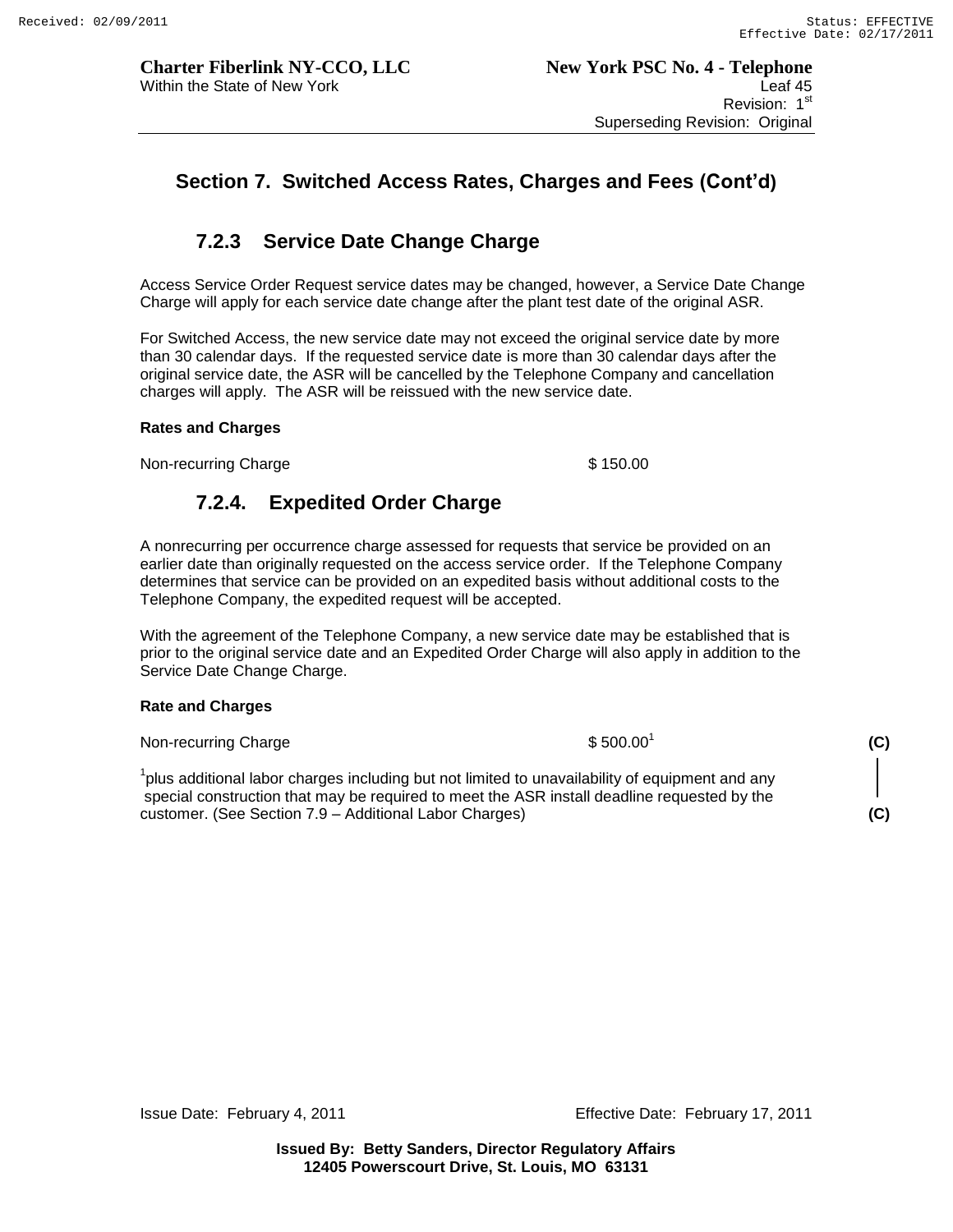# **Section 7. Switched Access Rates, Charges and Fees (Cont'd)**

# **7.2.5. Access Order Cancellation Charge**

A Customer may cancel their Access Order on any date prior to the service date. The cancellation date is the date the Telephone Company receives written or verbal notice from the Customer that the ASR is to be cancelled. The verbal notice must be followed by written confirmation within 10 days.

For Tandem Switch Transport, if a Customer is unable to accept service within 30 calendar days of the original service date, the ASR shall be considered cancelled and the charges described below will apply. In such instances, the cancellation date shall be the  $31<sup>st</sup>$  calendar day beyond the original service date of the ASR.

When a Customer cancels an ASR for the installation of new service, or an ASR to modify existing service, charges will apply as follows:

When an ASR for Switched Access Service is cancelled on or after the Application Date, the Cancellation Charge is calculated, on a per ASR basis, by multiplying the total installation non-recurring charges for the quantity ordered by the number of business days elapsed since the Application Date, and dividing that figure by the number of days in the service interval (i.e., the number of business days between the Application Date and the last day of the service date interval) and adding the Switched Access Ordering Charge.

When a Customer chooses to commence billing rather than cancel an ASR for these services specified above, the Customer must submit an ASR prior to calendar day 31 from the original service date and request a service date change. The new service date may not exceed the original service date by more than 120 calendar days. Charges will only apply for each subsequent service date change request after calendar day 31, not to exceed 120 calendar days. When a Customer elects to commence billing, a monthly recurring charge will begin accruing at calendar day 31 after the original service date. Upon completion of the ASR, the initial bill for the service will include these accrued charges and any additional nonrecurring charges in addition to any other billable charges specified in this section.

If the ASR is not completed within 121 calendar days of the original service date, the ASR will be cancelled. Cancellation charges will apply. In addition, the Customer will be billed the accrued monthly recurring charges specified above plus any additional nonrecurring charges applicable for the Service. These charges will be computed commencing at day 31 after the original service date up to and including the cancellation date, not to exceed 90 days of service (120 days from the original service date). The Telephone Company will not reissue an ASR with a new service date beyond 121 calendar days. It will be the Customer"s responsibility to submit a new ASR for Switched Access Service.

A nonrecurring per occurrence charge assessed for any change to an access order that requires an engineering review or reevaluation of facilities needed in order to implement the requested access service. (Plus any additional labor costs).

#### **Access Order Cancellation Charge Mon-recurring Charge - \$75.00**

Issue Date: December 16, 2010 Effective Date: January 17, 2011

**Issued By: Betty Sanders, Director Regulatory Affairs 12405 Powerscourt Drive, St. Louis, MO 63131**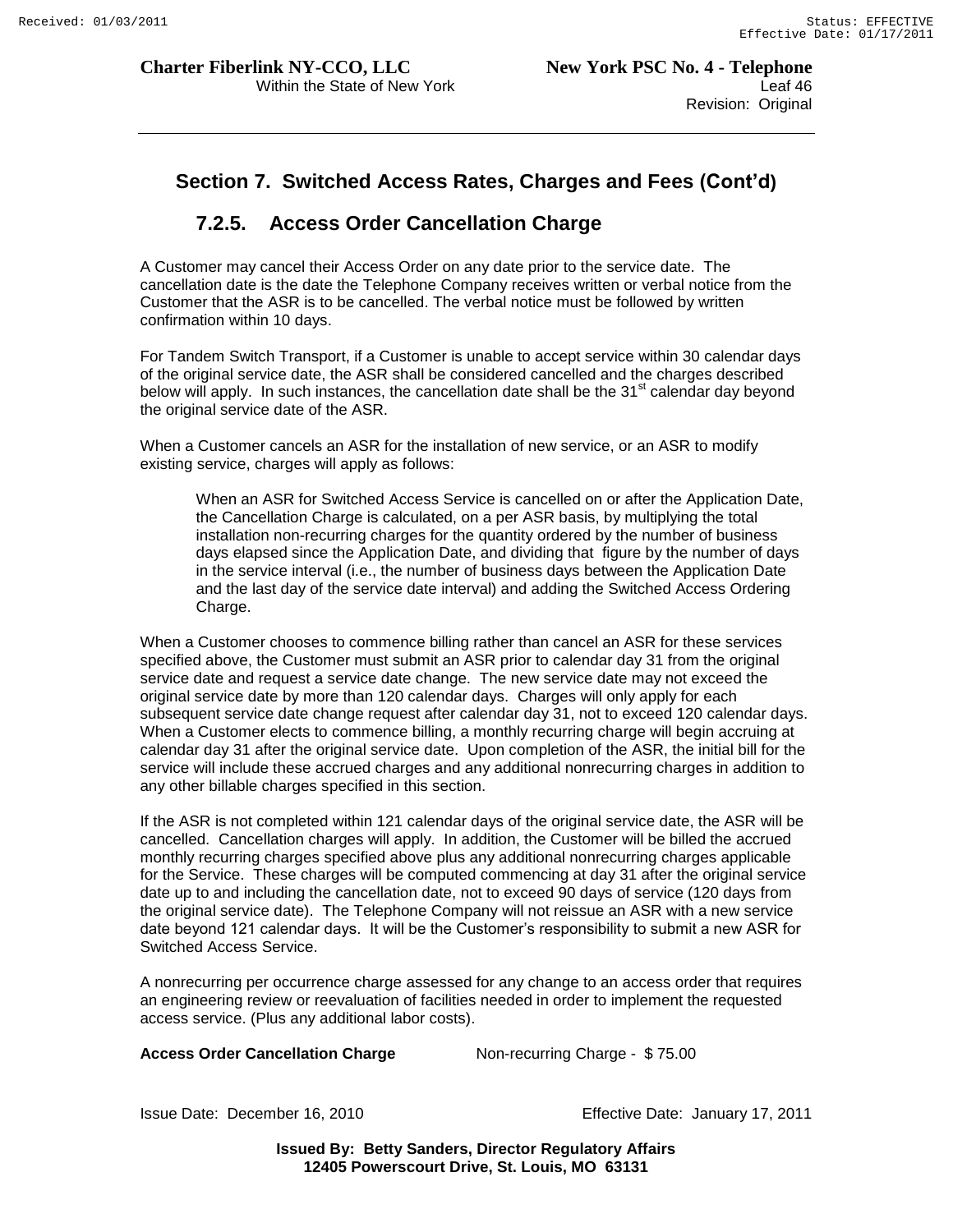# **7.3. 800 Service Charges**

The following charges are assessed for 800 Number Portability Access Service (NPAS) Queries. These query charges are in addition to the Switched Access FGD usage charges assessed for use of the Telephone Company's Network for 800 NPAS usage.

#### **800 Query**

A per query charge is assessed for each SS7 transported 800 query, sent to the Telephone Company's 800 Gateway vendor for delivery to the SMS Database, whether the call is completed or not.

#### **Rate Per Query**

9104 - Verizon New York, Inc. 1

# **7.4. PIC Change Charge**

#### **PIC Change Charge**

The PIC Charge is billed to the Telephone Company's End User. If the Customer elects to pay this charge for the End User, the Customer will arrange such credit or payment directly with the Telephone Company's End User.

A charge to the Customer will apply when an unauthorized PIC change occurs and the Customer cannot provide appropriate documentation authorizing such change. The charge will be applied as follows:

Unauthorized PIC Change Charge **\$5.00** 

 $\overline{a}$ 

Issue Date: July 3, 2018 Effective Date: August 2, 2018

**(T)**

**(T)**

<sup>&</sup>lt;sup>1</sup> Charter Fiberlink NY-CCO, LLC intrastate access rate benchmarks against the lower of the Company's New York interstate rate found in Charter Communications Operating, LLC FCC Tariff No. 1 Interstate Access Services Tariff or the ILEC intrastate access service tariff rate for each rate element. Refer to www.spectrum.com/policies/telephone-tariff for Company tariff rate information.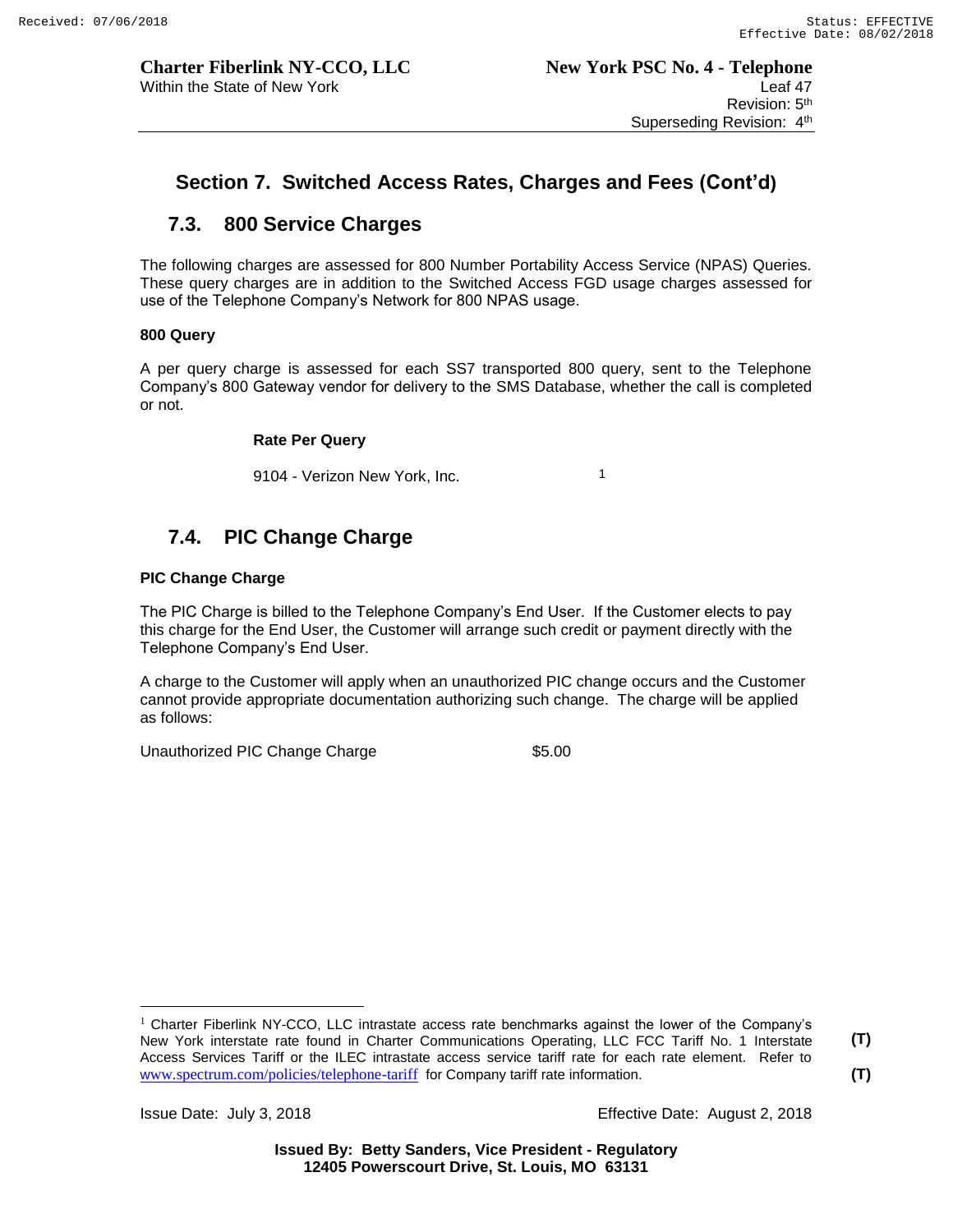# **7.5. Billing Name and Address (BNA)**

The Telephone Company will, upon request, provide Billing Name and Address Information to a Customer. Customer will supply a written request to Telephone Company specifying the telephone number or numbers for which Billing Name and Address information is desired. The Telephone Company will perform a query and provide the Customer with the Bill Name and Bill Address for each Telephone Number requested, if found. If a Telephone Number is not found, a per/Telephone Number-Not Found charge is still applicable.

Any Customer provided BNA pursuant to this Tariff, agrees to abide by all applicable rules, decisions, orders, statutes and laws concerning the disclosure of published and non-published telephone numbers, and further agrees to use the information contained therein only for the purpose of billing for services provided to their end users.

In no case shall any Customer or authorized billing and collection agent of a Customer disclose the billing name and address information of any subscriber to any third party, except that a Customer may disclose BNA information to its authorized billing and collection agent or to governmental law enforcement agencies.

Data will be provided either in paper format, via electronic transmission, e-mail attachment or fax.

A nonrecurring Management Fee will be charged per request for costs associated with the **(C)** retrieval of data and all work required to complete required BNA request(s).

| <b>Rates and Charges -</b>          | <b>Found</b> | <b>Not Found</b> | Mgt Fee |
|-------------------------------------|--------------|------------------|---------|
| Per Telephone Number<br>Per Request | \$.26        | \$.23            | \$50.00 |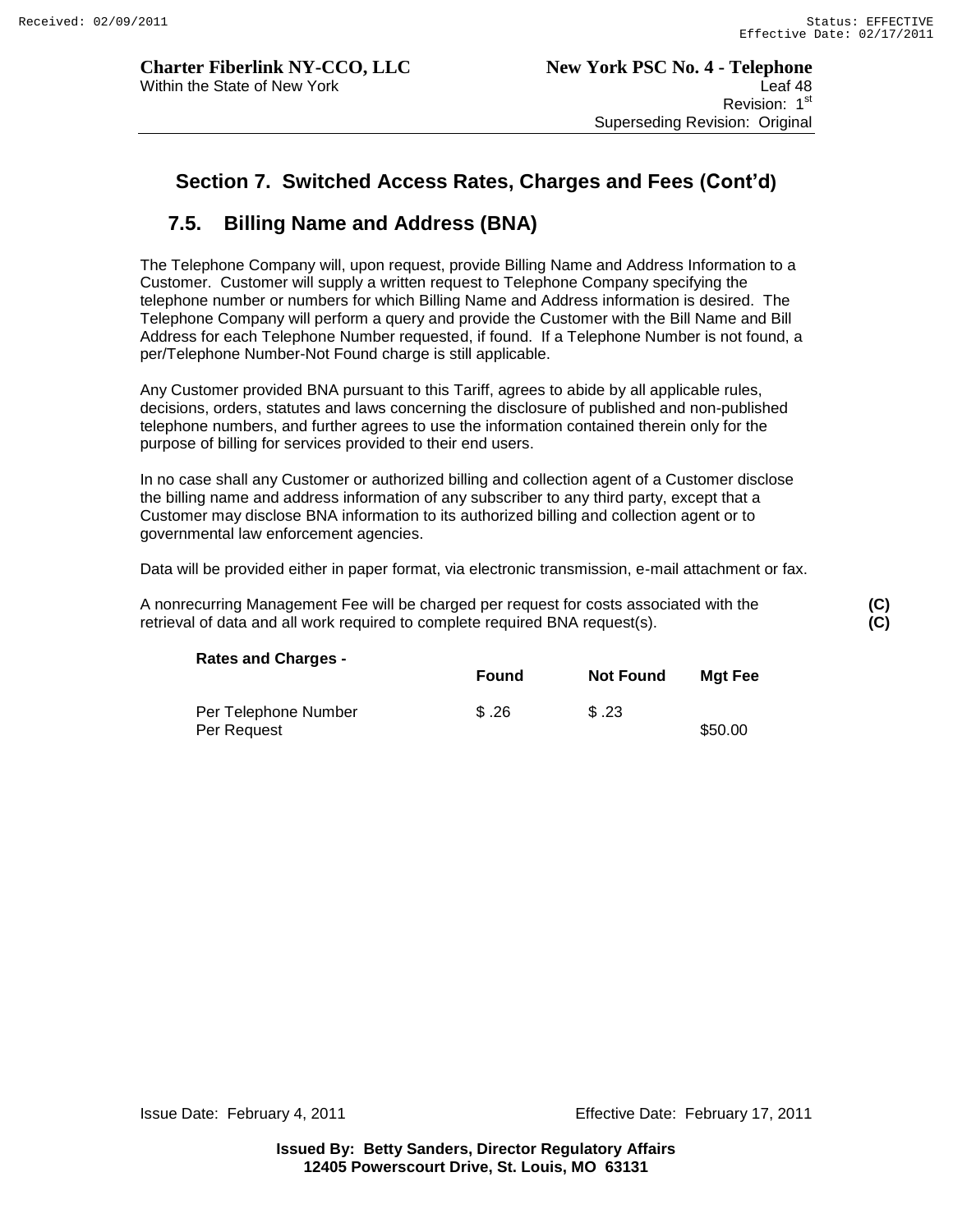# **7.6. Alternate Bill Media**

#### **Service Description**

Billing for access services occurs on a monthly basis based on specific bill periods established by the Telephone Company. Bills are rendered for each Access Customer Name Abbreviation (ACNA).

Primary bills will be provided in a paper format at no charge. Alternate Bill Media formats are available to Customers at the rates detailed below who do not wish to receive their primary bill in paper format. Customer Service Records (CSR) containing information are also available in the formats below.

The Alternate Bill Media options available are:

- 1. Magnetic tape, 18 track
- 2. FTP file
- 3. Cartridge

Rates for alternate bill media are only filed in the FCC Interstate tariff – rates will apply to 100% of the charges for Alternate Bill Media. No mixed jurisdictional adjustment to rates will apply.

#### **Rates and Charges**

|                                     | <b>Bill Media</b> | <b>CSR</b> |
|-------------------------------------|-------------------|------------|
| Magnetic Tape, 18 track (per month) | \$35.00           | \$35.00    |
| Cartridge (per month)               | \$35.00           | \$35.00    |
| FTP file                            | \$35.00           | \$35.00    |

# **7.7. Carrier Identification Code (CIC)**

This feature permits the Customer to establish or add a CIC, change an existing CIC or delete an existing CIC used in conjunction with the Customer"s service.

#### **Rates and Charges**

| Add CIC – FGD      | \$ 31.24 |
|--------------------|----------|
| Change CIC – FGD   | \$91.79  |
| Delete CIC – FGD I | \$ 54.45 |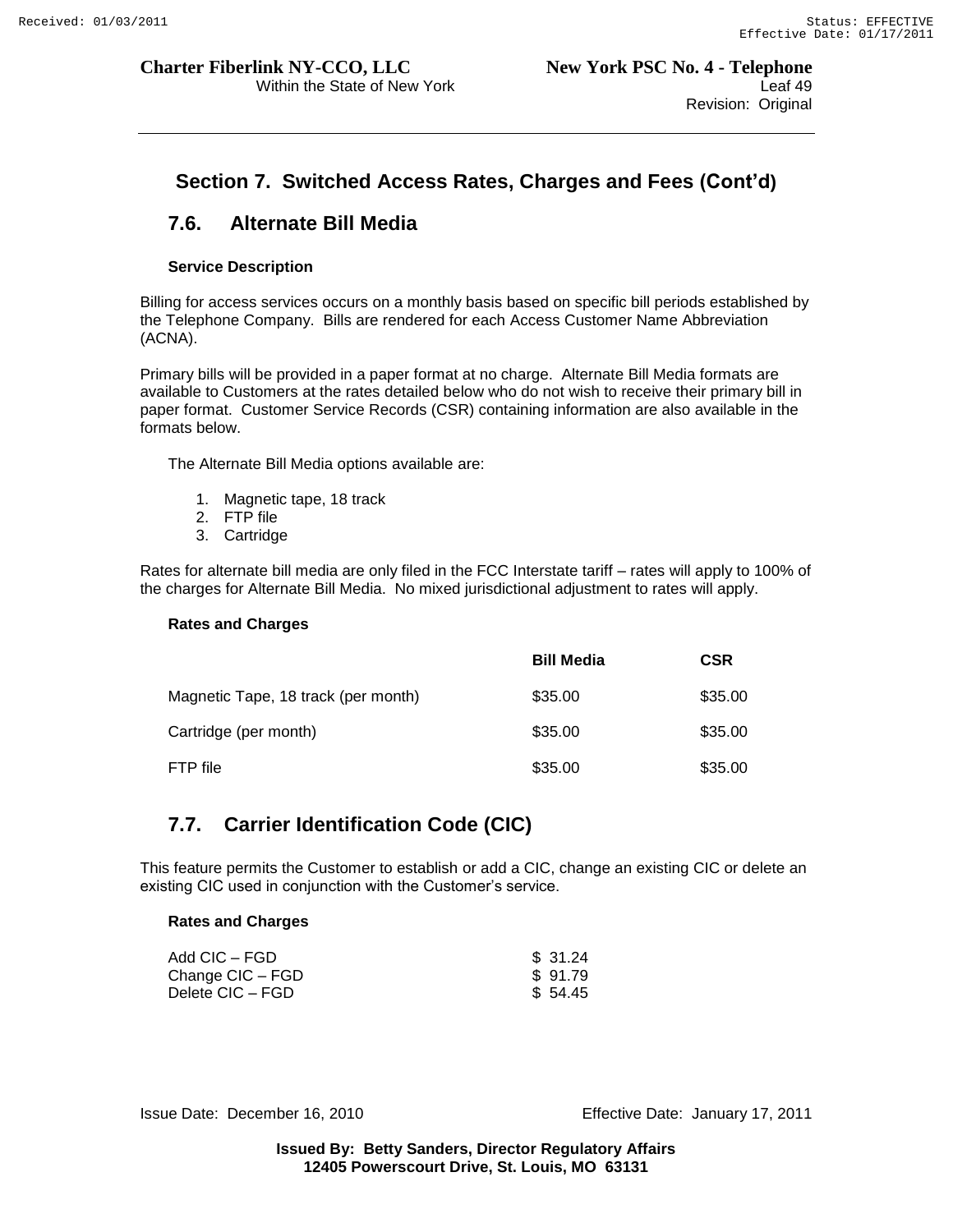# **Section 7. Switched Access Rates, Charges and Fees (Cont'd)**

# **7.8. CIC Consolidation**

If the Customer requests to consolidate multiple CICs, a CIC Consolidation Charge will be assessed. This charge is only assessed when all lines or trunks associated with the former CIC(s) are changed on a one-time realignment basis within the Telephone Company"s databases at a nationwide level to a single existing CIC. Requests for a CIC Consolidation must be provided to the Telephone Company in writing, but not ASR charge is applicable for this request. The rate for this service is provided below.

The CIC Consolidation charge does not apply to normal PIC change activity, whereby carrier selection is changed and no consolidation of CICs occurs.

The Telephone Company will negotiate a due date for a CIC Consolidation with the Customer. It is the sole responsibility of the Customer to notify affected end users of the change.

If the Customer elects to change a CIC due to surrendering a CIC to the North American Numbering Plan Administrator for reassignment, the CIC Consolidation Charge will be waived. The waiver is applied only when the Customer surrenders the CIC on a nationwide basis. Additionally, the CIC must be relinquished within ninety (90) days from the completed conversion date. Confirmation of relinquished code(s) must be in writing and come from the NANP Administrator.

#### **Rates and Charges**

Per Line or WTN \$1.30

# **7.9. Additional Labor Charges**

Additional Labor is labor requested by the Customer to provide Service and agreed to by the Telephone Company. The Telephone Company will notify the Customer that Additional Labor charges will apply before any additional Labor is undertaken. Additional Labor charges will also apply if the requirement for the Additional Labor is the fault of the Customer or parties on whose behalf it acts.

The rates for additional labor charges will be provided to the Customer on an Individual Case Basis (ICB) based upon the work requested at the time the Additional Labor is requested.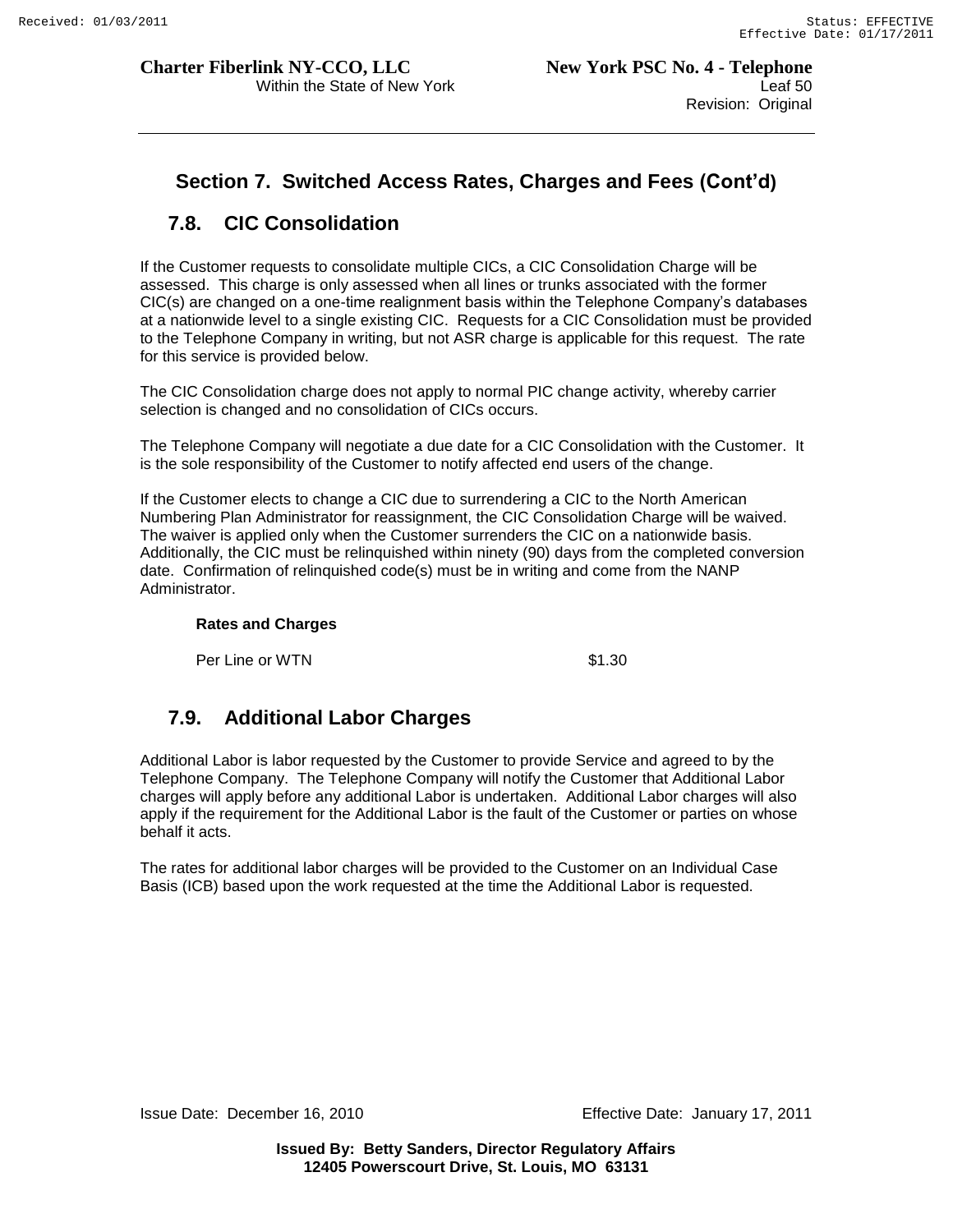# **8. Switched Access Ordering, Rating and Billing – More Than One LEC**

# **8.1. General**

Each LEC will provide its portion of the Switched Transport or Special Transport service within its operating territory to the meet point with the other LE*C*s **.** The LECs involved in providing the service will determine the Bill Percentage (BP).



**Figure 2 - Example of MPB Arrangement**

For all Switched Access Services the order will be placed with the Telephone **C**ompany as specified in the Ordering and Billing Forum's Multiple Exchange Carrier Ordering and Design (MECOD) guidelines. The multiple billing arrangements described in this section are also subject to the provisions of the Multiple Exchange Carrier Access Billing Guidelines (MECAB) and the Multiple Exchange Carrier Ordering and Design (MECOD) guidelines.

All recurring and non-recurring charges for services provided by each LEC are billed under each company"s applicable Tariffs (Multiple Bill – Single Tariff). Under a Meet Point Billing arrangement, the Telephone Company will only bill for charges for traffic carried between the LEC"s Tandem and the Telephone Company"s Switch that serves the End Users and for the portion of any transport facilities provided by the Telephone Company between the Customer"s location and the Telephone Company"s Local Switching Center.

The Telephone Company must notify the Customer of the:

- 1. Meet Point Billing option that will be used;
- 2. Telephone company(s) that will render the bill(s);
- 3. Carrier(s) to whom payment should be remitted; and
- 4. Carrier(s) that will provide the bill inquiry function. The Telephone Company shall provide such notification at the time orders are placed for Access Service. Additionally, the Telephone Company shall provide this notice in writing 30 days in advance of any changes in the arrangement.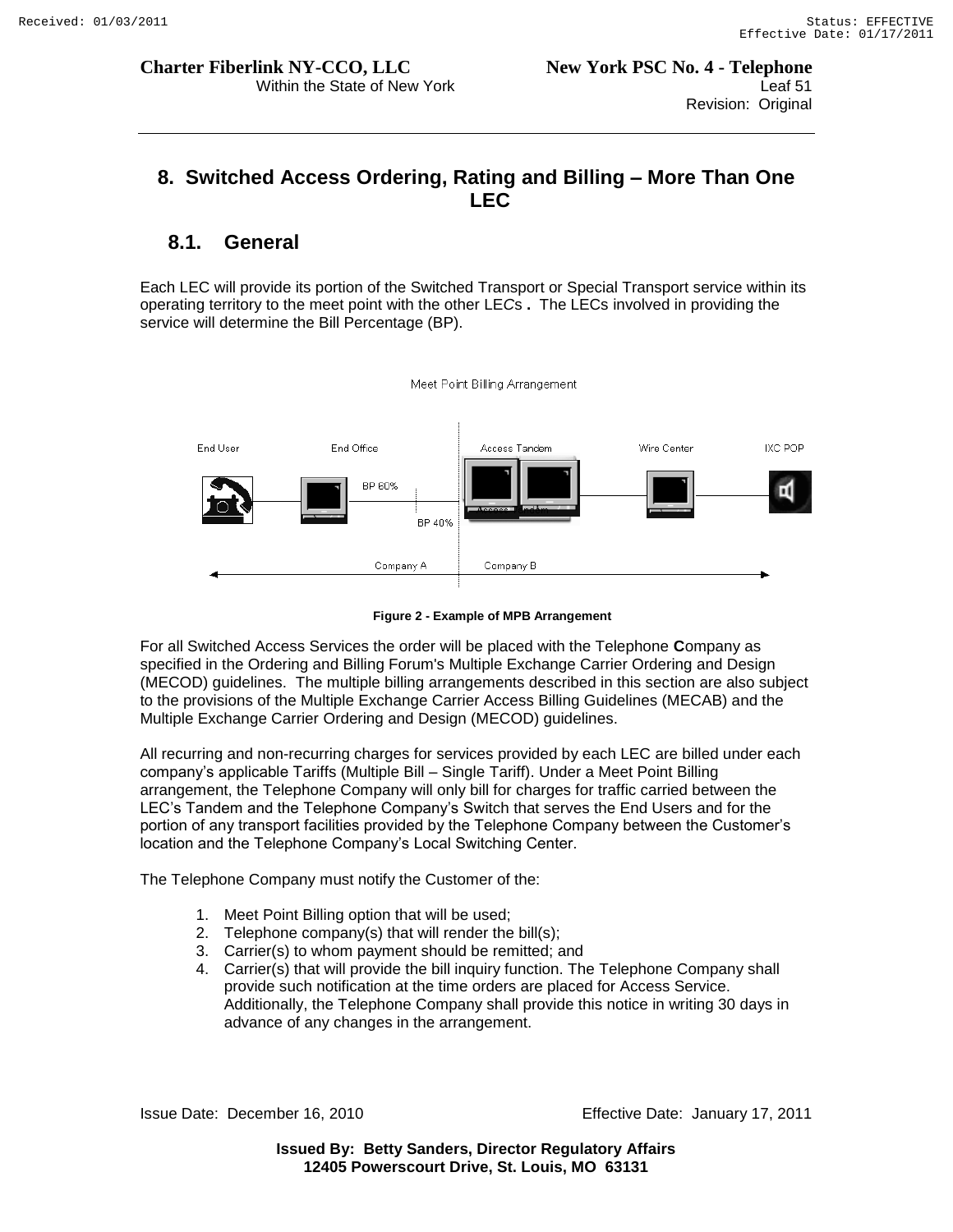# **Section 8. Switched Access Ordering, Rating and Billing – More than One LEC (Cont'd)**

# **8.1 General (Cont'd)**

The Telephone Company will handle the ordering, rating and billing of Access Services under this Tariff where more than one LEC is involved in the provision of Access Services, as follows:

The Telephone Company must receive an order for Feature Group B or Feature Group D Switched Access Service, as defined herein, ordered to the Telephone Company"s Local Switching Center through a switch operated by another LEC. In addition, the Customer will also be required to submit a copy of the order as specified by the LEC that operates the switch.

- (A) Separate bills will be rendered by the LEC and Telephone Company for Terminating FG B or Feature Group D Access Service.
- (B) The Multiple Bill option allows all companies providing service to bill the Customer for their portion of a jointly provided access service. Each company will determine its portion of the Switched Transport as set forth below:
	- 1. Determine the applicable charges and bill in accordance with its Tariff;
	- 2. Include all recurring and nonrecurring rates and charges of its Tariff; and
	- 3. Forward the bill to the Customer.
- (D) The Customer will remit the payments directly to each company.
- (E) Meet Point Billing Mileage Calculation Each company's portion of the Switched Transport mileage will be determined as follows:
	- 1. For Switched Access Tandem-Switched Transport Services, determine the appropriate Tandem-Switched Transport total miles by computing the number of miles from the access tandem to the serving wire center in the Access Area (i.e., end user serving wire center, or WATS Serving Office), using the V&H method as set forth in the NECA Tariff FCC No. 4.
	- 2. Determine the billing percentage (BP), as set forth in the NECA Tariff FCC No. 4. This represents the portion of the Service provided by each company.
	- 3. For Switched Access Tandem-Switched Transport;
		- (a) Multiply the number of access minutes of use times the number of airline miles as set forth in (1), times the BP of each company as set forth in (2), times the Tandem-Switched Transport rate;
		- (b) Multiply the Tandem-Switched Transport Termination rate times the number of access minutes times the quantity of terminations.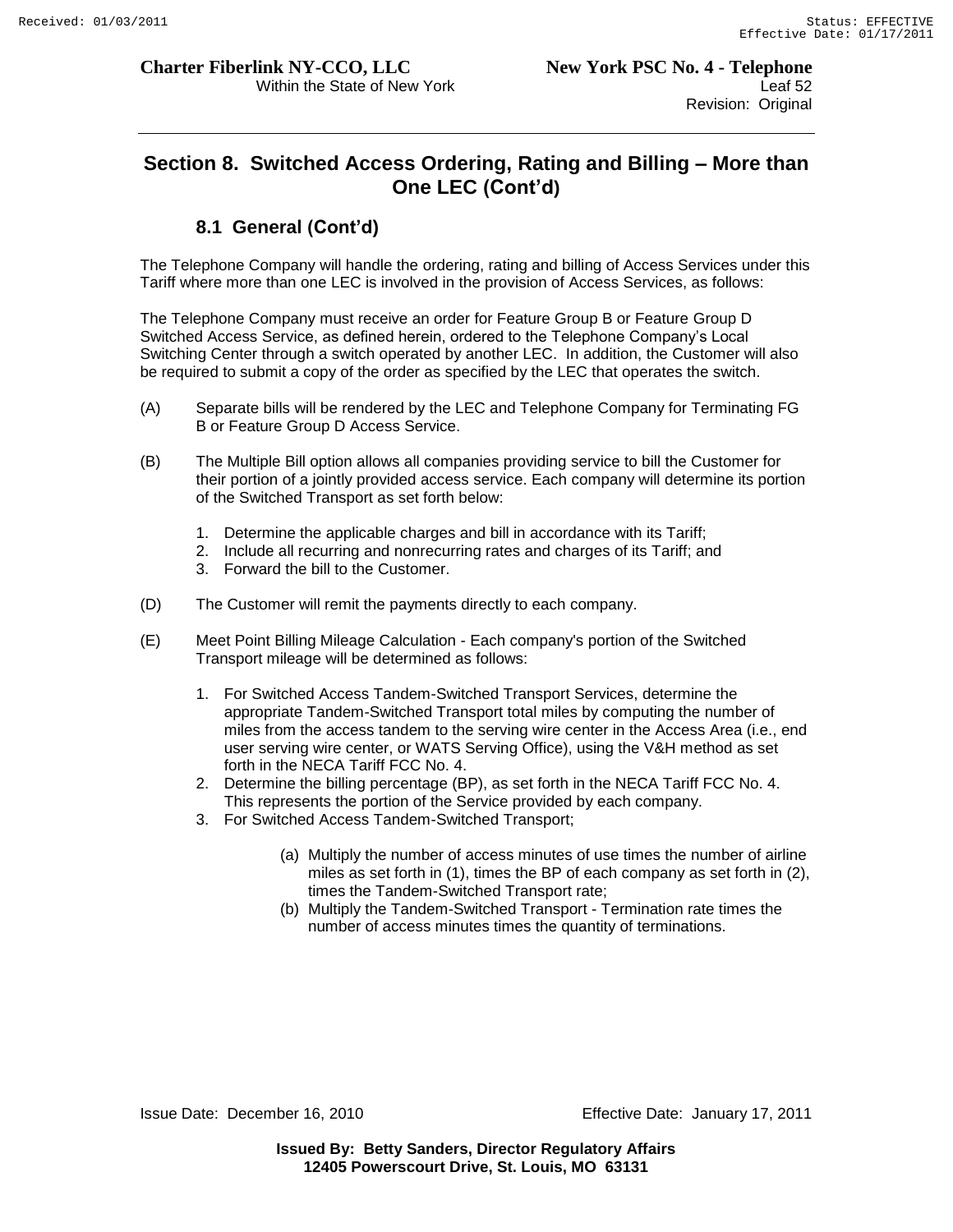# **Section 8. Switched Access Ordering, Rating and Billing – More than One LEC (Cont'd)**

# **8.1 General (Cont'd)**

- (F) Where the Tandem-Switched Transport is provided by more than one telephone company, the Tandem-Switched Transport - Termination rate applies for the termination at the Telephone Company end of the Tandem-Switched Transport (i.e., the first point of switching or the end office serving the end user). The Tandem-Switched Transport - Termination rate will not apply when the Telephone Company is the intermediate provider of the Switched Transport.
- (G) The Telephone Company in whose territory the end office is located shall bill the Shared Trunk Port for Tandem-Switched Transport.
- (H) For tandem routed trunks, the dedicated trunk port shall be billed by the Telephone Company owning the tandem. For end office direct routed trunks, the dedicated trunk port shall be billed by the Telephone Company owning the end office on a multiple bill, single Tariff meet point billing arrangement.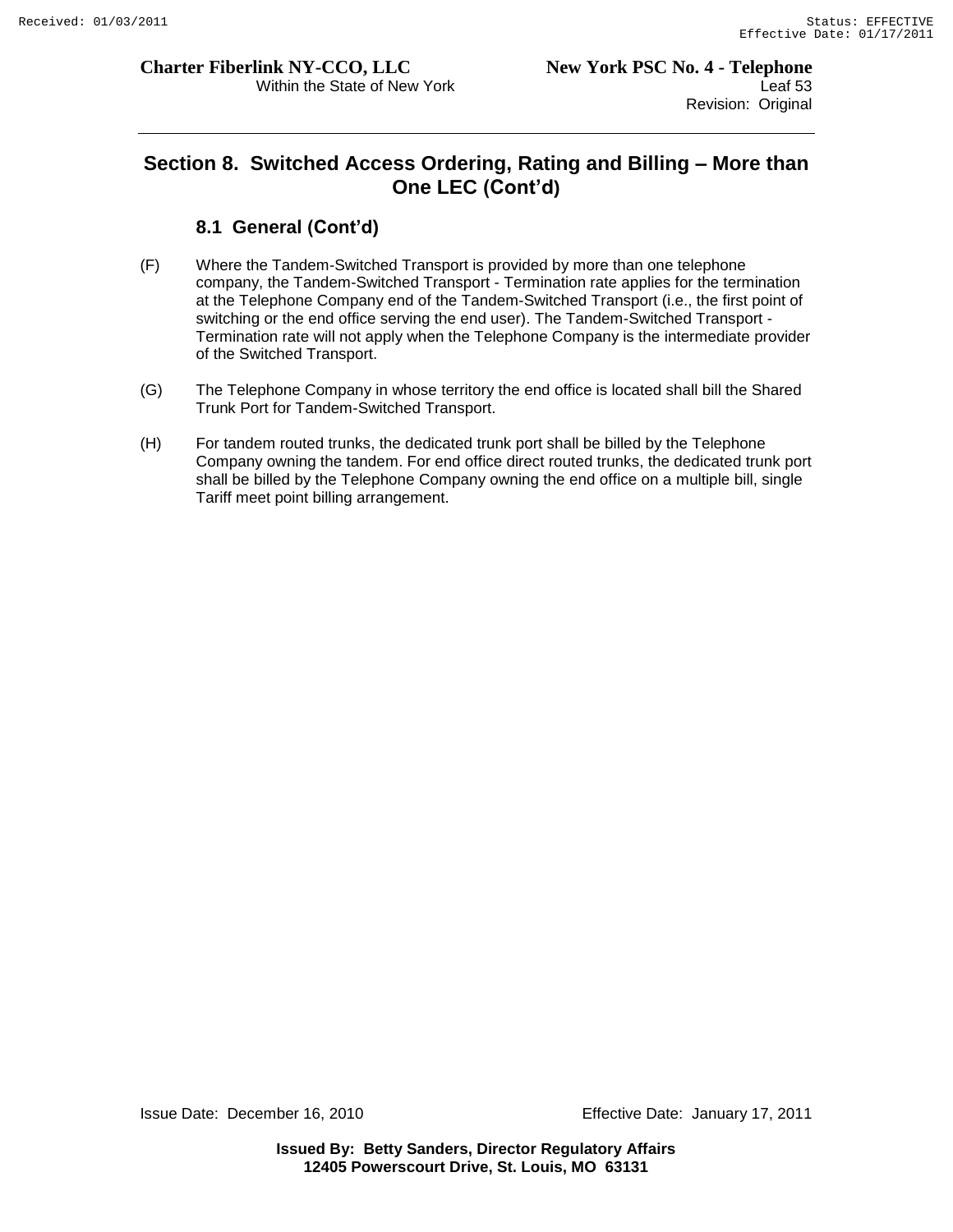# **Section 8. Switched Access Ordering, Rating and Billing – More than One LEC (Cont'd)**

# **8.2. Meet Point Billing**

When the Switched Transport facility (Tandem-Switched Transport) is provided by more than one telephone company, the following regulations apply for Switched Access when the End Office is in the Telephone Company's Territory:

- 1. Distance sensitive transport provided by the Telephone Company will be rated according to the rates specified in this tariff for the Telephone Company's end office.
- 2. The transport termination provided by the Telephone Company will be rated according to the rates specified in this tariff to the Telephone Company's end office.

# **8.3. Rating and Billing of Service**

Each company will provide its portion of the access service based on the regulations, rates and charges contained in its respective access service Tariff, subject to the following, as appropriate. The application of non-distance sensitive rate elements varies according to the rate structure and the location of the facilities involved. When rates and charges are listed on a per minute basis, the Telephone Company"s rates and charges will apply to traffic originating from the LEC"s Tandem and terminating at the End User"s Premises, and vice versa.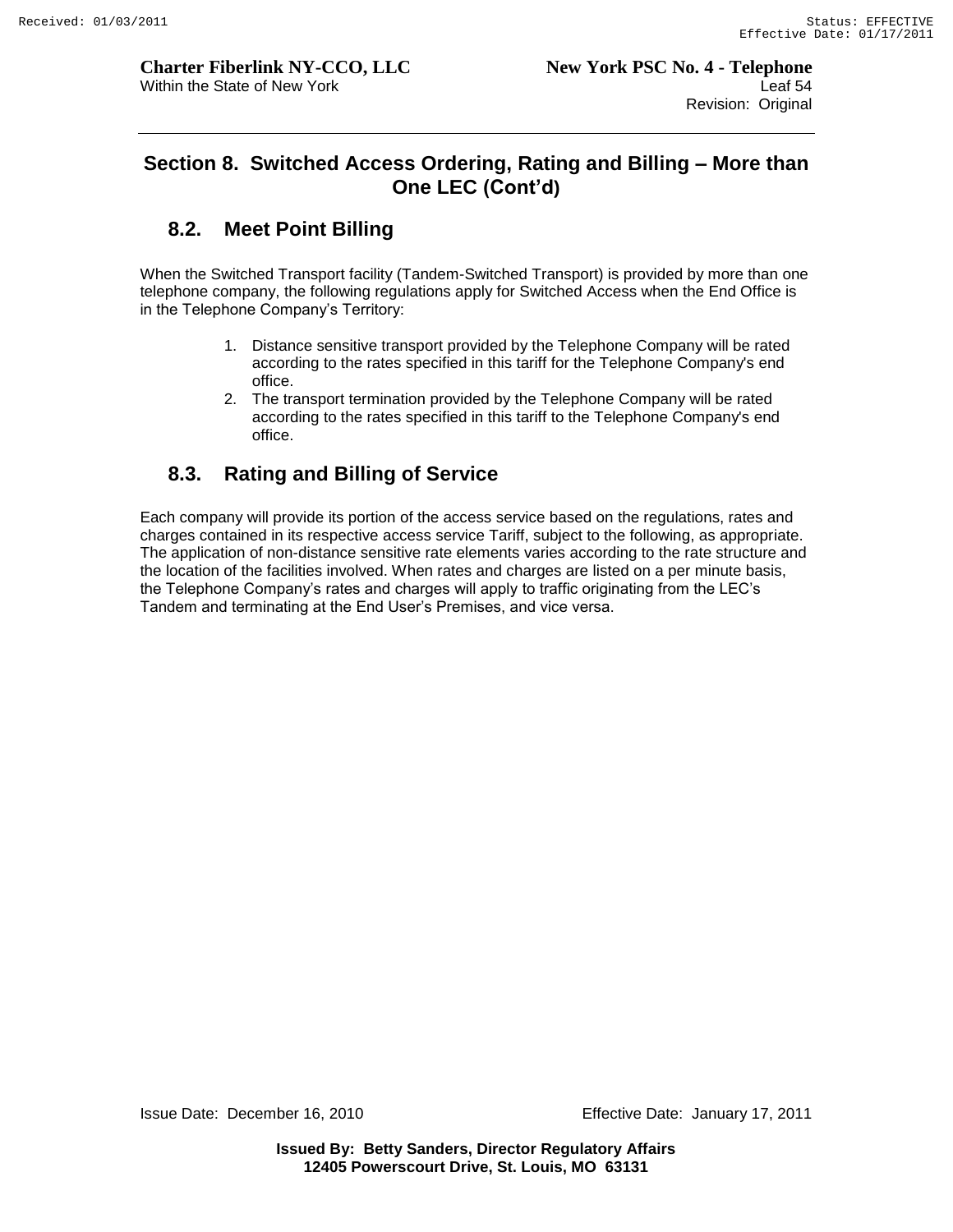Charter Fiberlink NY -CCO, LLC Within the State of New York

#### New York PSC No.4 - Telephone Leaf 55 Revision: 1<sup>st</sup> Superseding Revision: Original

Section 9. Reserved for Future Use

(T) (D)

(D)

Issued: January 29, 2013 Effective Date: March 1, 2013

Issued By: Betty Sanders, Director Regulatory Affairs 12405 Powerscourt Drive, St. Louis, MO 63131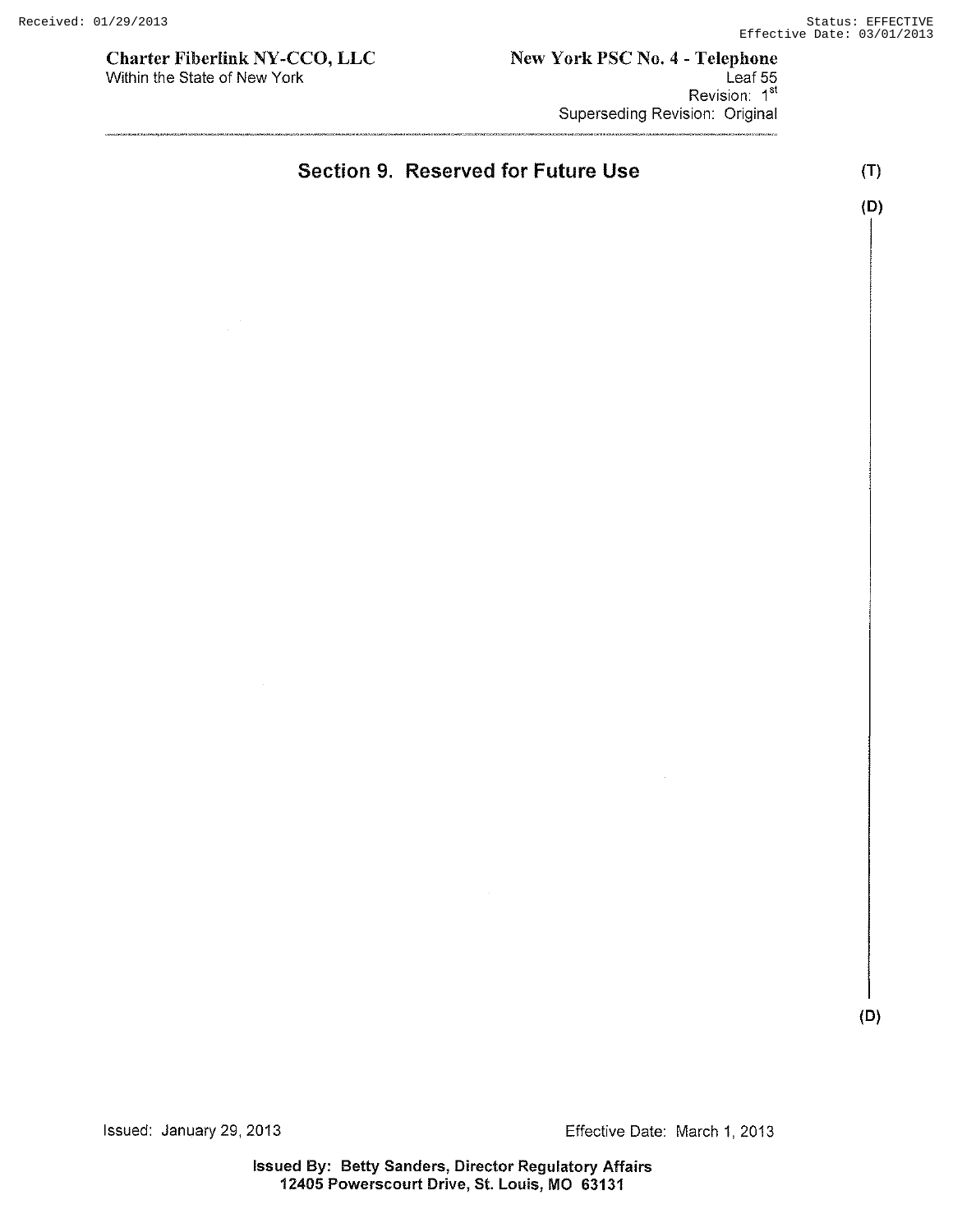Charter Fiberlink NY-CCO, LLC Within the State of New York

|  | Section 9. Reserved for Future Use | (T) |
|--|------------------------------------|-----|
|  |                                    | (D) |
|  |                                    |     |

(D)

Issued: January 29, 2013 Effective Date: March 1, 2013

Issued By: Betty Sanders, Director Regulatory Affairs 12405 Powerscourt Drive, St. Louis, MO 63131